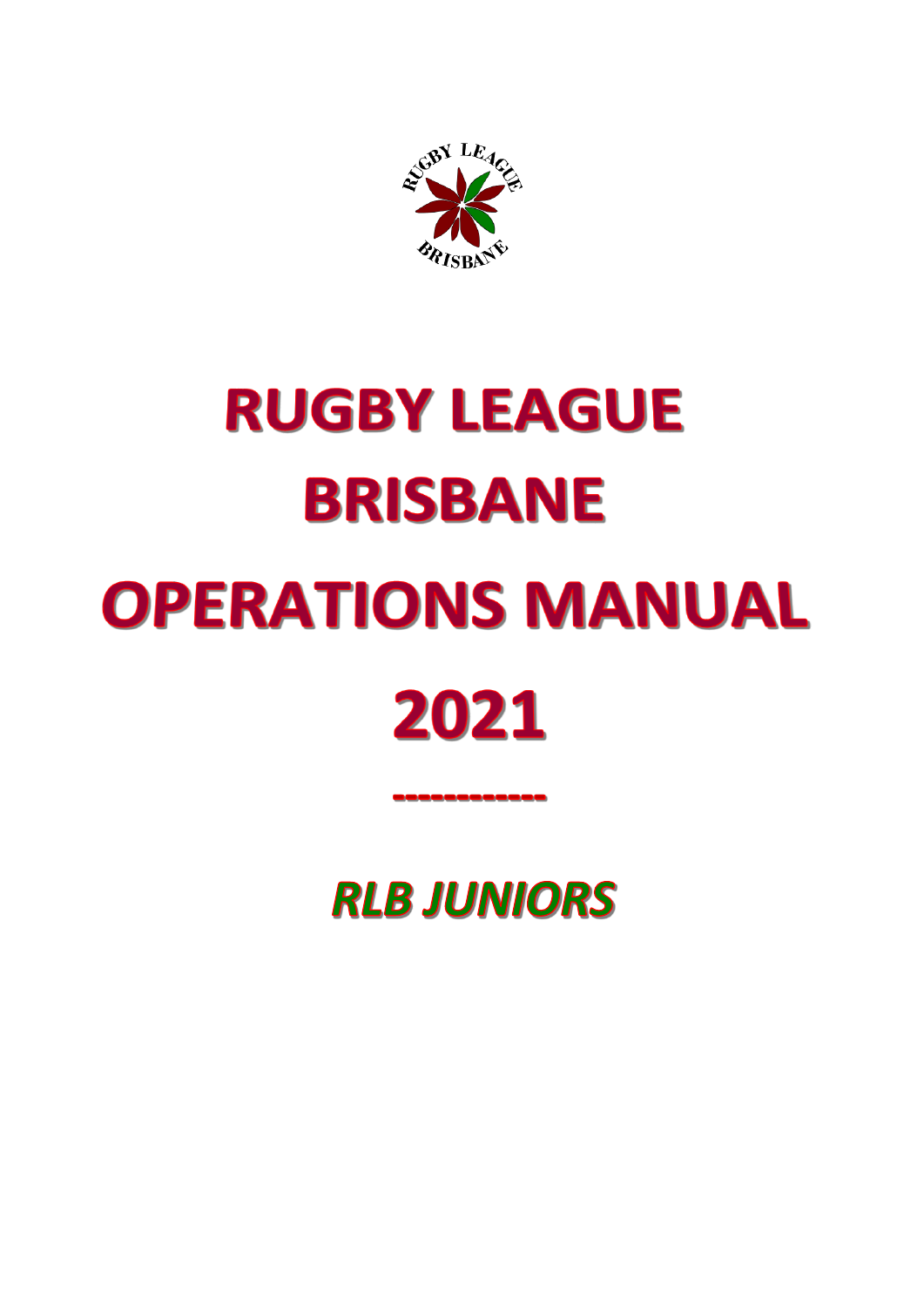| 1.  |                                                                                                          |  |
|-----|----------------------------------------------------------------------------------------------------------|--|
| 2.  |                                                                                                          |  |
| 3.  |                                                                                                          |  |
| 4.  |                                                                                                          |  |
| 5.  |                                                                                                          |  |
| 6.  |                                                                                                          |  |
| 7.  |                                                                                                          |  |
| 8.  |                                                                                                          |  |
| 9.  | ELIGIBILITY CRITERIA FOR JUNIOR PLAYERS - Age - Refer QRL Rules 4.1.3 Age Eligibility 12                 |  |
| 10. |                                                                                                          |  |
| 11. |                                                                                                          |  |
| 12. |                                                                                                          |  |
| 13. |                                                                                                          |  |
| 14. |                                                                                                          |  |
| 15. |                                                                                                          |  |
| 16. |                                                                                                          |  |
| 17. |                                                                                                          |  |
| 18. |                                                                                                          |  |
| 19. |                                                                                                          |  |
| 20. |                                                                                                          |  |
| 21. |                                                                                                          |  |
| 22. |                                                                                                          |  |
| 23. |                                                                                                          |  |
| 24. | ON FIELD TEAM STAFF - Sports Trainer / League First Aid / Leaguesafe - Refer Sports Trainer Documents 28 |  |
| 25. |                                                                                                          |  |
| 26. |                                                                                                          |  |
| 27. |                                                                                                          |  |
| 28. |                                                                                                          |  |
| 29. |                                                                                                          |  |
| 30. |                                                                                                          |  |
| 31. |                                                                                                          |  |
| 32. | TRIBUNALS - MATCH REVIEW/JUDICIARY (On Field Issues) - Refer to QRL Rules Part 5 Tribunals  39           |  |
| 33. |                                                                                                          |  |
| 34. |                                                                                                          |  |
| 35. |                                                                                                          |  |
| 36. |                                                                                                          |  |
| 37. |                                                                                                          |  |
| 38. |                                                                                                          |  |
| 39. |                                                                                                          |  |

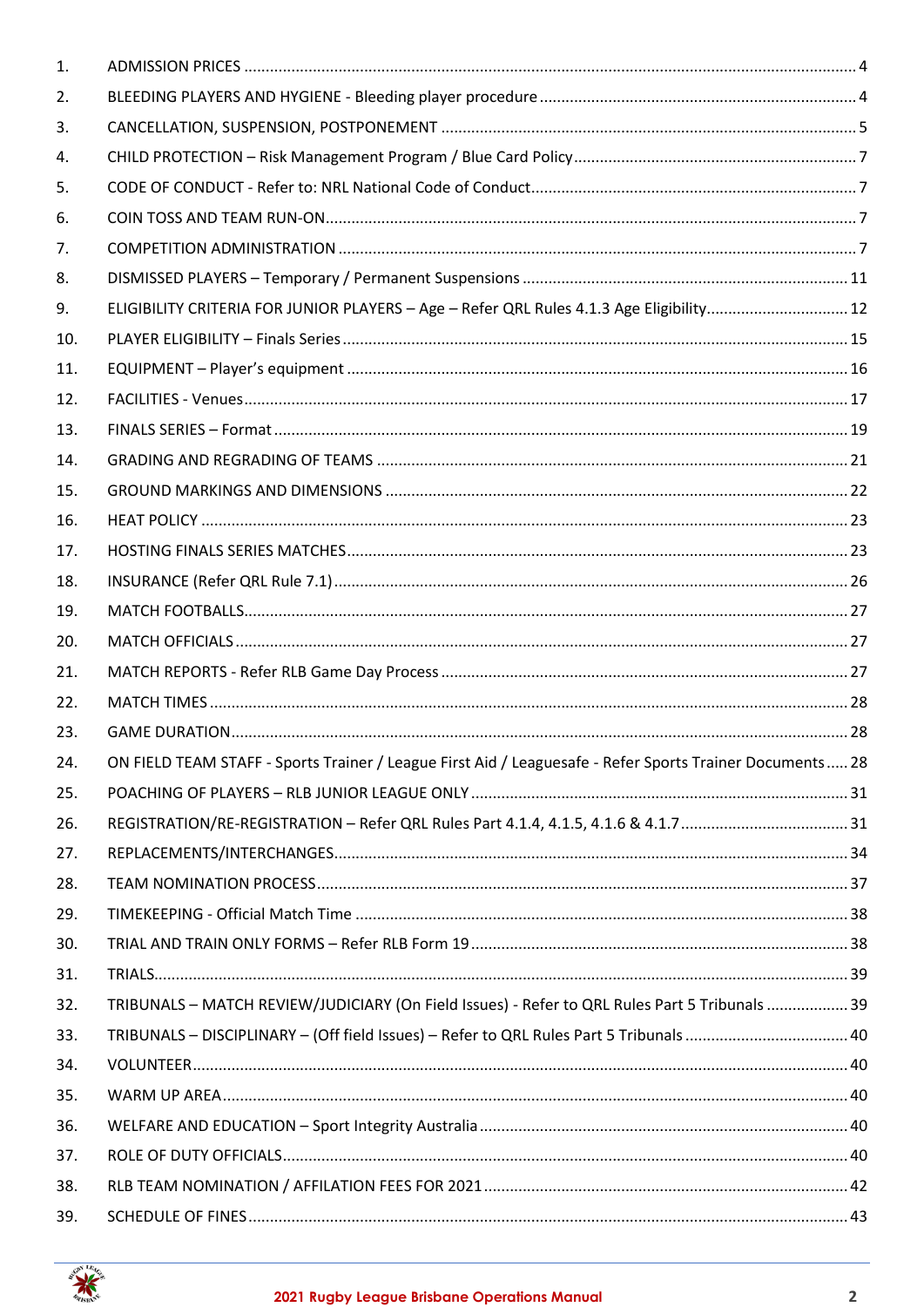#### **RUGBY LEAGUE BRISBANE OFFICE**

#### **CONTACT DETAILS**

## *RLB Area Manager: Scott Dunshea*

*Telephone: (07) 3367 6026 Mobile: 0427 608 565 Email:* [s.dunshea@qrl.com.au](mailto:s.dunshea@qrl.com.au)

## **FOREWARD**

This 2021 Operations Manual supersedes all previous versions and is a reference for all persons involved in the day-to-day management, administration, coaching, playing, and officiating of all Rugby League Brisbane (RLB) clubs affiliated with the QRL, SEQ Region and RLB. This includes management committees, development staff, team coaches, managers, referees, sports trainers and league safe officers, duty officials, players, and spectators.

Only the Rugby League Brisbane Board can amend this document. All amendments will be issued under covering RLB Area Manager's Memo. The rules detailed in this document will be operative and enforced for all rulings and proceedings from the date of issue.

## **Reference Documents:**

- A. Rules of the Queensland Rugby Football League Limited
- B. Constitution of Rugby League Brisbane Limited
- C. Commission for Children and Young People and Child Guardian Act (2000)
- D. NRL Policies and Guidelines https://playnrl.com/policies/
- E. NRL Laws of the Game International, Junior International, Mod and Mini Laws
- F. NRL Code of Conduct
- G. Associations Incorporations Act 1981

## **INTRODUCTION**

The Rules of the Queensland Rugby Football League Limited (QRL Rules), as amended from time to time, provide the framework under which all Rugby League is administered within the State of Queensland.

The rules detailed within this operation manual are to supplement the QRL Rules and to ensure the common interpretation and consistent application across all Rugby League clubs affiliated with RLB.

The rules detailed in this operation manual have been written in good faith; however, the Rugby League Brisbane Board of Directors reserves the right to modify or override any rule that unintentionally hinders or favours any affiliated club, their officials, players, and staff.

Should any information within this document conflict or contradict any of the QRL Rules, then the QRL rule as documented within the Rules of the Queensland Rugby Football League Limited (as amended from time to time) will have precedence. Please notify in writing to the RLB Area Manager of any such issues.

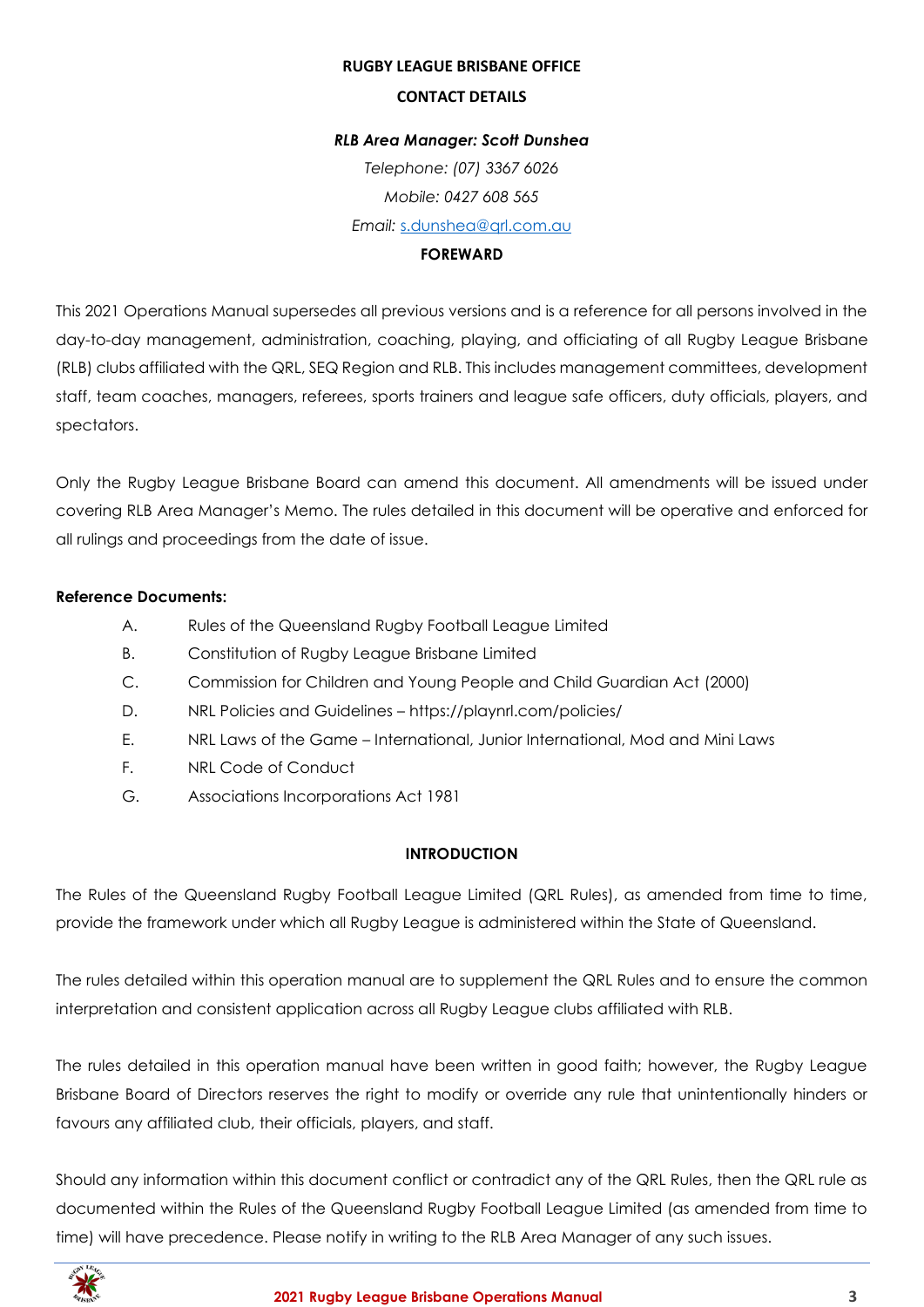**2021 Rugby League Brisbane Board:** David Bennett – Chairman; Jeff Coutts; Sharon Hickey; Michael Casablanca; Wayne Smith; Murray Smith; Michael Rose; Sebastian Olsen & Christine McGlinn

## <span id="page-3-0"></span>**1. ADMISSION PRICES**

- **1.1. RLB Junior** matches will normally only attract an admission fee of seven dollars (\$7) for all Finals Series matches.
- **1.2.** Aged, invalid, and service pensions shall be recognised by all clubs throughout the season. Eligible holders of these pensions shall be permitted entry into general admission areas for all matches free of charge.
- **1.3.** Children seventeen (17) years and under shall be permitted entry into general admission areas for all matches free of charge.
- **1.4.** The League shall confirm admission prices at the first meeting of the Board after the AGM and publish these on the League website prior to the start of the season.
- **1.5.** RLB season passes shall be recognised by all clubs during premiership rounds only. Entry shall be subject to the terms and conditions printed on the passes.
- <span id="page-3-1"></span>**2. BLEEDING PLAYERS AND HYGIENE - Bleeding player procedure**. The following procedure will apply in all cases where a player is bleeding, or his/her person, clothing or equipment has been contaminated by blood.
	- **2.2.** If the referee notices a bleeding or blood contaminated player, he will immediately stop play and call 'time-out' and signal to the team trainer to attend to the player. The team trainer will immediately enter the field of play to assess whether the player can be quickly treated on the field or whether he will require treatment off the field.
	- **2.3.** If the trainer advises that the player can be treated on the field, the referee will instruct the player to drop out behind play for that purpose and the match will immediately recommence.
	- **2.4.** If the trainer advises the referee that the player will have to be treated off the field, the match will not restart until the player has left the field.
	- **2.5.** The player may be interchanged, or alternatively the team can elect to temporarily play on with 12 players. (Note: other than for the initial assessment, the match will not be held up while the bleeding player receives treatment or is interchanged).
	- **2.6.** If the referee stops play twice for the same player and the same wound, the player must be taken from the field for treatment and either interchanged or the team may elect to play on with 12 players until the bleeding player returns.
	- **2.7.** The referee will hold the game up to replace a bleeding player, but a trainer must first advise the referee that an interchange is going to take place.
	- **2.8.** If a bleeding player has left the field for treatment and is not interchanged, he may return to the field of play at any time provided he does so from an on-side position. If the bleeding player has been interchanged, he may only return to the field through the interchange official as a normal interchange player.
	- **2.9.** A bleeding player returning to the field of play, who has not been interchanged, is not to be regarded as a replacement/interchange player and therefore may take a kick for goal. Conversely, a bleeding

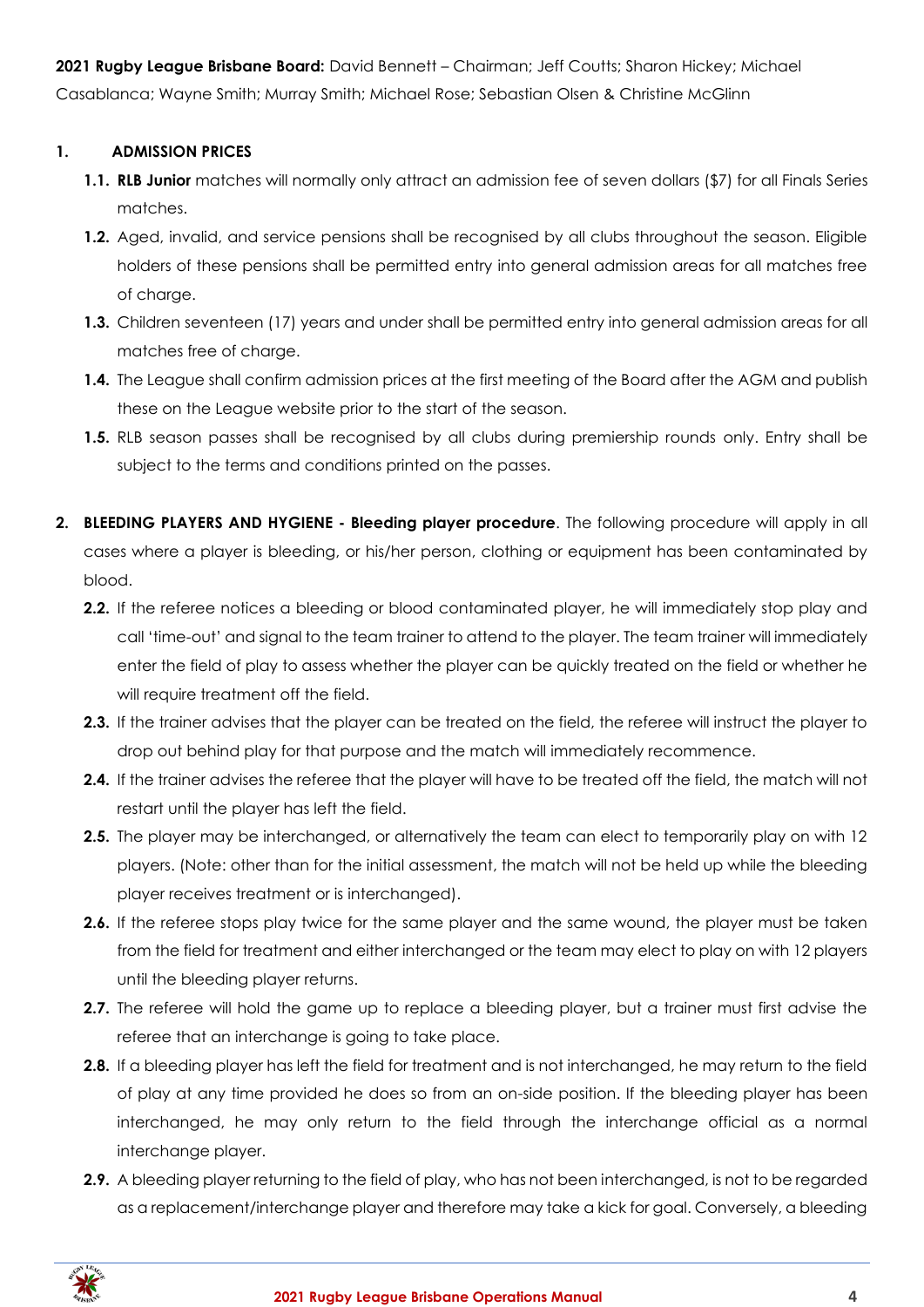player returning to the field of play who has been interchanged may not take a kick for goal at that time.

- **2.10. Stitching / Stapling:** Any player who is bleeding and requires treatment by way of either stitches, stapling or otherwise, must be taken to the team dressing room or shared medical facility so this procedure can be conducted out of the view of the public. After the treatment, the wound must be bandaged or covered to protect the injury, to eliminate the risk of further bleeding and to prevent the potential risk of transmission of blood-borne infectious diseases.
- **2.11. Contaminated Clothing:** In any case where a player's person, clothing or equipment has been contaminated by blood, whether through a wound to himself or through contact with a wounded player, the referee shall direct the team trainer to enter the field of play to attend to that player by taking immediate steps to ensure that the player is free of any blood contamination before that player shall be permitted by the referee to re-join play. Until those steps have been taken, the player shall, at the minimum, drop out behind play. Minor occasions of contaminated clothing and/or equipment should be treated with a solution of 15mls of household detergent and 17mls of household bleach. All but minor occasions of contaminated clothing or equipment will require the replacement of such clothing or equipment prior to the player re-entering the field of play.
- **2.12. <b>Hygiene:** Players should be made aware of the potential danger of transferring infectious diseases, e.g., Hepatitis A, B and C and HIV. No spitting is permitted, except in specified controlled areas. Contaminated and blood-stained articles and dressings are to be placed in appropriate 'contaminated waste' disposal bags. Dressing room floors should be cleaned and swept prior to the team leaving the room. Players must not share drink containers. Each player should have his/her own drink container. Shared drink containers may transmit meningococcal disease.

## <span id="page-4-0"></span>**3. CANCELLATION, SUSPENSION, POSTPONEMENT**

- **3.1.** Emergency circumstances include:
	- **3.1.1.** A natural disaster such as an earthquake, flood, or fire.
	- **3.1.2.** A situation where the safety of players, match officials or spectators is potentially at risk such as lightning, or extreme heat.
	- **3.1.3.** Where scheduled transport for one of the teams for the playing of the match is delayed or cancelled.
	- **3.1.4.** Such other circumstances deemed to be an emergency by the RLB Area Manager (or nominee).
- **3.2.** If any such occurrence arises, the procedure shall be as follows:
	- **3.2.1.** The RLB Area Manager (or nominee), in conjunction with the referee and both team's management will make any decision on the postponing or cancelling of any scheduled game.
	- **3.2.2.** After the commencement of a competition match, a referee may suspend play if, in his/her view, continuation of play would place the safety of players, match officials and/or spectators at risk.
	- **3.2.3.** If a game is to be delayed due to severe weather conditions, a decision will be made on the length of delay.

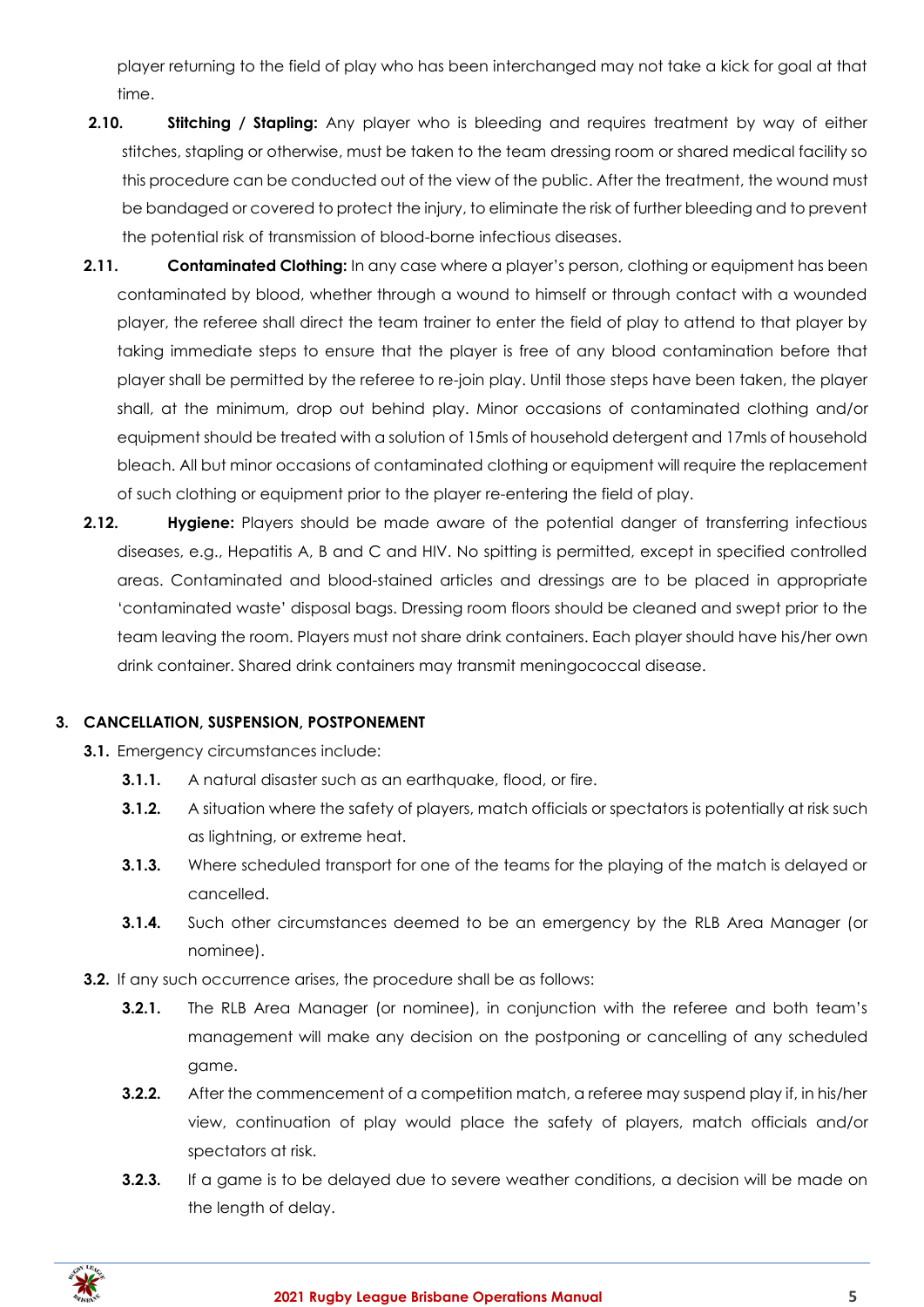- **3.2.4.** Where a game is in progress and is stopped due to an emergency, the following steps must be taken:
	- $\triangleright$  As the emergency is a 'time out', a direction will be given by the referee regarding field position, possession, and the number of the tackle, at the time of cessation of play.
	- $\triangleright$  If the game re-commences within a reasonable time, play will continue as with any 'time out' – with the same field position, possession, and the next tackle count.
	- ➢ If the game cannot be continued, the circumstances shall be reported to the RLB Area Manager.
- **3.3. Competition matches may only be cancelled, suspended, postponed, or abandoned with the prior approval of the RLB Area Manager (or nominee).**
- **3.4.** If the referee suspends play and the match is cancelled or abandoned there shall be no replay.
- **3.5.** If more than half of the match has been completed, the score at the time of the suspension of play in the match will be the result for determining the competition points table.
- **3.6.** If less than half of the match has been completed, the match shall be declared drawn and two (2) competition points awarded to each of the teams. For Competition Points Table purposes, the score for the match will be recorded as nil all  $(0 - 0)$ .
- **3.7.** If any scheduled match cannot be played due to a **'wash out'** the match will not be replayed, then that match is declared drawn and two (2) points awarded to each of the teams. For Competition Points Table purposes, the score for the match will be recorded as nil all (0-0).
- **3.8.** If any team is unable to play a scheduled match, due to extenuating prior circumstances and it cannot be replayed, and with prior approval from the RLB Area Manager (or nominee), then that match will be declared drawn and two (2) points awarded to each of the teams. For Competition Points Table purposes, the score for the match will be recorded as nil all (0-0).
- **3.9.** If any scheduled match cannot be played due to the assigned match official failing to attend, the teams will be provided with an option to **1.** Replay the match at a venue, date and time as set by the RLB Area Manager (or nominee) or **2.** Have the match declared drawn and two (2) points awarded to each of the teams. For Competition Points Table purposes, the score for the match will be recorded as nil all (0-0).
- **3.10.** In the event of the referee stopping a fixture match after the kick-off because a team has an insufficient number of players to continue the match, the match shall be deemed a **loss** by the team with insufficient number of players. Players in the Sin Bin are counted as players. Players dismissed from the field or who have retired from the game due to injury are not counted. Points scored, (for and against) at the time of the abandonment shall stand regardless of which team was leading.
- **3.11.** Any preliminary matches which, due to serious injury or other delay, encroach on the next scheduled game may be abandoned after receiving authorisation from the RLB Area Manager (or nominee). The result of such match shall be determined by applying the procedures outlined in sections 4.5 and 4.6.
	- **3.11.1.** Where preliminary matches are played under the jurisdiction of a Local League or other governing body the abandonment and procedures of such abandonment will be the responsibility of the Local League or other relevant governing body.

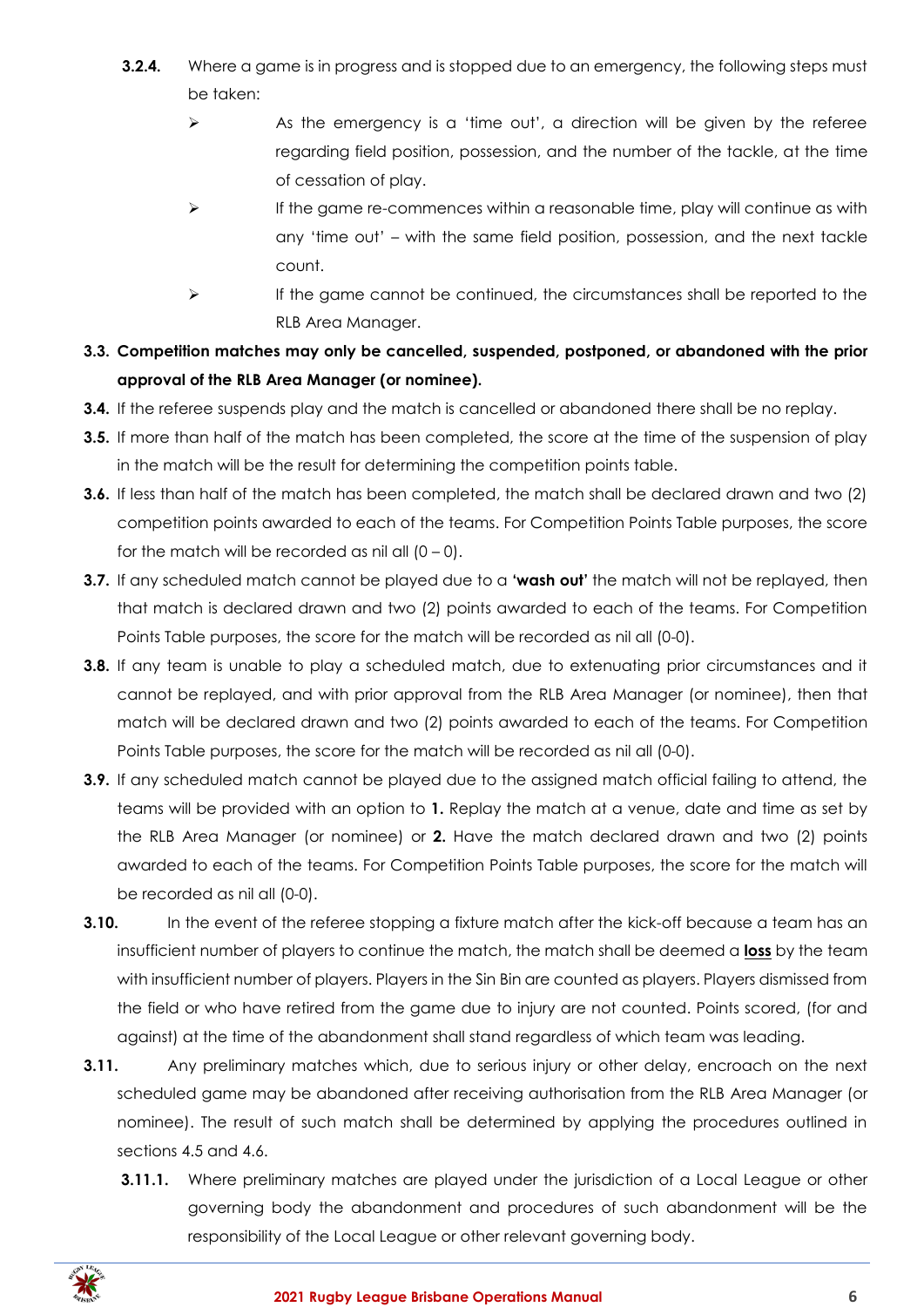- <span id="page-6-0"></span>**4. CHILD PROTECTION – Risk Management Program / Blue Card Policy Refer to: [Queensland Government Blue Card Services](https://www.qld.gov.au/law/laws-regulated-industries-and-accountability/queensland-laws-and-regulations/regulated-industries-and-licensing/blue-card-services)**
- <span id="page-6-1"></span>**5. CODE OF CONDUCT - Refer to: NRL [National Code of Conduct](https://www.playrugbyleague.com/referee/laws-of-the-game/code-of-conduct/?_ga=2.124193162.1804782290.1616379874-1105502845.1611784090)**

**Note: All breaches of the Codes of Conduct are subject to the RLB Disciplinary and/or Judiciary Tribunal action under [QRL Rules Part 5 Tribunals.](https://www.qrl.com.au/contentassets/5082282f19124e0cab5852f0b1815557/qrl-rules-part-5.pdf)**

**IMPORTANT NOTE: If RLB Disciplinary Tribunal following investigation determines a game has been terminated because of the conduct of a coach, team staff and/or spectators of a team, that team may be deemed to have forfeited the game irrespective of at what stage the match was at and the score at the time. This will be applied for all Premiership and Finals Series games. In the Finals Series matches, this would have an influence on the makeup of remaining Finals Series matches.**

- **5.1. Social Media Code of Conduct – Refer QRL Social Media Policy [QRL Social Media Policy](https://www.qrl.com.au/contentassets/a1b82e2956c04298b4867682b38f192e/qrl-policy---social-media.pdf)**
	- **5.2.** Contact with the Media Refer **[QRL Rule 4.4 \(e\) & \(f\)](https://www.qrl.com.au/contentassets/fe165f50b22a4557bddabb6ca8e9d0a2/qrl-rules-part-4.pdf)**
		- **5.2.1.** Club Executives should not, without the approval of the RLB Area Manager (or nominee), write a column for publication in any newspaper or publish statements through any media source. **Remember, you are an ambassador for the game.**

## <span id="page-6-2"></span>**6. COIN TOSS AND TEAM RUN-ON**

- **6.1.** The captains of each team must make themselves available for the coin toss as directed to do so by the match referee. If the captain is unavailable to attend the toss, he must appoint and authorise another player from the team to attend in his/her place.
- **6.2.** In all cases the visiting team will take the field first when directed by the match officials, followed by the home team also when directed by the match officials.

## <span id="page-6-3"></span>**7. COMPETITION ADMINISTRATION**

- **7.1.** For RLB to meet its administration obligations a requirement exists for each club to lodge with the League specific information/forms by specific dates within a football year.
- **7.2.** Failure to lodge specific forms by a 'Due Date' has significant impact on the League's ability to meet its obligations and therefore, any club that fails to meet a nominated due date may be fined.
- **7.3.** RLB Board has the right to refuse an affiliation application if the club has failed to meet its financial commitments with RLB or the Region and/or the club is in breach of any QRL or sub-ordinate rule and has failed to remedy that breach within a reasonable time following receipt of written notice of that breach from the RLB Area Manager (or nominee).

In addition, any other grounds determined by the Region and/or RLB Board for rejection of an affiliation application from a club, should that club then not complete and lodge an affiliation application for the following year by the date specified in the application, RLB Board shall be entitled to reject such application.

**7.4. Ground Configuration Report – [RLB Form 01 :](https://www.rugbyleaguebrisbane.com.au/documents-policies)** At the beginning of each calendar year, each club is required to complete and submit a Ground Configuration Report detailing.

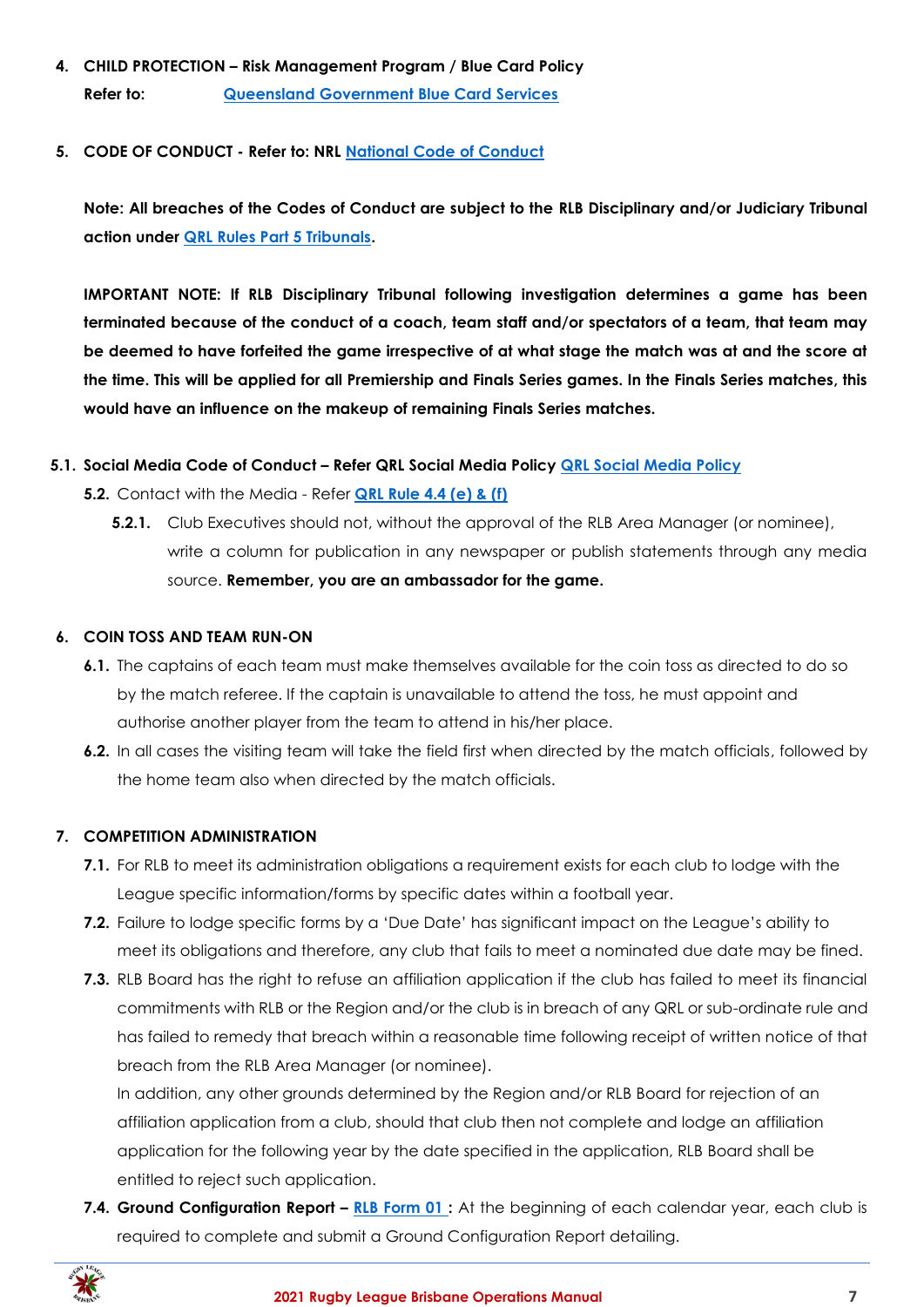- **7.4.1.** The number and size of the playing fields available at the venue.
- **7.4.2.** The number of games playable at one time.
- **7.4.3.** Any exclusion dates i.e., date when the ground will not be available for fixture matches e.g. show days and school carnivals.
- **7.4.4.** Whether the field lighting has been certified to the minimum standard allowable for night training and/or night fixtures, certification **[\(RLB Form 10\)](https://www.rugbyleaguebrisbane.com.au/documents-policies)** to be supplied to the RLB Office by Friday 14 February 2021.
- **7.4.5.** The facilities available at the ground, e.g., number of dressing sheds, and
- **7.4.6.** Whether the club wishes to be considered for hosting Finals Series Matches and/or Representative Team Selection Trials etc.
- **7.5. Competition Formats:** The Rugby League Brisbane Board has the authority to decide,
	- **7.5.1.** The format and implementation of competitions, including the number of divisions, times, and dates of all playing fixture matches and final series matches.
	- **7.5.2.** In 2021 RLB will offer fixtures **in RLB Junior age groups from under 6 to under 18 ages.**
- **7.6.** Competition points shall be allocated during the season in the following manner:
	- $\triangleright$  A win shall be allocated three (3) points.
	- $\triangleright$  A draw shall be allocated two (2) points.
	- $\triangleright$  A loss shall be allocated one (1) point.
	- $\triangleright$  A bye shall be allocated three (3) points.
	- $\triangleright$  A team receiving a forfeit shall be allocated three (3) points.
	- $\triangleright$  The forfeiting team shall be allocated zero (0) points.
- **7.7.** In the event of a forfeit, the team forfeiting shall be allocated nil (0) points for and fifty (50) points against; the team receiving the forfeit shall be allocated fifty (50) points for and nil (0) points against.
- **7.8.** After the premiership rounds all teams shall be ranked in descending order according to the number of competition points accrued during the season.
- **7.9. Mini Football Under 6 to Under 9 - Refer to [Mini & Mod Laws of the Game](https://www.playrugbyleague.com/referee/laws-of-the-game/junior-league-laws-6-12s/?_ga=2.59677092.807423837.1616471349-1105502845.1611784090)**

**In 2021 RLB will adopt the NRL Player Development Framework rule: Under 6 to play tag (non-tackle rule) and under 7s to play 10 rounds of tag (non-tackle) and progress to Tackle for the final 4 rounds. A Tackle ready program will be delivered to each participant in the Under 7s.**

- **7.9.1.** The coach of an Under 6 team is permitted to be on the field of play during the entire season.
- **7.9.2.** The coach of an under 7 team is permitted on the field of play to 'coach' the team up to and including round 6, coaches are then required to remain off the field of play for the remainder of the season.
- **7.9.3.** Under 6 to 11: No match scores are to be recorded/published in this age group.
- **7.10. Mod-League (Under 11 & Under 12)**
- **7.11. Under 12: Scores must be recorded (but not for publication) and lodged with the RLB Office to assist in the grading process.**
	- **7.11.1.** No Premiership Points will be allocated to Under 6 Under 12 competitions (Under 12 NRL Player Development Framework Trial Rule).
	- **7.11.2.** Teams in these age groups should be **'talent' equalised** across competitions within the age group to avoid mismatches.

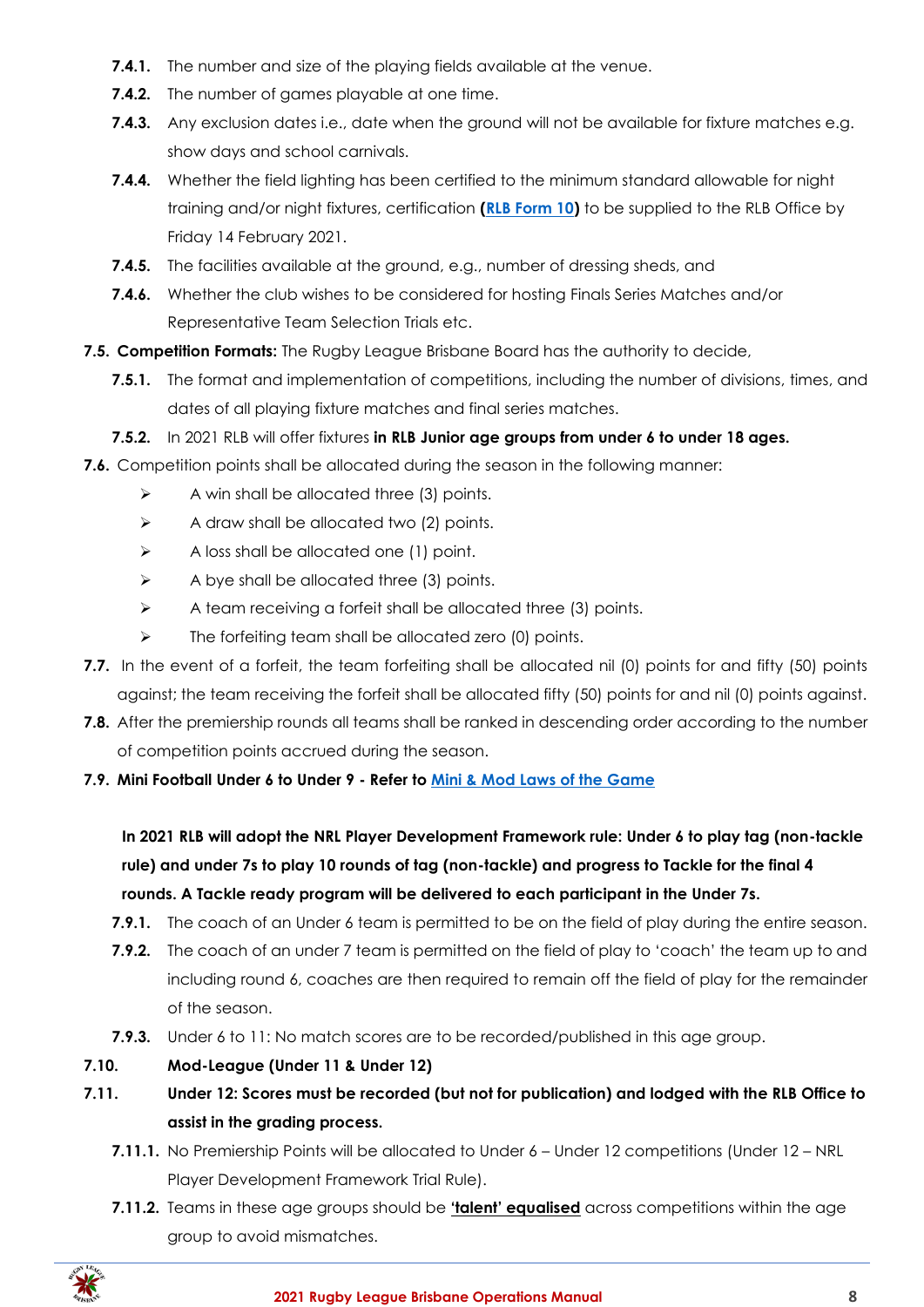**7.11.3. Note: The official modified rules state that a player's minimum time on the field must be unbroken but coaches should use a common-sense approach where factors such as heat, and fatigue are concerned; players may be rotated in these instances the coach must ensure that each player is given the required total minimum (20 minutes) game time.**

## **7.12. International (under 13 – 18's) - Refer to the [NRL International Laws of the Game](https://www.playrugbyleague.com/referee/laws-of-the-game/junior-league-laws-6-12s/?_ga=2.59677092.807423837.1616471349-1105502845.1611784090)**

- **7.12.1.** Should a team begin a match with less than 13 players it may fill the vacant places at any time during the game, provided late players are listed on the official match report.
- **7.12.2.** The minimum number of players per team allowed on the field in a match is nine (9). Should less than nine (9) players – currently participating in a match then, for safety reasons, the match shall be terminated. Current participants are players on the field and players who have been suspended (sin bin). If this occurs the game shall cease and the score at the time will be recorded on the Match Report form. The RLB Area Manager (or nominee) will determine the result. **Refer Rule 3.10, page 7.**
- **7.12.3.** Players in the Under 13 Under 18 age groups are to be graded to a club team according to skills and ability with the most skilled players in the higher graded team.
- **7.12.4.** Specific rules are defined in this operation manual relating to player movement between teams within these graded competitions. Clubs, Coaches and Team Managers should familiarise themselves with these rules.
- **7.12.5.** There is no requirement for coaches to give players a minimum time on the field. However, all coaches have an obligation under the **[NRL Code of Conduct](https://www.playrugbyleague.com/media/9949/2020nrl-dev19_code_of_conduct_v4.pdf)** – Coaches, which states in part: *"coaches shall seek to maximise the participation and enjoyment for all players regardless of ability; avoid the tendency to over-use a talented player; treat all players as equals regardless of talent."*
- **7.12.6.** Premiership points will be allocated to graded competitions within these age groups.
- **7.12.7.** All games must start on time; however, the referee can delay the start of play by up to a maximum of ten (10) minutes if a team has failed to appear. If after this time has elapsed a team cannot take the playing field; a forfeit will be declared in favour of the conforming team. Starting times for games shall be as allocated by RLB, with the referee having the authority on the day to start (no earlier than the published kick-off time)
	- or end games away from the allocated times to conform to the following rules of precedence,
	- **7.12.7..1.** Mod-league games to take precedence over Mini-league games,
	- **7.12.7..2.** International rule games to take precedence over Mod-league games, and
	- **7.12.7..3.** Senior Club games to take precedence over Junior Club games.
- **7.12.8.** Night games must commence no later than 8.30pm unless approval has been granted by the RLB Area Manager.
- **7.12.9.** Requests for changes to the time, date, and venue of any competition fixture match, i.e. Under 12 to open aged, will not be considered except under extenuating circumstances. These circumstances include:
	- **7.12.9..1.** Safety When the condition of the ground where the match originally scheduled, is such that the ground would be unsafe to play on.
	- **7.12.9..2.** Unavailability When the ground where the match was originally scheduled, is unavailable to play on.

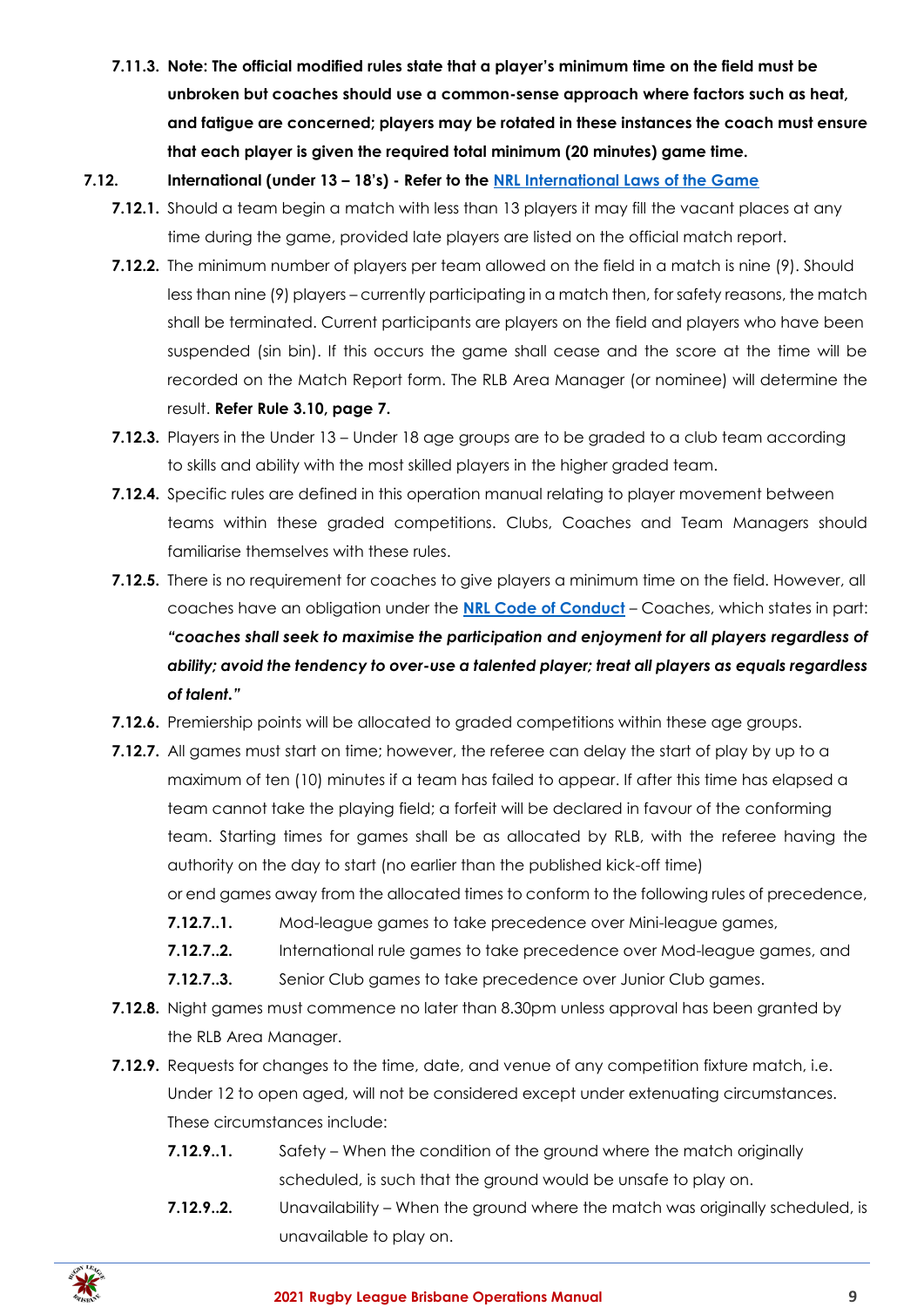- **7.12.9..3.** Representative Duties When a club has three or more players from the game scheduled, involved in an **NRL, QRL – RLB representative team** and these representative duties clash with that scheduled fixture, a written request from the club concerned will be considered by the RLB Area Manager (or nominee).
- **7.12.10.** Requests for game changes must outline the extenuating circumstances and be submitted a **minimum of fourteen (14) days** prior to the initial scheduled match.
- **7.12.11.** Under no circumstances can individual clubs change any game without prior consent From the RLB Area Manager (or nominee).
- **7.12.12.** Players in all teams must appear in the registered club uniform of their club, which shall include jersey, shorts, and socks except for the Under 6 age group, which may wear a club shirt as their jersey. Clubs with teams failing to have all players in the registered club uniform may attract a fine. Football boots are to be worn by all players in the Under 6 to 18 aged teams.
	- **7.12.13.** A player's name and NRL ID number appearing on a Match Report form means that player is deemed to have played in that fixture on that date (Under 13 – 18's).
- **7.12.14.** A player's name and NRL ID number is to be entered on the QRL Match Report form prior to the commencement of the game and then the player can participate in that game at any time.

## **7.13. Mercy Rule**

- **7.13.1.** All matches in the Under 13 to 18's competitions will have the option for the game to cease at the discretion of the coach of the losing team when there is a gap of fifty (50) points or more. Whenever the 'Mercy Rule' results in a game finishing before the designated time this be recorded on the match report.
	- Not other changes to the International Laws of the game should be made.

Score entered MySideline should reflect a fifty (50) point margin and be adjusted, as necessary. Recommended suggestions for the coach of the dominant team to employ to avoid an early end to the match:

- ➢ Reduce the number of the dominant team's players on the field.
- ➢ Return possession of the football to the opposition.
- $\triangleright$  Try players in different playing positions.

## **7.14. Forfeits**

- **7.14.1. If a club forfeits a match, the club must forfeit the lower division/grade team first. This rule is subject to special consideration with junior teams.**
- **7.14.2.** Clubs having to forfeit games before match day **must immediately notify the opposition club** and the RLB office **by 7.00pm on the Thursday evening prior to the weekend game**.
- **7.14.3. [RLB Form 07](https://www.rugbyleaguebrisbane.com.au/documents-policies)** must then be completed and emailed to the League office by the Secretary of the Club forfeiting the match no later than **8.00am** on the Friday morning prior to the weekend of the game.
- **7.14.4.** Failure to advise the League of a forfeit by the cut-off time may attract a \$200.00 fine. Failure to notify the opposition club of the forfeit may attract an additional fine of up to \$500.00.
- **7.14.5. RLB Juniors:** If a match is forfeited on game day, the forfeiting club shall pay a

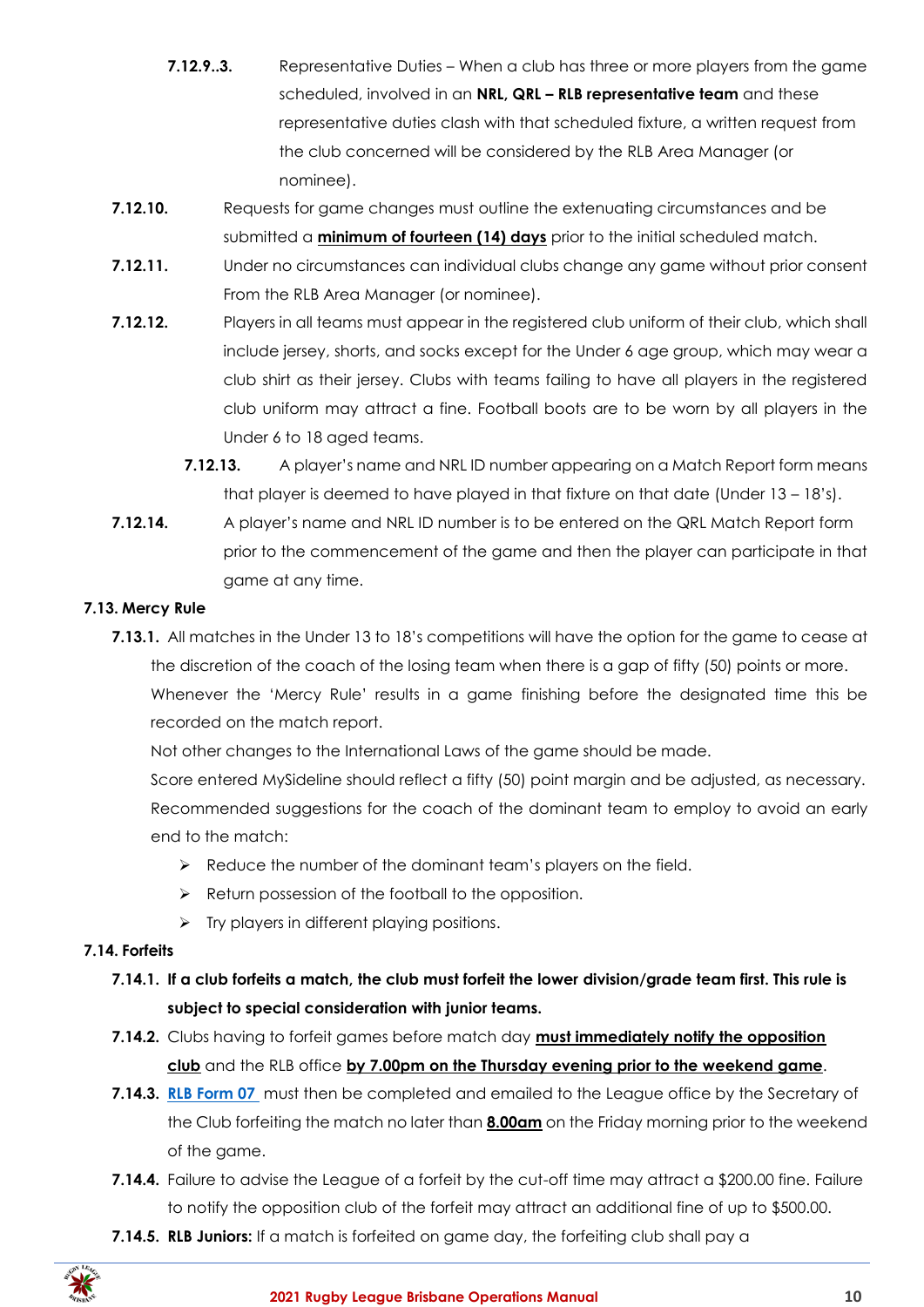fine up to a maximum of \$1500 to the League. Half of the fine (\$750) will be retained by the League and the remaining half (\$750) will be available to be paid to the host club by the League to cover all unavoidable costs incurred for the forfeited game on the day (e.g., food and drink purchased). If the host club forfeits, they will not receive the \$750.

- **7.14.6.** In those instances where a team forfeits to avoid travelling to North Stradbroke Island or Russell Island, the forfeiting club may incur an additional fine of \$750.00.
- **7.14.7.** Any team or members of a team who leave the field of play whilst a match is in progress, other than through injury, without the permission of the Referee must be reported in writing to RLB by the Referee and Host Club Secretary. The Club to which the team/players belong will be subject to disciplinary action and a fine/suspension may be imposed.

# **7.14.8. The League has the discretion to choose not to apply the rules of forfeiture in the interests of developing participation in the game of rugby league.**

## <span id="page-10-0"></span>**8. DISMISSED PLAYERS – Temporary / Permanent Suspensions**

- **8.1.** The match referee has the discretion to suspend for ten (10) minutes or to dismiss a player for 'on field' misconduct.
- **8.2.** A player receiving a period of temporary suspension by the referee shall immediately leave the field of play and shall be met at the sideline by an official from the host club and escorted to the designated 'sin bin' area. The player shall remain in that area until the end of the temporary suspension period.
- **8.3.** The time of temporary suspension shall be ten (10) minutes and is for playing time only and shall commence after the referee signals time-on and/or when play recommences.
- **8.4.** Suspended time does not include the half-time break and shall cease at the end of the first period and resume upon the commencement of the second period.
- **8.5.** If more than one player receives temporary suspension from the one incident, the players' temporary suspension shall be equal and shall be entitled to return to the field of play together after the completion of their suspension.
- **8.6.** Clubs should aim to have two (2) separate sin bin areas to avoid any further issues in the event players from opposition teams are sent to the sin bin at the same time.
- **8.7.** Players re-entering the field of play from the sin bin shall do so from an onside position after reporting to the Touch Judge.
- **8.8.** Any player permanently dismissed from the field (i.e., sent-off), must immediately return to his/her team's dressing room until he has changed out of his/her playing uniform.
- **8.9.** Under no circumstances can a dismissed player return to the players' bench unless it is outside the area bounded by the fence surrounding the playing area.
- **8.10.** The referee shall complete a Referees/On Field Incident Report immediately after the completion of the match and shall lodge the form with a nominated representative of the club of the dismissed player, BRLRA secretary and the RLB Area Manager (or nominee).
- **8.11.** Any Player who is suspended or disqualified from playing rugby league by the RLB Match Review Panel, RLB Judiciary Committee or any other disciplinary body with usual authority to make such determinations, shall not participate in any form, in any match until that suspension has been

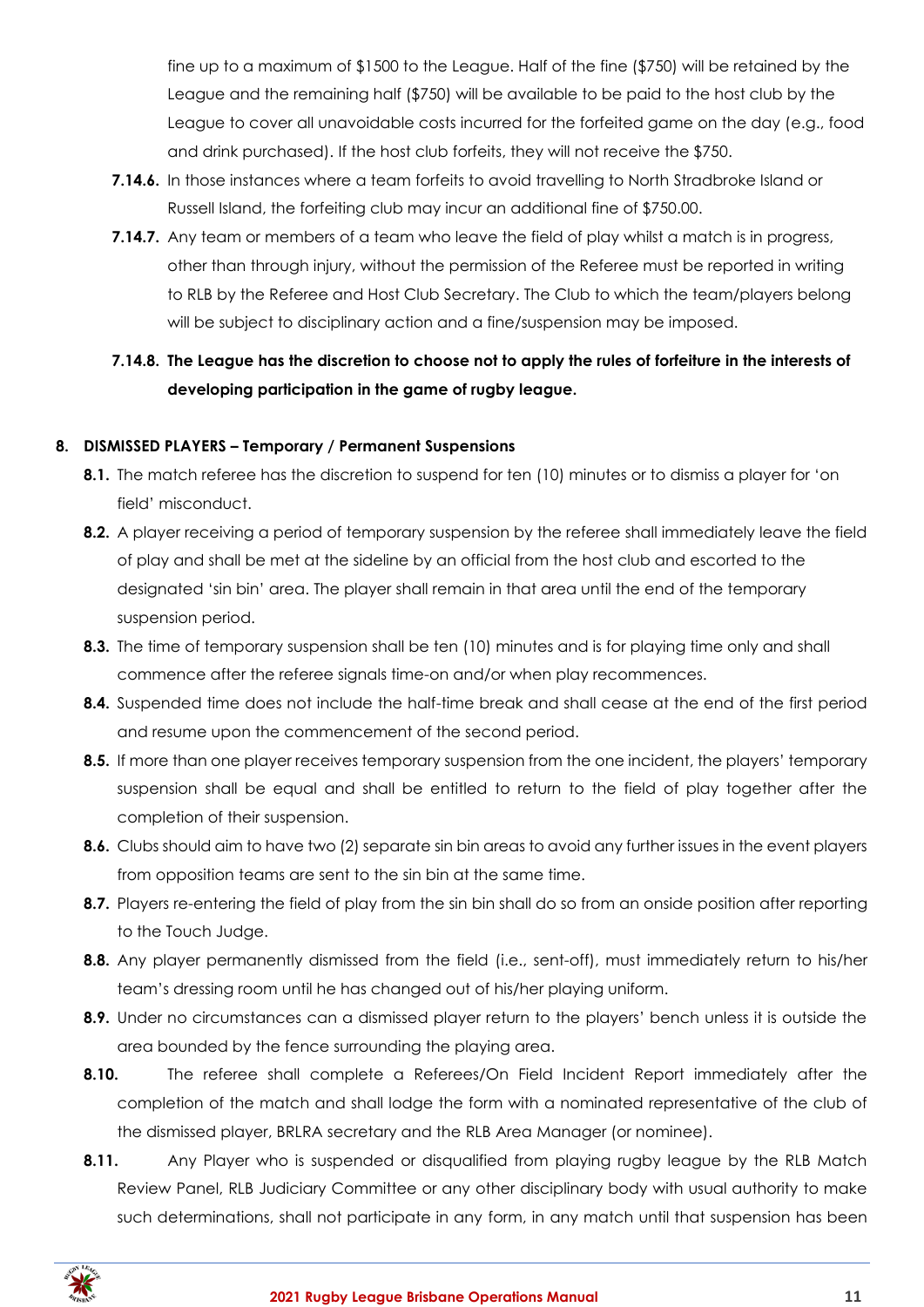served or that disqualification has expired and must not enter the playing field or area inside the fence prior to, during or after a match. Please refer to: **[QRL Rules Part 5 Tribunals](https://www.qrl.com.au/contentassets/5082282f19124e0cab5852f0b1815557/qrl-rules-part-5.pdf)**

**8.12.** Any registered player participating in any competition under the jurisdiction of the QRL (including game sanctioned by the QRL) who is suspended by a Match Review Committee or Judiciary Tribunal must serve out the number of fixture games imposed upon that player in accordance with the Base Penalty Schedule. Please refer to: **[QRL Rules Part 5 Tribunals](https://www.qrl.com.au/contentassets/5082282f19124e0cab5852f0b1815557/qrl-rules-part-5.pdf)**

# <span id="page-11-0"></span>**9. ELIGIBILITY CRITERIA FOR JUNIOR PLAYERS – Age – Refer [QRL Rules 4.1.3 Age Eligibility](https://www.qrl.com.au/contentassets/fe165f50b22a4557bddabb6ca8e9d0a2/qrl-rules-part-4.pdf) Table One:**

| * Age as of 1 January | <b>Eligible Age Groups</b> | <b>MUST NOT PLAY</b>     |
|-----------------------|----------------------------|--------------------------|
| $4^*$                 | U6                         | U7 or above              |
| $5***$                | U6, U7                     | U8 or above              |
| 6                     | U7, U8                     | U9 or above              |
| $\overline{7}$        | U8, U9                     | U10 or above             |
| 8                     | U9, U10                    | U <sub>11</sub> or above |
| 9                     | U10, U11                   | U12 or above             |
| 10                    | U11, U12                   | U13 or above             |
| 11                    | U12, U13                   | U14 or above             |
| 12                    | U13, U14                   | U15 or above             |
| 13                    | U14, U15                   | U16 or above             |
| 14                    | U15, U16                   | U17                      |

\*A Junior player who will turning the age of five (5) in the calendar year, in the current year of competition, player may with the written consent from his or her Parent or Primary Care Provider, register in any under six (6) age group competition.

\*\*To play U7, a player must turn the age of six (6) in that year.

## **Table Two: (Refer QRL Rule 4.1.3)**

| *Age as of 1 January | <b>Eligible Age Groups</b>        | <b>MUST NOT PLAY</b> |
|----------------------|-----------------------------------|----------------------|
| 15                   | U16 & U17                         | U19 or above         |
| 16                   | U17, U18                          |                      |
|                      | Any senior grade only if no under |                      |
| 17 (see note below)  | 18 competitions available in the  |                      |
|                      | Local League                      |                      |

Where a junior player has attained the age of seventeen (17) years prior to one (1) July, that player may with the consent of the club and his/her or her parent or primary care provider, register and play in any Senior Grade competition in that year but **only if there is no under eighteen (18) competition offered in that league.**

**9.1. Rules Relating to Player Eligibility**: All players correctly registered as per the Rules of RLB and having an official photograph **(Under 6s and above)** and proof of age/identity e.g., Birth Certificate, uploaded to the NRL database are eligible to participate in the RLB competition.

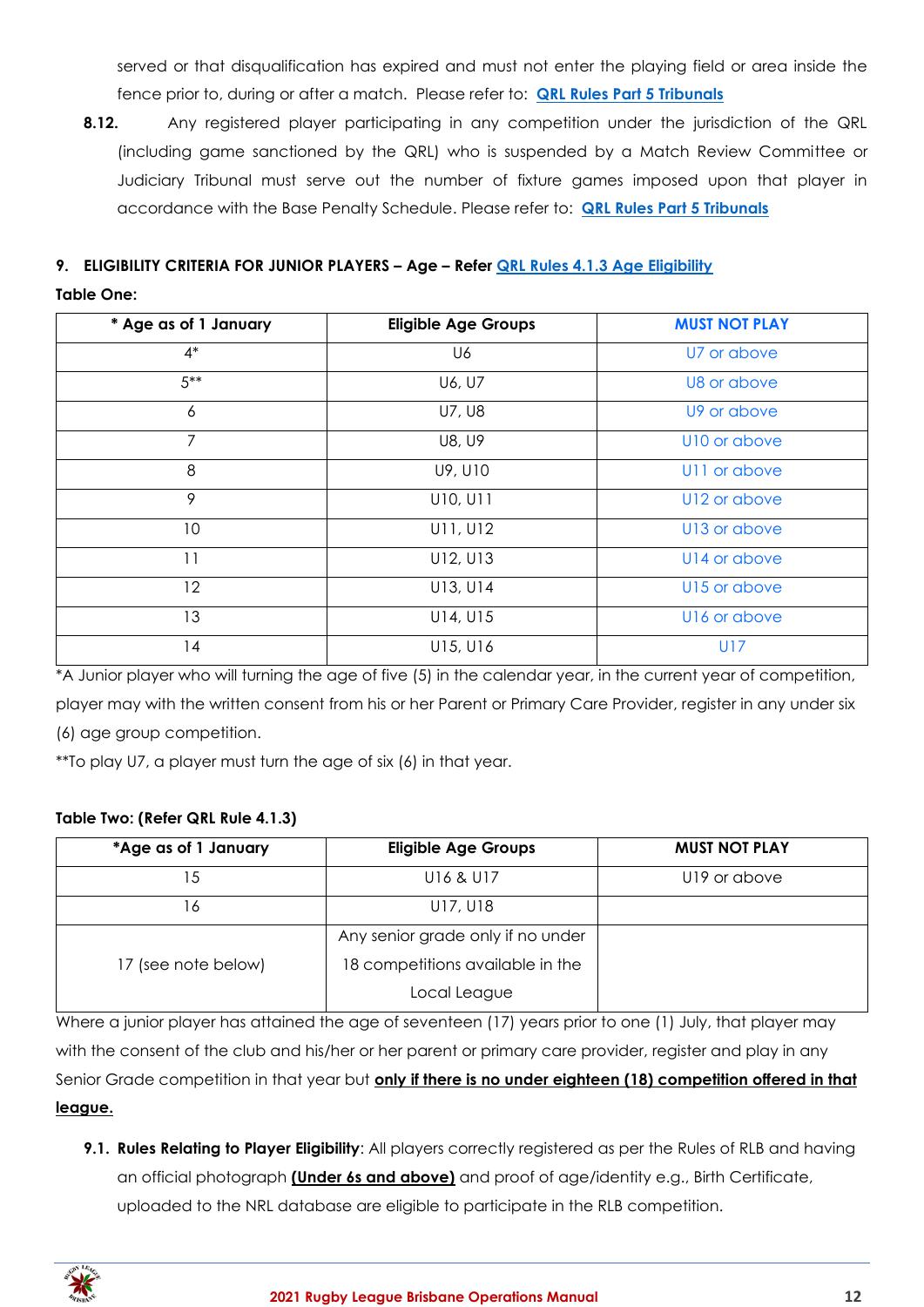- **9.2.** Any club playing an unregistered player may be fined for the match (or matches) in which the player took part. Loss of competition points may also be applied at the discretion of the RLB Area Manager (or nominee).
- **9.3. Mini and Mod League:** Eligibility of players participating in the Mini Footy (5 to 9 years) and Mod League (10 to 12 years) matches is as defined in Section 7.8 and 7.9 page  $8 - 9$ .
- **9.4.** Mini-Footy players (under 9 only) may be granted permission to play Mod League provided only that:
	- **9.4.1.** Application has been made on club letterhead by the club secretary to RLB and approved, **prior** to the player taking part in the RLB competition.
	- **9.4.2.** There is no team of their age group registered that season within the club.
	- **9.4.3.** The player must have completed at least one full season as an Under 8 player in Mini-Footy before permission will be granted to play Mod League.
- **9.5.** A new under 9 player who has not previously played any junior rugby league will not be allowed to play Mod-League and no new Under 12 player who has not previously played any junior international rugby league will not be allowed to play International rules rugby league (subject to approval of the RLB Area Manager or nominee).
- **9.6.** Girls who have not attained the age of twelve (12) years are eligible to participate in the playing of Mini-Footy and Mod-League. Girls who attain the age of twelve years during a football year can continue playing until the end of that season.
- **9.7.** A 12-year-old girl turning thirteen (13) in the year can only participate in female teams against female opposition. **Refer to the [NRL Mixed Gender Policy](https://www.playrugbyleague.com/media/3067/nrl_mixed-gender-policy_p011_v10_05022019.pdf)**
- **9.8.** Girls Competitions will be offered in the under 12, under 14, under 16 and 18 age groups in 2021. Note: 11- & 12-year-old girls are eligible to play in the under 12 competitions (under 12s will be subject to the NRL Player Development Framework Trial rules); 13 & 14-year-old girls are eligible to play in the under 14 competitions; 15 & 16-year-old girls are eligible to play in the Under 16 competitions: 17 & 18-year-old girls are eligible to play in the under 18 competitions.
- **9.9. Classification of Players:** Every player within each team in the Under 13 to 18's competitions will be classified as either a 'core player' or 'non-core player' and are subject to the rules relating to the movement of players.
- **9.10.** Junior clubs with multiple teams in the same age group (under 13 to 18's) are required to grade their players into teams based on skill level. The best and most skilled players must be allocated to the highest graded team and the least skilled players to the lowest graded team within the same age group.
- **9.11.** Following the completion of the premiership round immediately prior to Thursday 6<sup>th</sup> of May 2021 clubs must submit, by the nominated due date, a Player Grading Register **[RLB Form 05](https://www.rugbyleaguebrisbane.com.au/documents-policies)** for each of its teams competing in the Under 13 to 18's competitions listing the team's core and non-core players. **Player's names must only appear on only one team list.**
- **9.12.** The RLB Area Manager (or nominee) may determine a player's core/non-core status and his/her grading in the absence of Player Grading Register.
- **9.13.** Clubs are to submit a Player Grading Register for **every team** within the under 13 to 18's.
- **9.14.** The **ten (10) best and most skilled players** within each team must be classified as 'core players' for that team. RLB reserves the right, in consultation with the club, to direct a player (or players) to be included in the list of core players.

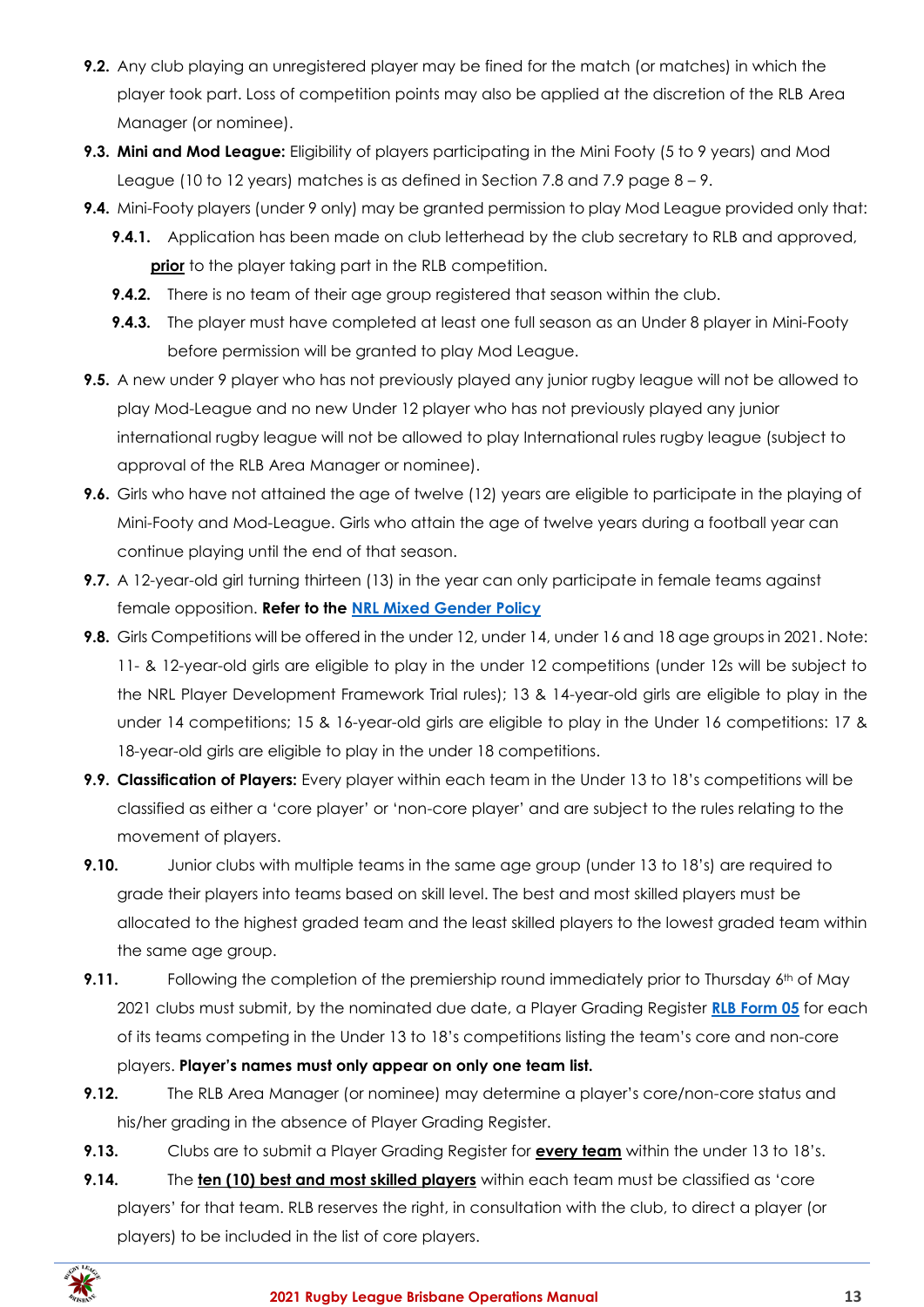- **9.15.** Deliberate attempts to exclude players from the core player list to gain advantage for lower divisions/grades is considered a serious breach of these rules and a maximum fine of \$500.00 per player may apply.
- **9.16.** Should it be desirable to replace a player classified as a core player, a written submission must be presented to the RLB Area Manager (or nominee) for determination.
- **9.17.** Players registering after player grading registers are submitted to the League will be regarded as non-core players in the highest graded team in his/her age group/division until revised player grading registers are submitted and accepted by the RLB Area Manager (or nominee).
- **9.18. Junior Players Moving Between Age Groups:** On those occasions where there are insufficient players available, lower age group players may be used in the premiership fixtures and finals, but they must not play in a higher age group graded competition that is,
	- **9.18.1.** For core players, more than one division lower than the player's normal graded division in his own age group. Example, a player playing in the under 13 Division 1 may play for his club in the Under 14 Division 1 and 2 grades but not under 14 Division 3 or below.
	- **9.18.2.** For non-core players, more than two grades lower than the player's normal graded division in his own age group. Example, a non-core player playing in the under 13 Division 1 may play for his club in the under 14 Division 1, 2 and 3 teams but not under 14 Division 4 or below.
	- **9.18.3.** Under 16 core players may play up in the U17 age group in a grade no more than two grades below his normal grade in his own age group. Under 16 non-core players can play up in any under 17 age group competition.
	- **9.18.4.** Where lower division or lower age group players are being used as temporary reserves during fixtures and/or finals, RLB requires that permanent members of the team take the field first and be used prior to the lower grade or age group player entering the game.
	- **9.18.5. When a lower age group player plays in a higher age group game, their registered age group must be entered alongside their name on that game's Match Report form. This rule also applies to Dual Registered players i.e., the initials 'DR' is to be notated on the Match Report if the player is Dual Registered with another club. The notation '18M' should be placed on the match report for any player registered under the eighteen (18) month registration window rule. If a club fails to abide by this rule, a fine and/or penalty may apply.**

## **9.19. Team Numbers**

Number of players per team are as follows,

| <b>AGE GROUP</b>           | NUMBER OF        | <b>NUMBER</b><br><b>MINIMUM</b>   | <b>MAXIMUM NUMBER OF</b> |
|----------------------------|------------------|-----------------------------------|--------------------------|
|                            | PLAYERS ON FIELD | <b>PLAYERS</b><br><b>OF</b><br>ON | PLAYERS PER TEAM         |
|                            | PER TEAM         | FIELD PER TEAM                    |                          |
| U6 -U7                     | 6                | 4                                 | 10 (recommended)         |
| $U8 - U9$                  | 8                | 6                                 | 12 (recommended)         |
| $U10 - U11$                | 11               | 8                                 | 15 (recommended)         |
| U12                        | 13               | 11                                | 17                       |
| U13 - U18 Division 1       | 13               | 9                                 | 17                       |
| U13 - U18 Division 2,3 & 4 | 13               | 9                                 | 19                       |



#### **2021 Rugby League Brisbane Operations Manual 14**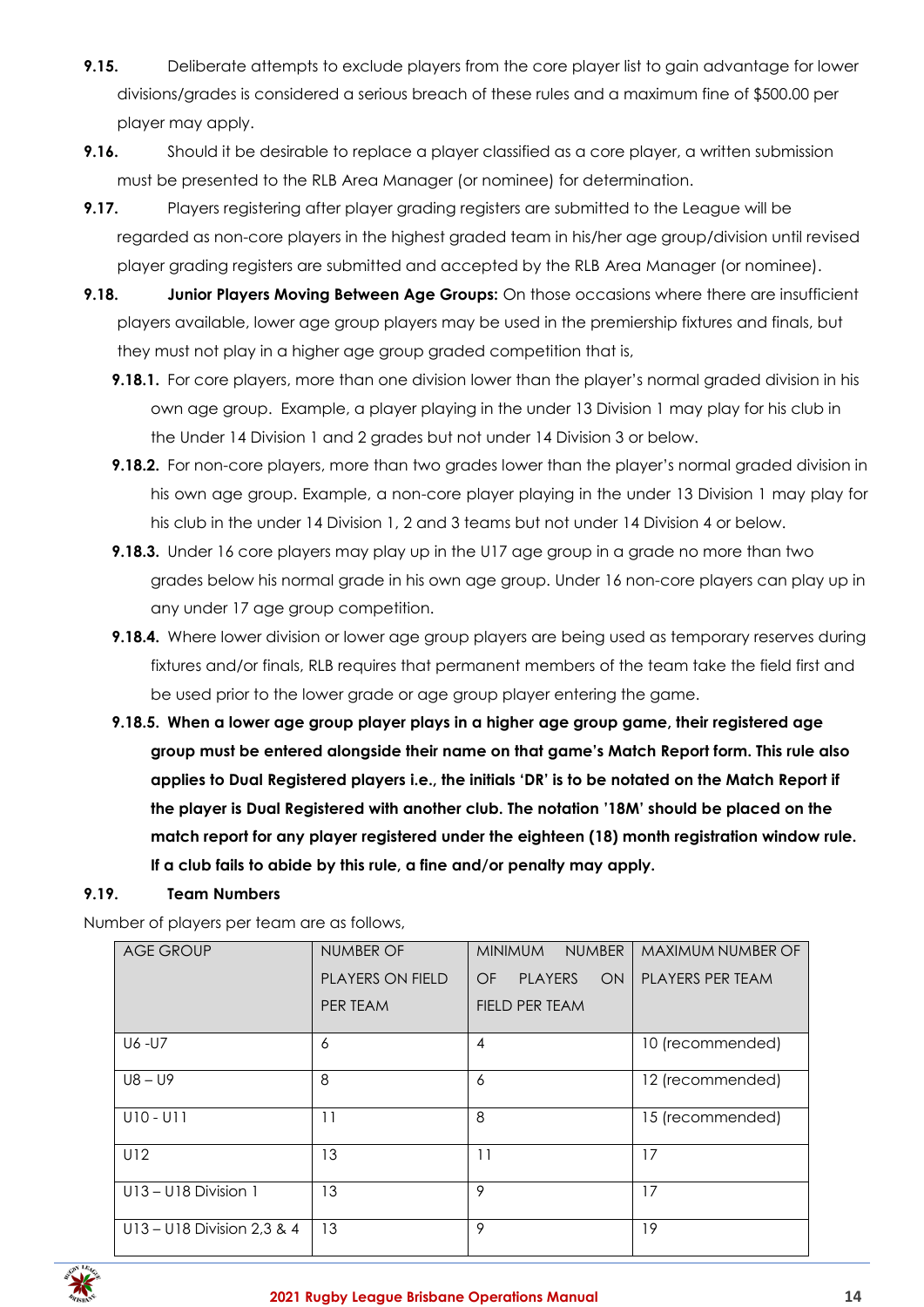- **9.20. Players moving between grades in the same age group:** Core players are **not** permitted to play in any lower graded team.
- **9.21.** 'Non-Core' players listed on a higher graded team's Player Grading Register are only permitted to play down in the next lowest graded team within the same age group in their club.
- **9.22.** Non-Core players are permitted to play unlimited games up in a higher grade at any time during the fixture rounds.
- **9.23.** Under no circumstances are lower graded players to be forced to play in a higher graded team within the same age group. The player and player's parent/primary care provider's consent must be obtained before using a lower graded player in a higher graded team.
- **9.24. Rules Specific to Under 17 Competitions:** The Nev Blair Shield is a Premier grade competition for the Under 17 age group.
- **9.25.** The RLB Area Manager (or nominee) will determine the format for the Nev Blair Shield competition prior to the commencement of each season.
- **9.26.** Eligibility rules for players participating in a Nev Blair Shield team are as defined in Rules on pages 13 - 16 with the following additional clauses.
	- **9.26.1.** A dual registered junior player who is called up and participates in an NRL competition is not eligible to return to a junior competition.
	- **9.26.2.** Any junior player called up to play in a senior grade (e.g., State-wide under 21s) from the junior club he is registered with, during the competition season, will be entitled to return to his junior club and will be regarded as a core player in the highest graded team in that age group of that junior club. A revised Player Grading Register must be submitted if required.
	- **9.26.3.** A player, who in the previous football year played most matches in the under 16 Division 1 competitions, cannot play in an Under 17 Division 2 competition or below subject to the RLB Area Manager's (or nominee) review and approval.
	- **9.26.4.** Any club withdrawing a team from the Nev Blair Shield competition after the first premiership fixture will not be refunded the team nomination fee.

## <span id="page-14-0"></span>**10. PLAYER ELIGIBILITY – Finals Series**

- **10.1.** To play in any Finals Series match, a player must have played **three (3) or more Premiership**  fixture matches in the current season for their club prior to the completion of the final round of fixtures as well as satisfying other applicable qualification rules. For the purposes of determining the number of games played during the season, only one (1) match in any fixture weekend will count; multiple matches in different grades on the same weekend will only count as one match. In this case the lower grade match shall count in determining qualification.
- **10.2.** Players who registered late and do not participate in three (3) fixture matches for their club prior to the finals are not eligible to play in the finals.
- **10.3.** All players who have met the minimum match requirement will qualify to play in the Finals Series in the division and/or graded competition where they have **played most of their matches**. Note: Clubs are responsible for recording from completed match reports the divisions and/or age group/s a player participates in during the premiership fixtures to establish what divisions/age group finals a player qualifies to participate in, and such information **must** be relayed to the coach of the player/team involved.

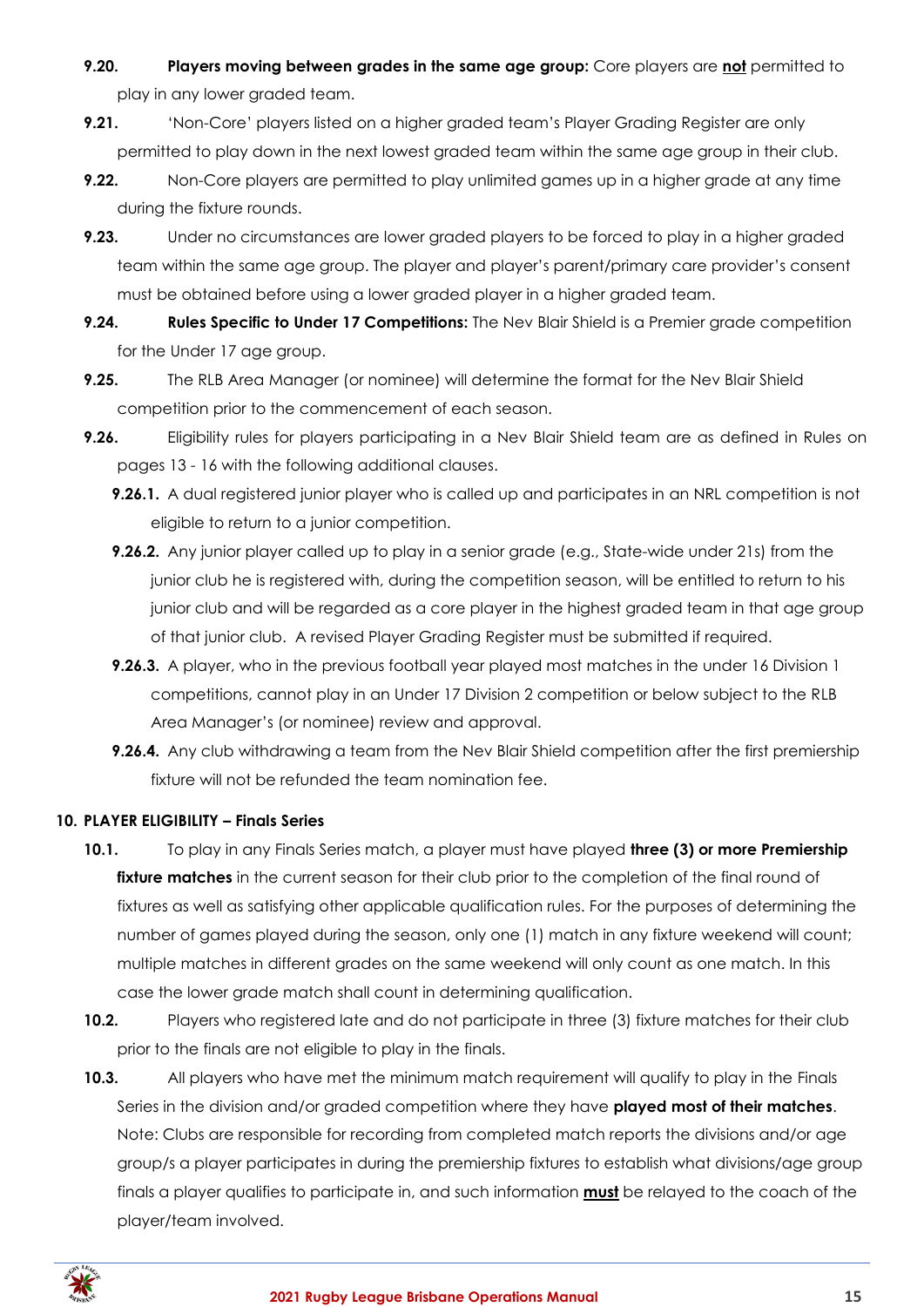- **10.4.** A player who has qualified for a lower-level competition finals series shall still be eligible to participate in the final series of a higher-level competition.
- **10.5.** A player will not be eligible to play in two levels of a Final Series scheduled on the same weekend except where the lower-level team has played earlier than the higher-level team on that weekend.
- **10.6.** If a player has participated in an equal amount of premiership competition matches in multiple levels of competitions, the player shall be deemed eligible for the lower level **subject to the discretion of the League** to decide on final's eligibility.
- **10.7.** In those instances, where a team was regraded, the matches played prior to regrading will count as matches in the team's new competition grade. For example, if a team is regraded from Division One to Division Two, the matches played in the Division One competition prior to the regrade will count as Division Two matches in terms of player eligibility.
- **10.8.** Each Club with a team engaged in any Final Series shall lodge a list of players whom they consider to be eligible to play in each level for the Finals Series. This list must be submitted to RLB Office for confirmation two (2) weeks prior to the first finals match. There is no limit to the number of players listed.
- **10.9.** Eligibility shall commence at the start of each premiership competition and cease upon the completion of each competition's premiership rounds.
- **10.10.** In the event of forfeited or cancelled matches, clubs must submit a Team List (to be lodged with RLB Office by 5pm Sunday, listing the players who would have played if these matches to be counted for eligibility. Teams forfeiting the match cannot have matches counted for finals eligibility.
- **10.11.** The League will always exercise discretion in determining finals eligibility.

## <span id="page-15-0"></span>**11. EQUIPMENT – Player's equipment**

- **11.1.** Jerseys must be manufactured in accordance with the QRL Brand Guidelines relevant to the year of competition and submitted to RLB office for approval prior to production.
- **11.2.** A player must not wear any item that might prove dangerous to other players. If in doubt a player is required to have any such item approved by the match officials prior to the commencement of the match.
- **11.3.** A player's normal gear shall consist of a numbered jersey of distinctive colour and/or pattern, a pair of shorts, long socks of distinctive colour and/or pattern and studded boots or shoes.
- **11.4.** A player may wear compression garments but may only do so as follows,
	- ➢ The length of the garment must not extend below the elbow or knee of the player, outside the neck/collar of the jersey, or the length of the playing sock.
	- $\triangleright$  The colour of the garment may only be black or an approved colour which shall be the colour of the playing shorts. Branding and or logos, other than the manufacturers' logo is not permitted.
	- ➢ The wearing of full-length compression garments is not permitted unless approved by the RLB Area Manager.
- **11.5.** Protective equipment may be worn provided it contains nothing of a rigid nature. Protective equipment refers to shoulder pads, arm bands, rib covering, head gear and hip pads. The match officials will make a final decision in areas of doubt relating to what is considered as rigid.

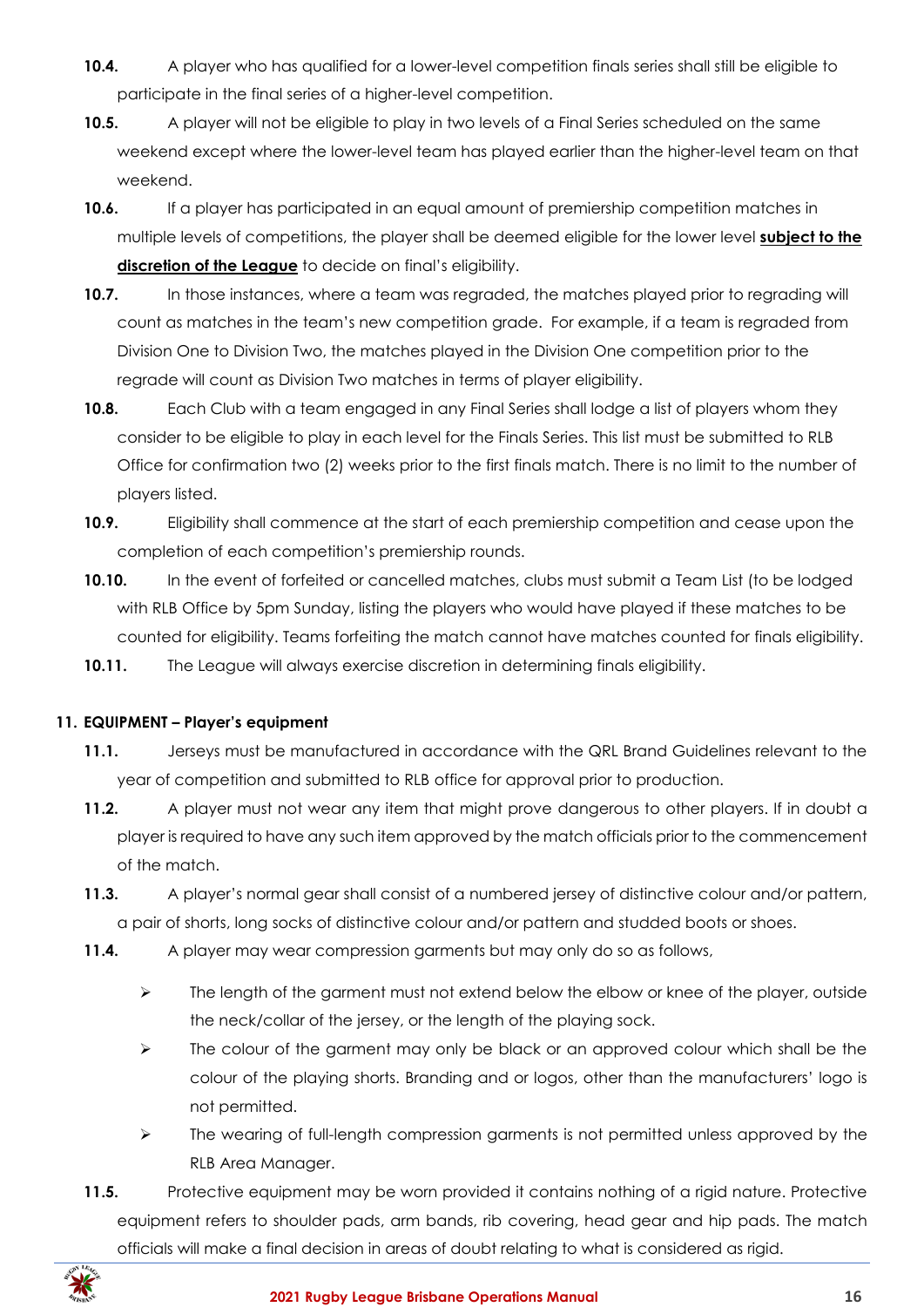- **11.6.** Studs on boots or shoes must be no less than 8mm diameter at the apex and, if made of metal, must have rounded edges.
- **11.7.** Jerseys must be manufactured in accordance with the QRL Brand Guidelines. All players must wear the complete uniform – jersey, shorts, and socks – as registered by the club and submitted to the RLB Office for approval. All clubs must submit their playing strip design to the League for approval each season.
- **11.8.** Dangerous and Prohibited Equipment: The use of gloves or mittens is prohibited.
- **11.9.** All visible body jewellery shall be removed, and non-visible jewellery must be taped prior to the commencement of the match.
- **11.10.** Players with beads in their hair must remove them or must wear head gear which covers them.
- **11.11.** Players are permitted to wear power bands/wristbands on the field during matches; however, they must be covered by tape so that no part of the band is visible.
- **11.12.** The practice of 'knotting' (pulling together and tying a knot in the jersey) or 'bundling' (pulling together in a bundle or tail and taping) as a method for tightening the fit of a Rugby League jersey is prohibited.
- **11.13.** Any items of non-standard or modified equipment must first be approved for use by the RLB Area Manager or nominee before that item may be used by a player in a match.
- **11.14.** The referee may order a player to remove any item or any part of his/her equipment which might be considered dangerous and shall not allow the player to take any further part in the match until the item or equipment is removed.
- **11.15.** Such a player must retire from the playing field to remove the offending item if the start or restart of the match would otherwise be delayed.
- **11.16.** The match officials should check all equipment prior to the commencement of each match.
- **11.17.** Field Equipment: Corner posts shall be placed at the intersection of each touch line and goal line. The posts shall be of non-rigid material and shall be not less than 1.25m high.
	- ➢ **For the avoidance of doubt spring loaded corner posts and/or those with metal spikes are not permitted for use.**
- **11.18.** Corner post pads may be no wider than the width of the touch line and shall comply with the Brand guidelines.
- **11.19.** Goal post pads shall be a maximum width and depth of 50cm and shall comply with the Brand guidelines. Goal post pads in good condition must be in place on goal posts whenever the field is in use, match days and training, no exceptions.
- **11.20.** A kicking tee may be used provided it is a product that is licenced and displays the logo of the QRL, NSWRL or NRL. Such tees may be used for kicks at goal and starts or restarts of play from the 50m line.

## <span id="page-16-0"></span>**12. FACILITIES - Venues**

- 12.1. The League will review all club playing venues on an annual basis to confirm compliance with these rules, particularly regarding player facilities.
- **12.2.** The club shall ensure that the venue nominated to host a competition match is presented in an appropriate manner and has adequate security engaged in the interest of the comfort of the public and the welfare of match officials.

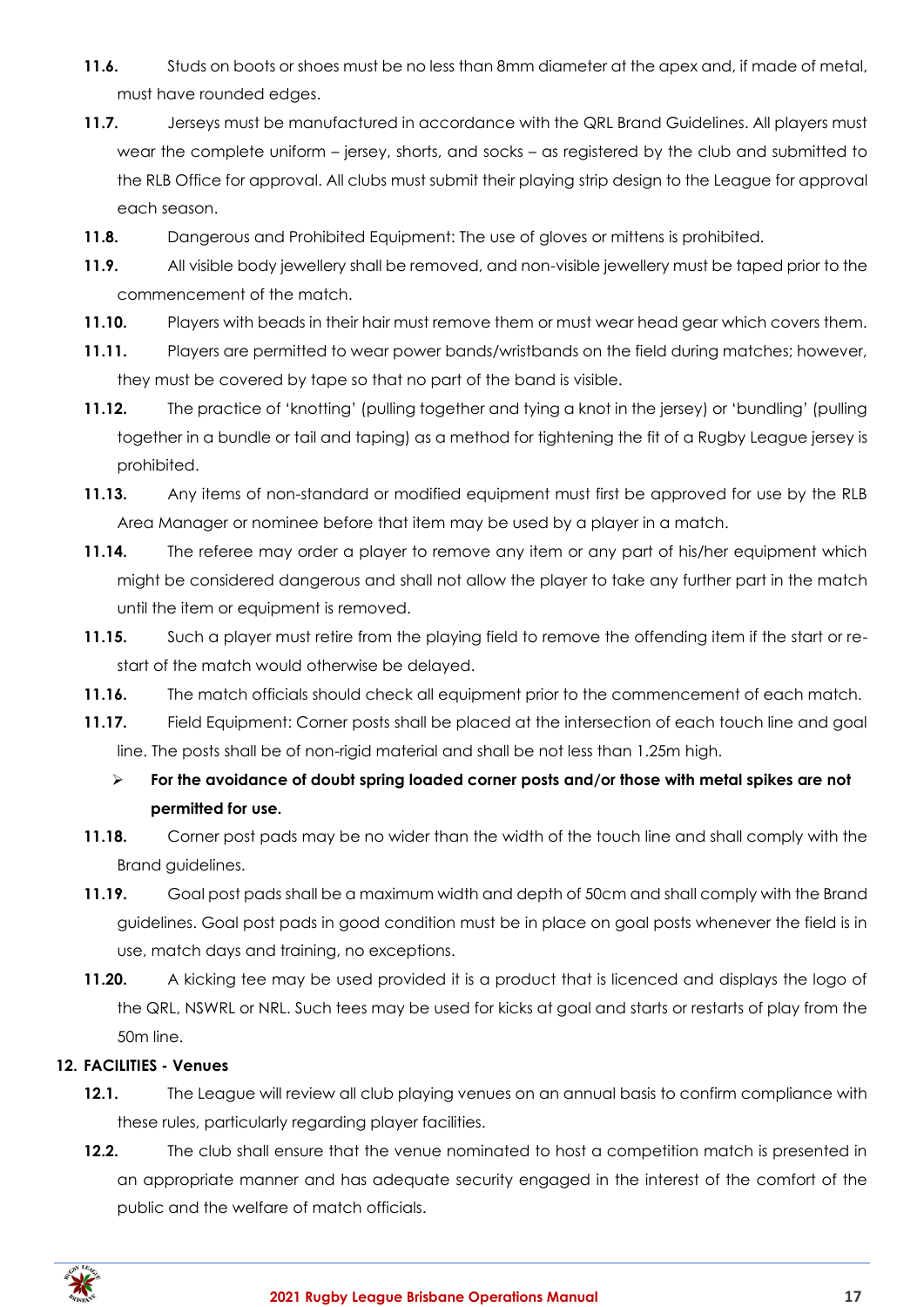- **12.3.** Each venue **should aim** to provide as a minimum standard the following amenities and services,
	- **12.3.1.** Appropriate and safe grandstand or spectator viewing facility.
	- **12.3.2.** Lockable separate home and away team dressing rooms. These dressing rooms shall have toilet and shower facilities that meet Australian Health Standards which shall be made available for access approximately 40 minutes prior to the kick-off.
	- **12.3.3.** Lockable Match Officials' Dressing Room with access to ice and water. These dressing rooms shall have toilet and shower facilities that meet acceptable Australian Health Standards.
	- **12.3.4.** Medical Officers Room.
	- **12.3.5.** A clearly defined SIN BIN area/s which must be clearly signed. It must be situated in a position away from the defined alcohol consumption areas and areas where the safety of any sin-binned player would be in question. It is further recommended that two (2) sin bin areas be made available in the event of players from opposing teams being dismissed during the same period; A duty official must be present at the sin bin while any player is serving time in the sin bin
	- **12.3.6.** Drug Testing Room,

**12.3.6..1.** Clubs and Leagues shall comply with **[QRL Rule 4.5 regarding Drug Testing.](https://www.qrl.com.au/contentassets/fe165f50b22a4557bddabb6ca8e9d0a2/qrl-rules-part-4.pdf)**

- **12.3.7.** Designated Media area.
- **12.3.8.** Provision of an elevated area located on or near the halfway line for videography of matches if required.
- **12.3.9.** Men's, Women's, and Disabled amenities available for public use.
- **12.3.10.** Separate canteen.
- **12.3.11.** Public address system.
- **12.3.12.** Scoreboard.
- **12.3.13.** Ambulance access to the area immediately adjacent to the playing field.
- **12.3.14.** The host club shall provide reasonable quantities of ice, water, and lockable storage.
- **12.3.15.** Alcohol: A designated licensed area for the purchase and consumption of alcohol; (RLB Management encourages clubs to totally restrict the sale and consumption of alcohol within the confines of the ground where junior games are being conducted).
	- **12.3.15..1.** The sale of alcohol shall comply with the Liquor Act 1992 (Qld) and Guidelines for Liquor Licensees as administered by the Office of Liquor and Gaming Regulation. Designated licenced areas shall be clearly marked, clearly identified with appropriate signage, be fully enclosed or roped off and must not be within ten (10) metres of the playing enclosure. There must be a clear passage between the defined area and the playing field area.
	- **12.3.15..2. Clubs shall have regard to the QRL Memo of 18 August 2009 recommending the sale of low or mid strength alcohol only at matches.**
	- **12.3.15..3. Clubs will comply with the QRL and Lion (XXXX) partnership requirements as set out in [Circular 358](https://781a37eb-2439-4df7-8027-996dae519650.filesusr.com/ugd/8b45a0_a9a1bf74b4cb4eb7835d50f9729ece9f.pdf) QRL Sponsorships. Failure to adhere to this request could result in fines, loss of competition points or loss of club hosting rights for matches.**
	- **12.3.15..4.** The bringing of alcohol into any ground is not permitted and the sale or consumption of alcohol in glass containers is prohibited at all grounds and in the

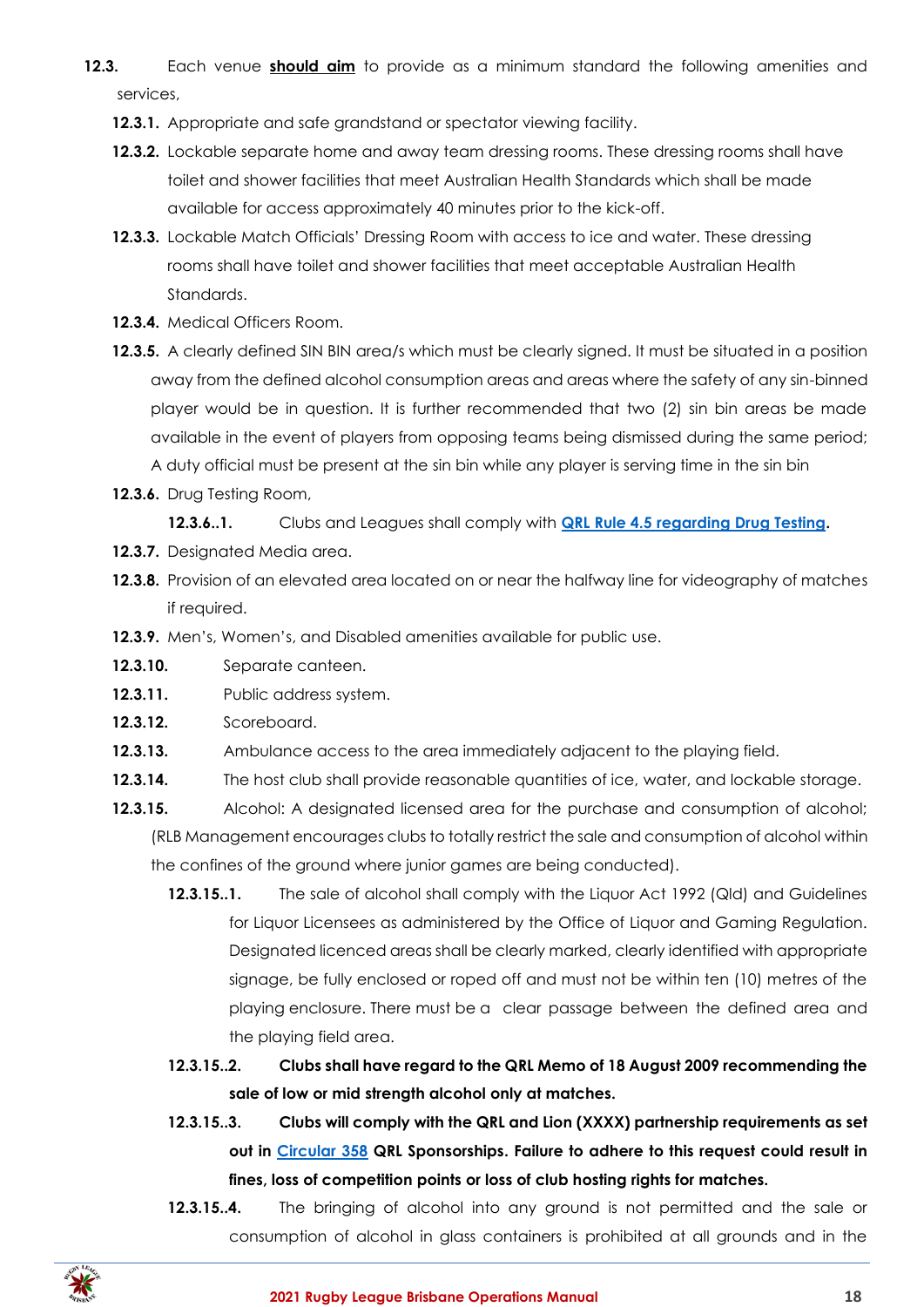dressing rooms. A one thousand-dollar (\$1000) fine may be applied for breaches of this rule.

## **12.3.15..5. Alcohol must not be taken into or consumed in dressing rooms.**

**12.3.16.** A designated smoking area in accordance with tobacco laws in Queensland.

- **12.3.17.** Digital time piece with match time displays and functioning siren.
- **12.4.** The host club shall provide reasonable quantities of ice, water, and lockable storage.
- 12.5. The host club must have a designated area where the score is recorded and give the visiting team the opportunity to verify the score and time (when it is not being kept by the referee) throughout the match.
- **12.6. Responsibility for Spectators:** Clubs are deemed to be responsible for the behaviour of their spectators and team members and are expected to follow the **[NRL Code of Conduct.](https://www.playrugbyleague.com/media/9949/2020nrl-dev19_code_of_conduct_v4.pdf)**
- **12.7.** A responsible club official must accompany all visiting teams. This official must make him/herself known to the duty officials and club official of the host team prior to the match. The club official from each team will be deemed to be responsible for the behaviour of their spectators at each match.
- **12.8. Duty Officials – See pages 41 – 42 for the Role of Duty Officials:** The referees have been advised not to commence a match unless two (2) duty officials are in attendance. Where a match is not played for this reason it will be regarded as a forfeit by the home team,
	- **12.8.1..1.** Breaches of this rule should be reported in writing to the RLB Area Manager.
	- **12.8.1..2.** If a club is found guilty of a breach of this rule it is liable to the loss of its next three (3) home matches. Further breaches may result in the loss of all further home matches for the season.
- **12.9. Lighting Standards:** The following lighting standards shall be required for training and competition matches.
	- ➢ Ball and physical training 50 Lux
	- ➢ Club competitions and match practice 100 Lux

The above information has been extracted from Australian Standard AS 2560 Part 2.3.

**12.10. Medical Facilities:** Each team dressing room shall.

- **12.10.1.** Contain a table for observing, assessing, and treating players with injuries such as minor head injuries, concussion, fractures, lacerations etc.
- **12.10.2.** Provide facilities for adequate disposal of used materials such as syringes, needles, contaminated waste disposal kit etc.
- **12.10.3.** Have unobstructed access for any player taken by stretcher from the field.
- **12.11. Coaches Facilities:** During a game coaches are permitted to view the game from their teams' bench or if applicable, in a coach's box. Coach/s must always stay an adequate distance from the field of play.

## <span id="page-18-0"></span>**13. FINALS SERIES – Format**

- **13.1.** After the completion of competition fixtures the team leading on the points table shall be number one (1) and the next team number two (2) and so on.
- **13.2.** The team at the top of the premiership table will be declared minor premiers.
- **13.3.** The following format for a Top Two (2) Finals Series will apply,

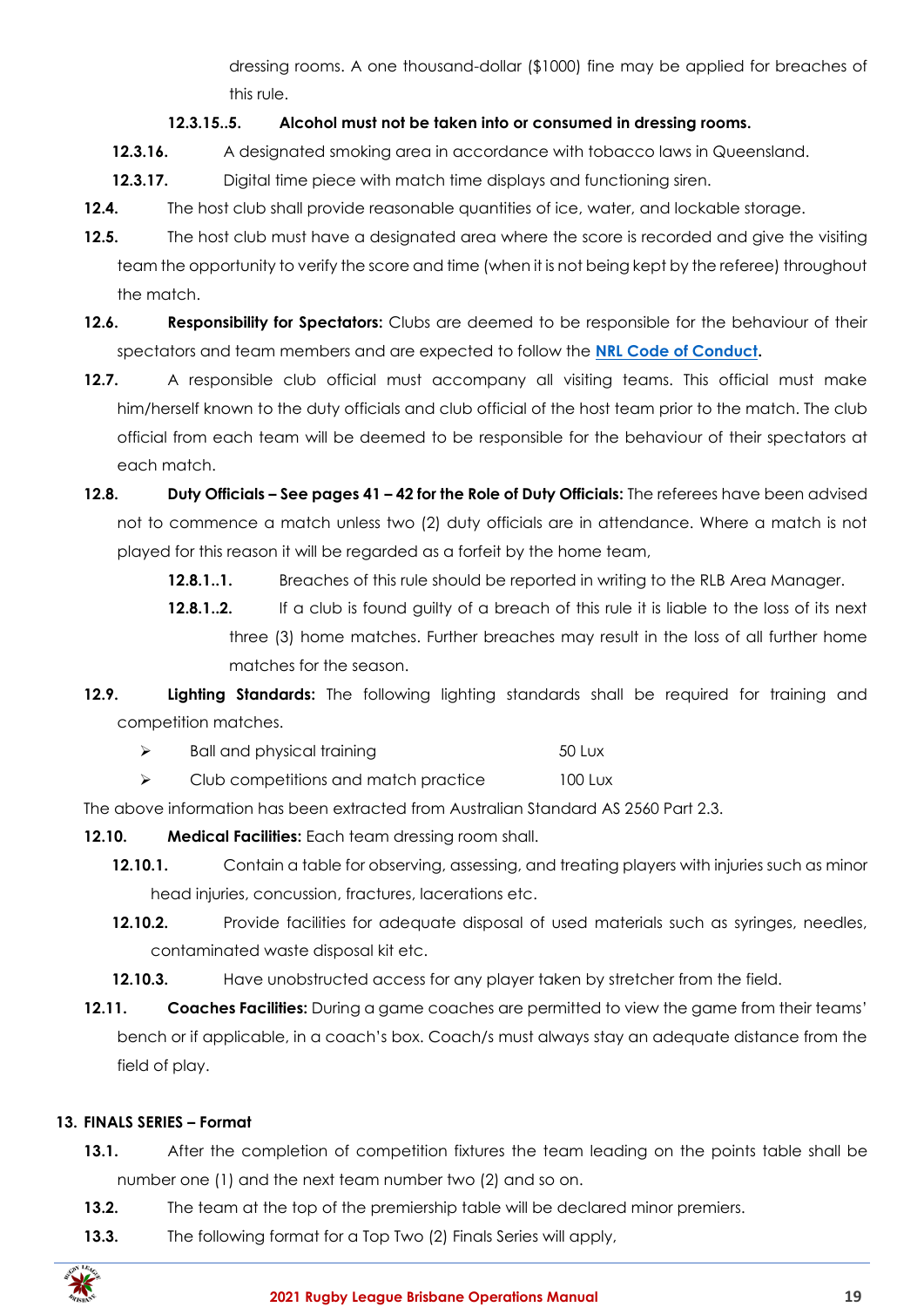| Week | Game | <b>Match Name</b> | Team                  | Team                  |
|------|------|-------------------|-----------------------|-----------------------|
|      |      | Grand Final       | Team finishing 1st on | Team finishing 2nd on |
|      |      |                   | ladder                | ladder                |

| 13.4. | The following format for a Top Five (5) Finals Series will apply, |
|-------|-------------------------------------------------------------------|
|-------|-------------------------------------------------------------------|

| Week          | Match  | <b>Match Name</b>          | Team     | Team     |
|---------------|--------|----------------------------|----------|----------|
|               | A      | <b>Elimination Final</b>   | Team 4   | Team 5   |
|               | B      | Qualifying Final           | Team 2   | Team 3   |
| $\mathcal{P}$ | C      | 1 <sup>st</sup> Semi Final | Loser B  | Winner A |
|               | $\Box$ | 2 <sup>nd</sup> Semi Final | Team 1   | Winner B |
| 3             | F      | <b>Preliminary Final</b>   | Loser D  | Winner C |
|               |        | <b>Grand Final</b>         | Winner D | Winner E |

- **13.5.** RLB retains the option to alter the format of Semi Finals increasing or reducing the numbers of teams eligible to contest Semi Finals.
- **13.6.** All dates, times and venues for all Finals Series Matches will be determined prior and adequate notification provided.
- **13.7.** After the premiership rounds if two (2) or more teams are equal in competition points, the final series rankings will be determined according to the following criteria.
	- **13.7.1.** The greater positive difference between points scored for and against, then if equal,
	- **13.7.2.** The greater percentage of points scored for and against, being determined by,

## **Points scored for x 100**

## **Points scored against x 1**

then if equal,

- **13.7.3.** The most tries scored, then if equal,
- **13.7.4.** The most goals kicked, then if equal
- **13.7.5.** The most drop goals kicked, then if equal,
- **13.7.6.** The most drop goals kicked, then if equal,
- **13.7.7.** By the toss of a coin.
- **13.8.** There will be no 'play off' matches to determine positions in the semi-final's series.
- **13.9.** The above rules will also apply to determine the teams to contest for the Ted Beaumont Trophy matches.
- **13.10. Extra Time Golden Point:** If scores are equal after normal time in any Finals Series match, then in such matches a period of extra time – Golden Point, shall follow.
- **13.11.** The commencement of the period of extra time shall be determined by the toss of a coin as described under the Laws of the Game.
- **13.12.** If no point or points have been scored after the 1st period of five (5) minutes, the referee shall cease play and teams shall immediately change ends. The team that did not kick-off to commence the initial period of extra time, will kick-off to recommence the second period.
- **13.13.** Play shall then continue for an unlimited time basis until the first point or points have been scored to determine the winner of the match.

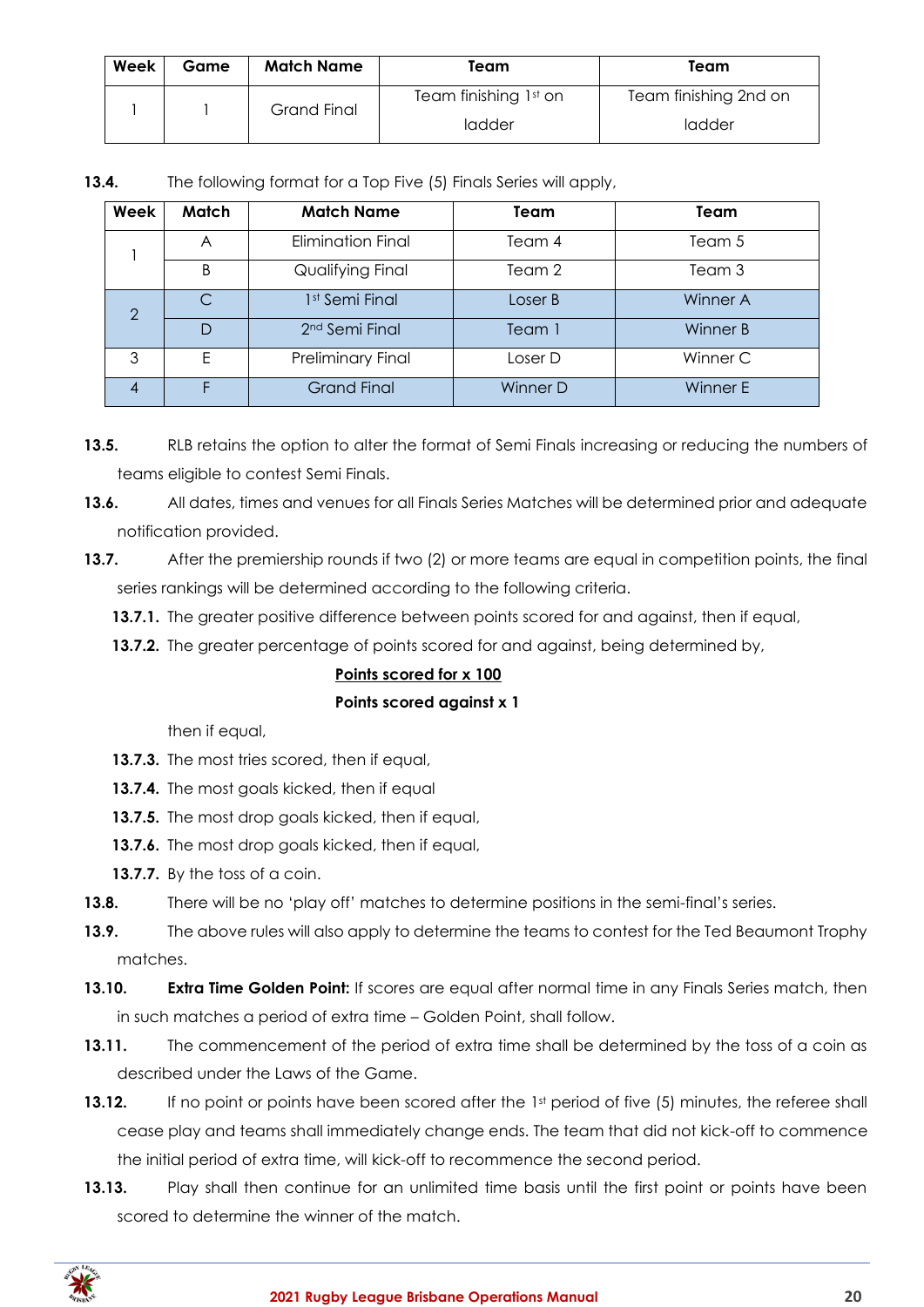- **13.14.** In such extra time, the first scorer of any point or points (e.g., field goal, penalty goal or try) will immediately be declared the winner.
- **13.15.** If a try is scored in extra time the conversion kick will not be permitted.
- **13.16.** In the case of any 'Extra Time' (finals) matches being played, any unused interchanges remaining from the total maximum number allowed will be cancelled after the normal period of play (fulltime). For the 'Extra Time' period, each team will be allowed a maximum of two (2) interchanges, with these two numbered cards to be returned to each team by the interchange official.
- **13.17.** Special Rules, to be determined, may apply to finals played at Suncorp Stadium or other major venues e.g., due to time constraints.

## <span id="page-20-0"></span>**14. GRADING AND REGRADING OF TEAMS**

- **14.1.** RLB will grade all teams in all competitions.
- **14.2.** If applying for a re-grading the club secretary must,
	- **14.2.1.** List all players transferring into the club in that division.
	- **14.2.2.** List all players transferring out of the club in that division and to which club/s they are transferring.
	- **14.2.3.** List all players who have left the club in that division and their reason for leaving.
	- 14.2.4. Provide all the above information to RLB prior to the nominated closing day for season grading.
- 14.3. A Grading Committee will convene,
	- **14.3.1.** At the completion of each season to review, the results of all graded competitions and to make a preliminary assessment of where teams should be graded in the following season based on the assumption that all players/teams will be returning. This pre-assessment will allow the committee to make informed decisions when reviewing each club's list of team nominations for the new season.
	- **14.3.2.** Immediately following the cut-off date for team nominations and prior to the commencement of the premiership rounds to finalise initial teams grading and,
- **14.4. All clubs must carefully consider the grade for which they nominate each team as requests for regrades after Round 3 will not be considered.**
- **14.5.** Any regrading that may be required will only be undertaken with the express approval of the RLB Area Manager (or nominee).
- **14.6.** The following rules **may** apply to teams regraded into another competition,
	- **14.6.1.** A team promoted to a higher graded competition will take their premiership points only and not 'For' and 'Against' points.
	- **14.6.2.** Teams requesting to be dropped down a Division after Round 3 will be ineligible to play finals in that lower Division should that request be approved. If the regrading is approved, all opposing teams in that Division will automatically receive three (3) points.
- **14.7.** In those instances, where a team is withdrawn from a competition before the end of a complete competition round, all premiership and 'For' and 'Against' points associated with the matches played by the team withdrawn will be nullified.
- **14.8.** Once commenced, teams will only be added or withdrawn from a competition in extenuating circumstances and subject to the following conditions,
	- 14.8.1. For teams being added to the competition,

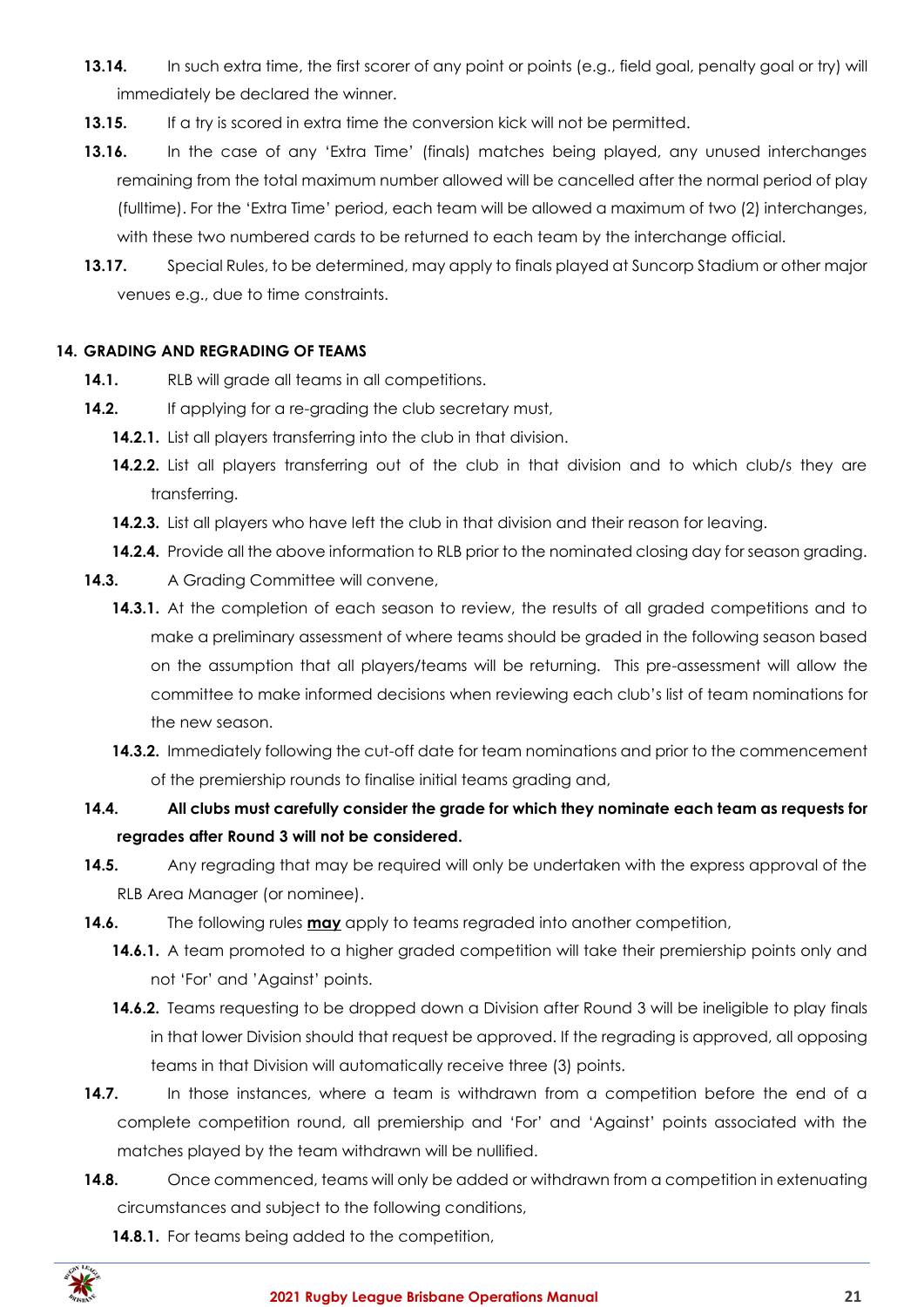- ➢ A 'bye' must exist in the relevant competition.
- $\triangleright$  The team nomination fee must be paid before the team will be added to the competition.
- $\triangleright$  Team insurance must be paid before the team is added to the competition.
- ➢ New teams added to the U13 U18 age group competitions will start with zero points.
- ➢ Existing teams will be awarded three (3) premiership points for each bye they had prior to the addition of the new team.
- **14.8.2.** For teams (juniors only) being withdrawn from the competition,
	- ➢ A team withdrawal fee of \$200.00 will be payable for each team withdrawn.
	- ➢ Those clubs with multiple teams in a division seeking to withdraw a team will be required to withdraw the lowest graded team.
	- ➢ Requests for regrading will be subject to the approval of the RLB Area Manager (or nominee).

## <span id="page-21-0"></span>**15. GROUND MARKINGS AND DIMENSIONS**

- **15.1.** These provisions set out the official markings and dimensions of the playing surface for all competition matches.
- **15.2.** The host club is responsible for having its field lines marked in strict accordance with this manual.
- **15.3.** Each venue's playing surface shall include the following grid line markings,
	- $\geq$  10m,
	- $\geq$  20m,
	- $\geq$  30m,
	- $\geq$  40m (Red Line),
	- $\geq$  50m,
	- $\triangleright$  Goal Line,
	- $\triangleright$  Dead ball line, and
	- ➢ Touch line
- **15.4.** The grid line marking shall be unbroken lines, white in colour and 10cm in width except 40m line.
- **15.5.** Each venue's playing surface may include distance markings. Where the home team elects to include distance markers they shall be placed at the following lines, are to be white in colour and 2.0m in height,
	- $\geq$  10m,
	- $\geq$  20m,
	- $\geq$  30m,
	- $\geq$  40m, and
	- ➢ 50m

**15.6.** Each venue's playing surface shall include 10m and 20m lines. Such lines will be marked both 10m and 20m in from the touchline, are to be 10cm in width, white in colour and to a length of five (5) metres (2.5m either side of the cross line for free kicks and 5m between the cross lines for scrum marks).

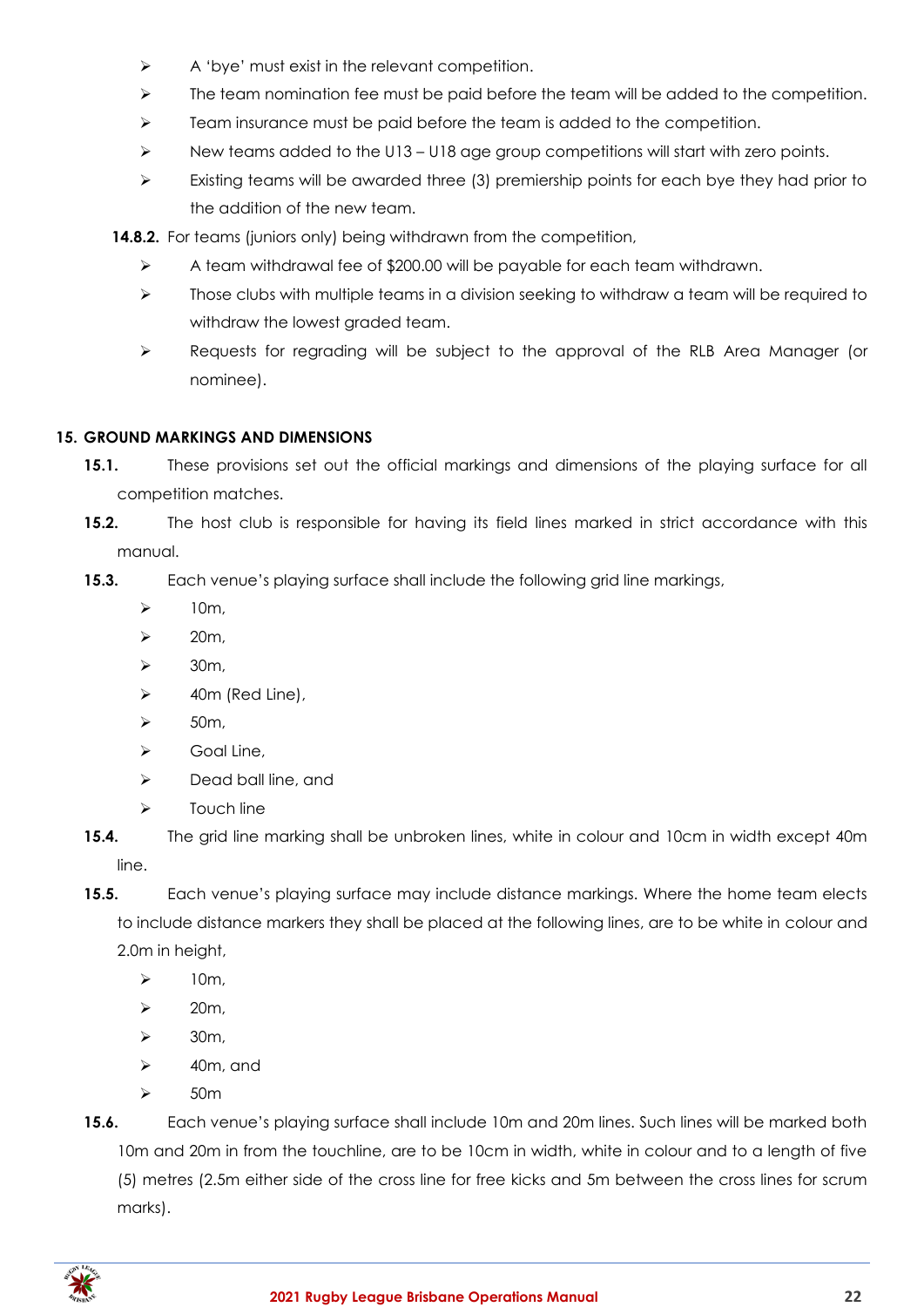- **15.7.** The broken lines in the diagram shall consist of marks or dots on the ground not more than 2 metres apart.
- **15.8.** All transverse lines must be marked across the full width of the field.
- **15.9.** Two unbroken red lines, 10cms in width, across the field to mark the 40m lines are to be used.
- **15.10.** Where possible, a 'box' area be marked by an unbroken red line three (3) metres from the touchline closest to where the team benches are located. All coaches and team staff must remain within this 'box' area.
- **15.11.** Sponsors logos for grass signage shall be positioned in accordance with the brand guidelines.



## <span id="page-22-0"></span>**16. HEAT POLICY**

- **16.1.** For any match during the competition if the prevailing weather conditions necessitate some relief from the normal playing conditions, the following concessions may apply for that match,
	- **16.1.1.** All matches shall have a compulsory drink break,
	- **16.1.2.** Referees will call 1-minute "time-out" period approximately halfway into each half to allow players to take a fluid break. Players will remain on the field and may only be tended to by the three (3) trainers listed. No coaching staff shall be permitted on the field,
	- **16.1.3.** The Sports Trainers/Trainers National Accreditation Scheme **[NRL On Field Policy](https://www.playrugbyleague.com/media/4916/nrl-on-field-policy_v4_0.pdf?_ga=2.200069165.285067718.1616240900-1105502845.1611784090)** will be relaxed so that all three (3) trainers may carry water
	- **16.1.4.** The half-time interval may be extended and shall be done so after consultation of both the match and team officials.
- **16.2.** If in the event of severe heat conditions, the commencement of a match may be delayed.

## <span id="page-22-1"></span>**17. HOSTING FINALS SERIES MATCHES**

- **17.1.** Clubs hosting finals games conduct these games for and on behalf of RLB.
- **17.2.** The RLB Board sets an admission fee for these finals, which the host Club collects from all persons that enter the grounds, excepting persons nominated by RLB.
	- **17.2.1.** The total gate receipts for the day are to be paid to RLB and/or any agreed hosting fee if set by RLB.

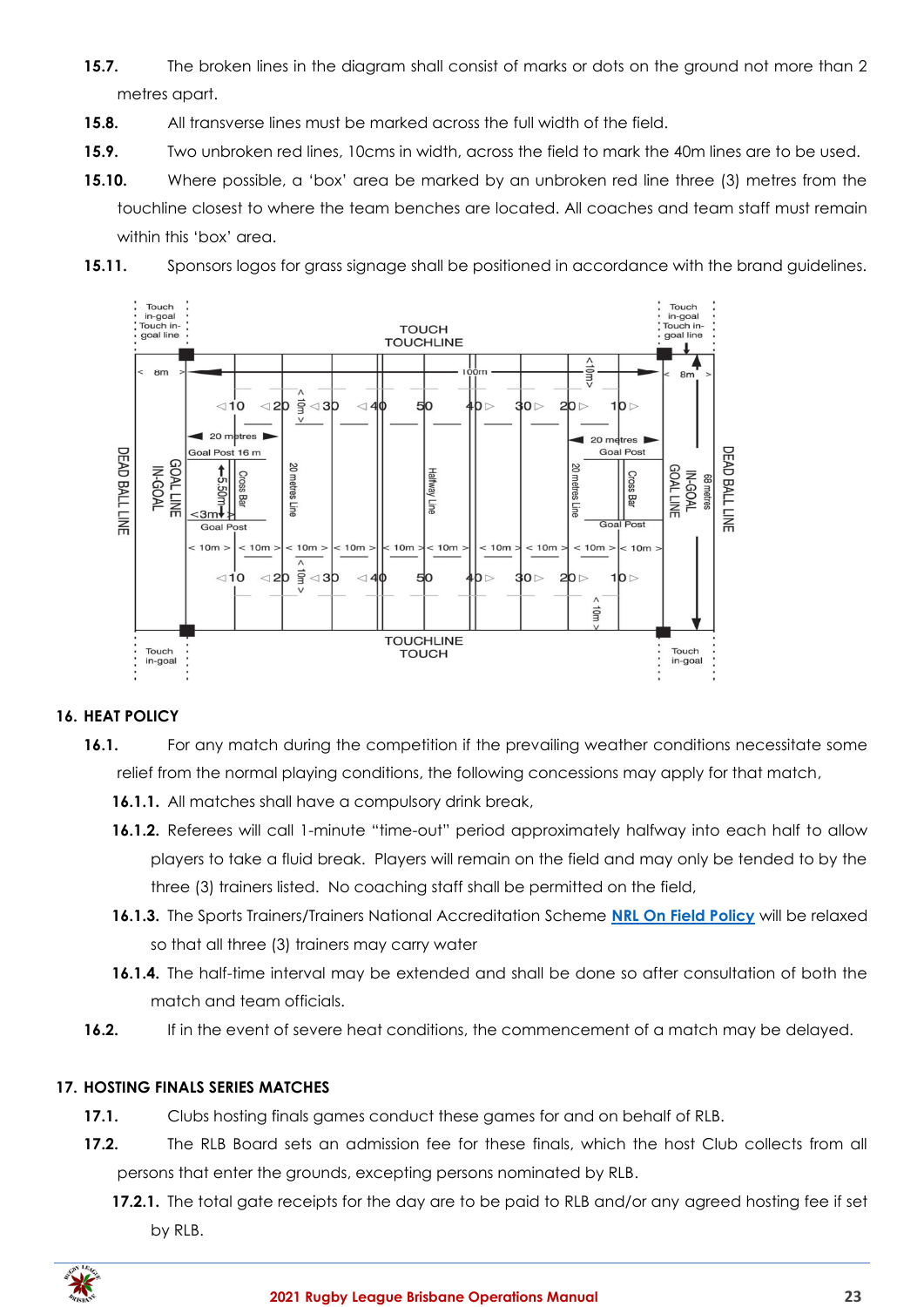- **17.3.** Host Clubs as a minimum are to supply the following,
	- **17.3.1.** At least five (5) Duty Officials,
	- **17.3.2.** A public-address system and announcer,
	- **17.3.3.** Gate staff,
	- **17.3.4.** A qualified Level 2 Sports Trainer,
	- **17.3.5.** Persons to carry out the duties of ball and kicking tee delivery and return,
	- **17.3.6.** Suitable timekeeping equipment and timekeeper who shall act as the recorder in the event of a drawn match.

## **17.4. Team Lists for Finals Series Matches – Refer [RLB Form 13](https://www.rugbyleaguebrisbane.com.au/documents-policies)**

- **17.4.1.** A program will be produced for each ground which will include a list of players and team staff for each team participating. These programs will be available for downloading directly from the RLB website.
- **17.4.2.** To have enough time to produce these programs the teams in contention on the ladder prior to the final game of the Premiership are to submit their team list (with core players annotated), in the format prescribed by RLB with players listed in jersey number order by the date and time nominated by the RLB Area Manager (or nominee).
- **17.4.3.** For Juniors, those clubs that have more than one team in the same age group, the names on the list submitted should match those listed on the Player Grading Register.

## **17.4.4. Only those players listed on the team list are eligible to take part**.

- **17.4.5.** Cut-off for semi-finals is 12.00pm on the Tuesday preceding the semi-finals matches.
- **17.4.6.** Cut-off for Preliminary finals is 12.00pm on the Tuesday preceding the preliminary finals matches.
- **17.4.7.** Cut-off for Grand Finals is 9.00 am on the Monday preceding the scheduled matches.
- **17.4.8.** Changes to team lists may be made up to 12.00pm of the Thursday preceding the match however, these changes may not be reflected in the match day program.
- **17.4.9.** Only those players listed on the team list may participate in the match. No exceptions.
- **17.4.10.** Only those players who qualify to take part in finals are eligible. Breaches of the rules relating to player eligibility for finals as defined in the Rules and any deliberate playing of ineligible player/s in lower grades may result in the loss of the match and a maximum fine of \$500.00 per player being issued against the offending club.

## **17.5. Gate Entry Fee**

## **17.5.1.** Gate Entry fee **(see Admission Prices - Page 5).**

- **17.5.2.** All gate takings are to be transferred into RLB's bank account by close of business on the Wednesday following the scheduled match.
- **17.5.3.** Entry points are to be well sign-posted and controlled.
- **17.5.4.** Each club secretary is to take all reasonable action to ensure all club members are aware that a gate entry fee is payable for all Finals Matches. Abuse of gate officials by host or visiting club members and their spectators will not be tolerated. The parent club of a guilty offender could also be subject to a fine/disciplinary tribunal action.

## **17.6. Entry for Coach, Assistant Coach, Manager, Sports Trainer and Leaguesafe Officer**

**17.6.1.** Entry to the grounds for **team staff of six (6)** will be allowed free of charge. Each team staff member's name must be on a list held at the gate. It will be the responsibility of the team staff

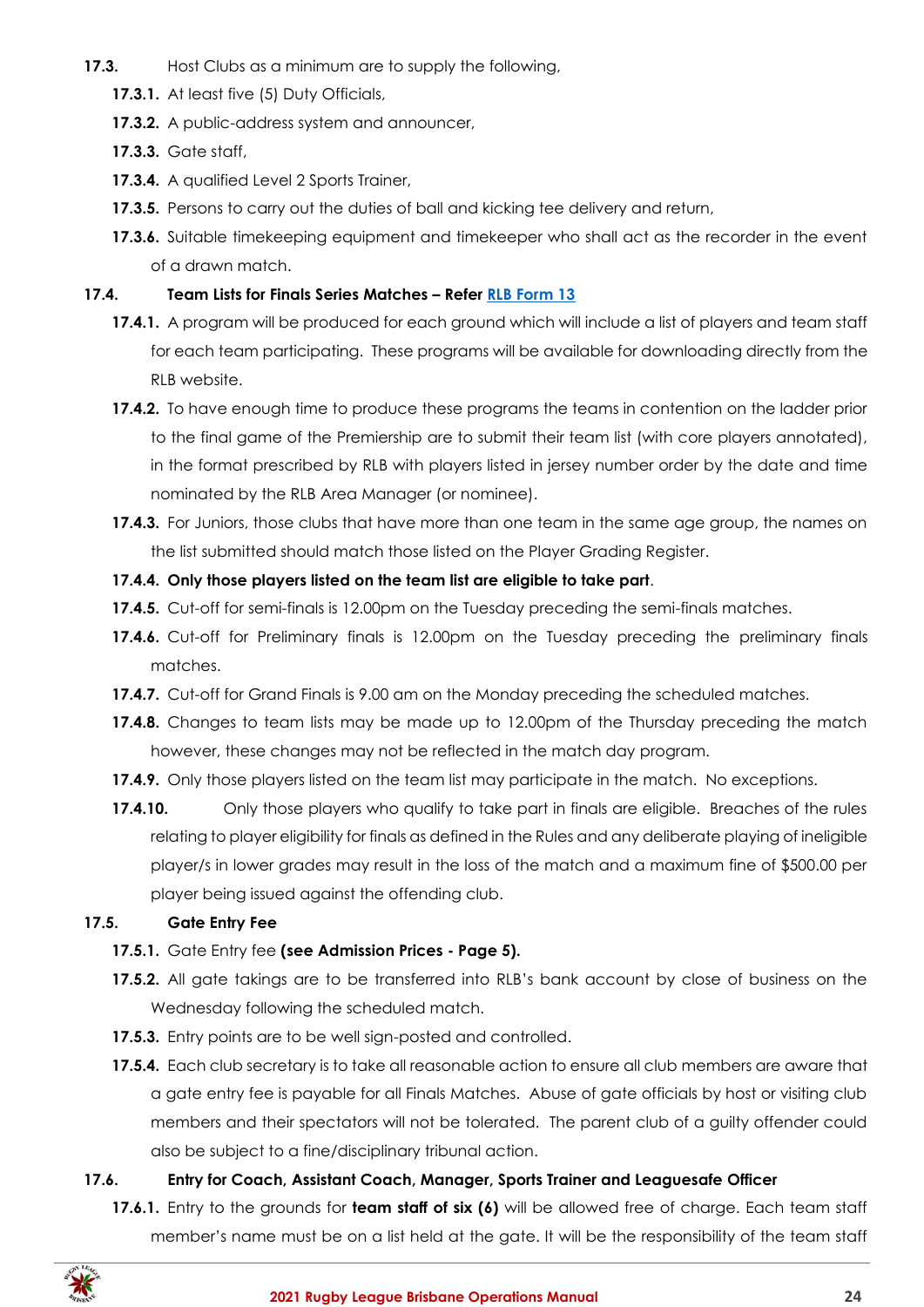member to identify himself/herself to the host club's gate official to gain free entry. Details of team staff will be as per 'team list' forwarded by the club to RLB Office prior to the game.

## **17.7. Visiting Team Duty Official**

**17.7.1.** Each team participating in a Final Series matches will be required to supply a duty official to assist in the management of spectators.

## **17.8. First Aid**

- **17.8.1.** Accredited sports trainers are to be provided by each host club.
- **17.8.2.** A dedicated covered/sheltered area away from spectators is to be provided for the provision of first aid for those players that have an injury that requires treatment off the field.
- **17.8.3.** Clear access for an ambulance is to be maintained always.
- **17.8.4.** The safety and welfare of an injured player comes above all else.

## **17.9. Duty Officials**

- **17.9.1.** Host clubs must provide a minimum of five (5) duty officials to meet all game requirements, including,
	- ➢ Maintaining a minimum two duty officials inside of the playing field perimeter in front of where spectators are gathered during a match (if possible, use four duty officials, two on either side).
	- ➢ Conducting the player ID and jersey number check,
	- ➢ Official timekeeper.
	- ➢ Referee escorts.
	- ➢ Ground controller.
- **17.9.2.** All persons acting in the role of a duty official must wear the approved RLB Duty Official bib.
- **17.9.3.** A 'briefing' for duty officials explaining their responsibilities and role/s during the day is to be conducted by a member of the club's executive committee or ground controller prior to the commencement of the first match of the day and prior to any change of those persons undertaking the role and who did not attend the initial briefing.

## **17.10. Referees and Touch Judges**

- **17.10.1.** Referees and touch judges will be allocated by the RLB Referee's Appointment Officer and/or the QRL.
- **17.10.2.** Depending on the number of match officials available host clubs may be asked to provide a touch judge; the RLB Appointment officer will notify the host club if this is the case.
- **17.10.3.** In the event touch judges need to be supplied by the host club, a person qualified and registered as a referee will have precedence over a qualified touch judge and a qualified touch judge will have precedence over any unqualified person. The use of unqualified touch judges is to be avoided.
- **17.10.4.** Referees and touch judges are to be escorted on and off the field of play by the duty officials.

## **17.11. Match Balls**

- **17.11.1.** Host clubs are to provide a minimum of three (3) QRL official match balls in good condition per game.
- **17.12. Ball Boys/Girls**

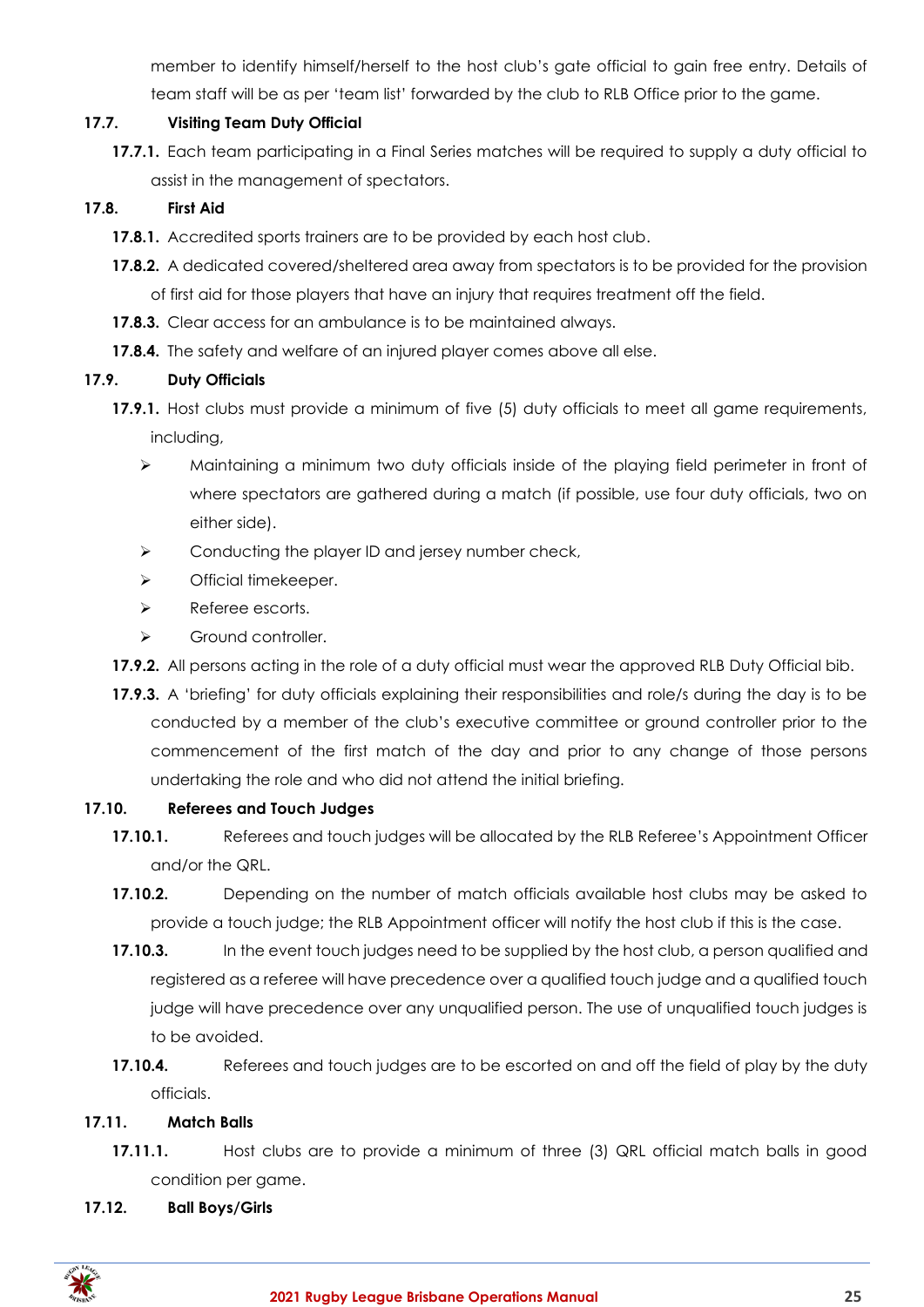**17.12.1.** Host clubs are to provide a minimum of two ball persons for each game dressed in the neutral colours to be readily distinguishable from players, touch judges, sports trainer or Leaguesafe.

## **17.13. Player ID Checks**

**17.13.1.** Player ID checks must be undertaken for each team prior to each match by a host club duty official and/or RLB Official.

## **17.13.2. No photo on the NRL database – NO PLAY – NO EXCUSES – NO EXCEPTIONS**

**17.13.3.** The player's name must be listed on the team list supplied by RLB.

## **17.14. Ground Announcements**

- **17.14.1.** If available excerpts from the **[NRL Code of Conduct](https://www.playrugbyleague.com/media/9949/2020nrl-dev19_code_of_conduct_v4.pdf)** Ground Announcement are to be broadcast across the PA system at regular intervals.
- **17.14.2.** No public announcements are permitted whilst a player is preparing, or in the process of, kicking for goal.
- **17.14.3.** No public announcements are permitted in relation to decisions or the performance of the match officials.
- **17.14.4.** No public announcements are permitted which may be considered derogatory to any club, player, official, spectator and/or to the game.
- **17.14.5.** Major sponsor's name, if applicable, is also to be mentioned at every opportunity for example,
	- ➢ "Welcome to the 2021 RLB Junior Grand Final match between…"
	- ➢ "The progressive score in the RLB Under 15 Division 2 North match is…"
	- ➢ "That's half time in the RLB Junior Semi Final match, the score is…"
	- ➢ "The fulltime score in the RLB Junior South Side Division 2 Preliminary Final is…"

## **17.15. Official Photographers (refer [NRL Member Protection Policy\)](https://www.playrugbyleague.com/media/1939/nrl-member-protection-policy-revised-27072015-002.pdf)**

- $\triangleright$  Hold their own public liability insurance,
- ➢ Hold a valid "Positive Notice Blue Card" issued by the Commission for Children and Young People and Child Guardian.

## <span id="page-25-0"></span>**18. INSURANCE (Refer [QRL Rule 7.1\)](https://www.qrl.com.au/contentassets/c93b268ffed34cb790b4dadc5b7bb498/part-7-revised-16-november-2017---miscellaneous-rugby-league-football-matters.pdf)**

- **18.1.** The club shall hold at least the minimum cover of insurance for each team that participates in the competitions as outlined in the QRL Insurance Handbook.
- **18.2.** The club shall hold a valid certificate of currency for public liability insurance to the value of not less than \$20 million.
- **18.3.** Any players or officials injured and making an insurance claim, must make claims on the prescribed form available for download from the Arthur J. Gallagher website; **www.ajg.com.au**
- **18.4.** Non-profit organisations can apply for an exemption that excludes the payment of Queensland Government Stamp Duty on insurance premiums.
- **18.5.** Team insurance premiums must be paid for prior to 28th February each year or before the team plays a game, either by lump sum or by a funding agreement with the insurer.

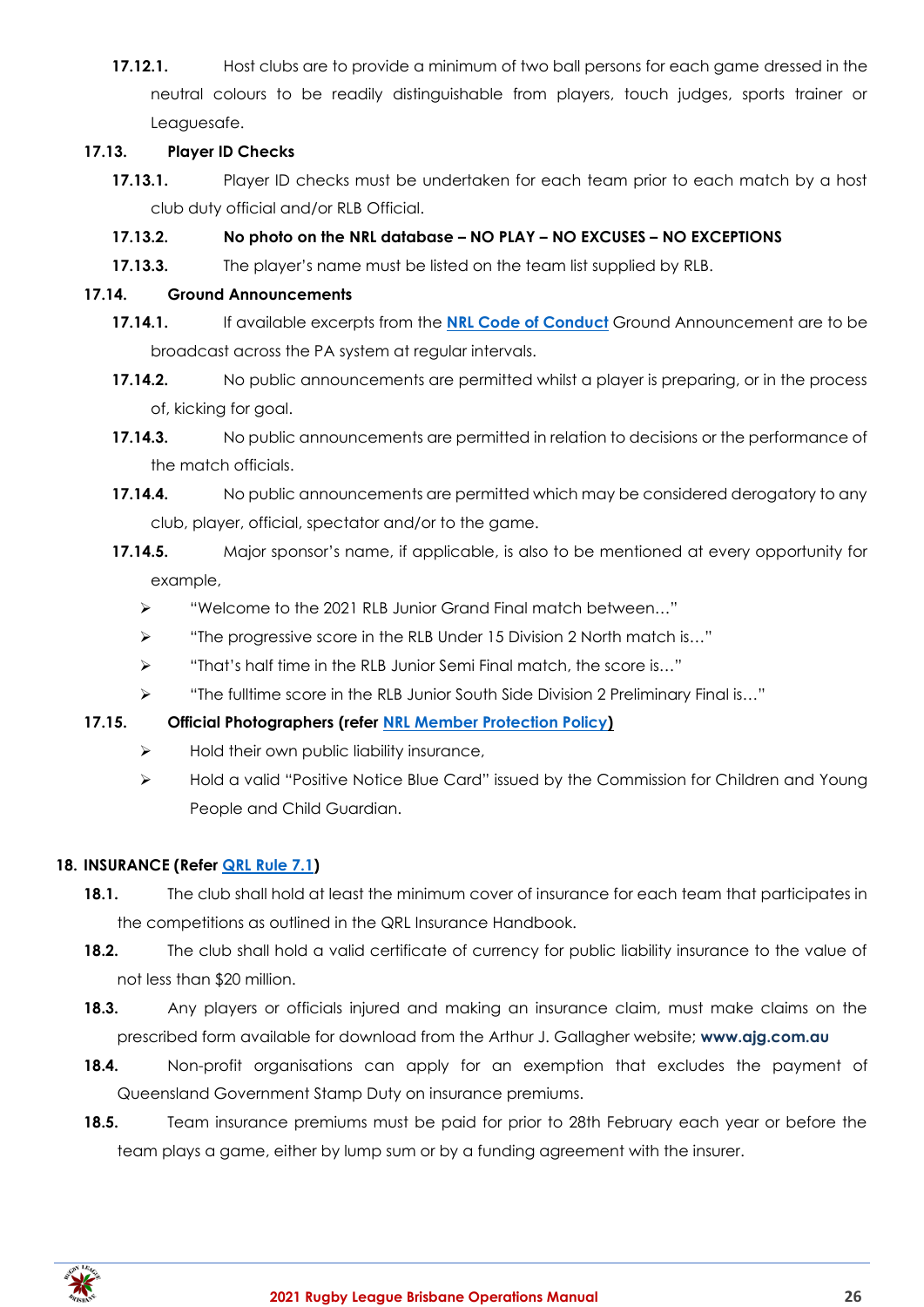#### <span id="page-26-0"></span>**19. MATCH FOOTBALLS**

- **19.1.** Only official QRL footballs are to be used during RLB fixtures. Match balls must be clean with logos visible.
- **19.2.** Host Clubs are to ensure they have ready access to footballs on match day.
- **19.3.** At the end of each half and each match, match officials will return footballs to the match official's room and ball persons will collect the footballs prior to the commencement of the second half or the next match.
- **19.4.** The match officials may check the condition of the match balls prior to the commencement of the match.

## <span id="page-26-1"></span>**20. MATCH OFFICIALS**

- **20.1.** The match officials (Under 12 18's) for the competition will be appointed by the Rugby League Brisbane Referee's Appointments officer. The Brisbane Rugby League Referees Association will be responsible for the payment of match officials for Under 12 to 18's. Host clubs will be responsible for the appointment and payment for Under 6 to Under 11 match officials.
- **20.2.** Touch judges must be,
	- **20.2.1.** for juniors, at least 16 years of age if not accredited or at least fourteen (14) years of age if accredited as a touch judge or junior referee.
- **20.3.** All teams are expected to supply accredited touch judges and accredited touch judges will always take precedence, even if this means both touch judges are supplied by the same club or the away side supplies an accredited touch judge if the home side cannot supply one.
- **20.4.** Touch judges must wear appropriate enclosed footwear.
- **20.5.** The home team shall be responsible for providing adequate security for the match official's dressing room, their entry to and exit from the playing field and venue.
- **20.6. Under no circumstances are match officials to be approached, questioned, or harassed in any way by club officials, players, or spectators either during, or after a match.**
- **20.7.** All complaints regarding the performance of the match officials shall be lodged in writing through the complainant's club in the first instance. The club executive will then decide whether to forward the complaint onto the RLB Area Manager (or nominee). All written complaints must be lodged in the RLB Office by close of business **no more than two (2) days following the relevant match.**
- **20.8.** Under no circumstances are written complaints to be sent to the RLBRA directly nor should any referee or RLBRA Official be approached regarding the performance of any match official.

## <span id="page-26-2"></span>**21. MATCH REPORTS - Refer [RLB Game Day Process](https://www.rugbyleaguebrisbane.com.au/documents-policies)**

- **21.1.** The home team shall be responsible for the supply of the match report.
- **21.2.** Teams that fail to submit their team list by the specified cut off times as per the **[RLB Game Day](https://www.rugbyleaguebrisbane.com.au/documents-policies)  [Process](https://www.rugbyleaguebrisbane.com.au/documents-policies) could face sanctions that may include but not limited to, forfeiture of match, a fine or loss of competition points.**
- **21.3.** If both teams fail to submit their team list by the specified cut off times as per the **[RLB Game](https://www.rugbyleaguebrisbane.com.au/documents-policies)  [Day Process](https://www.rugbyleaguebrisbane.com.au/documents-policies)** the match could be declared a no result with no points allocated to each team. Both teams could face further sanctions that may include but not limited to, a fine or loss of competition points.

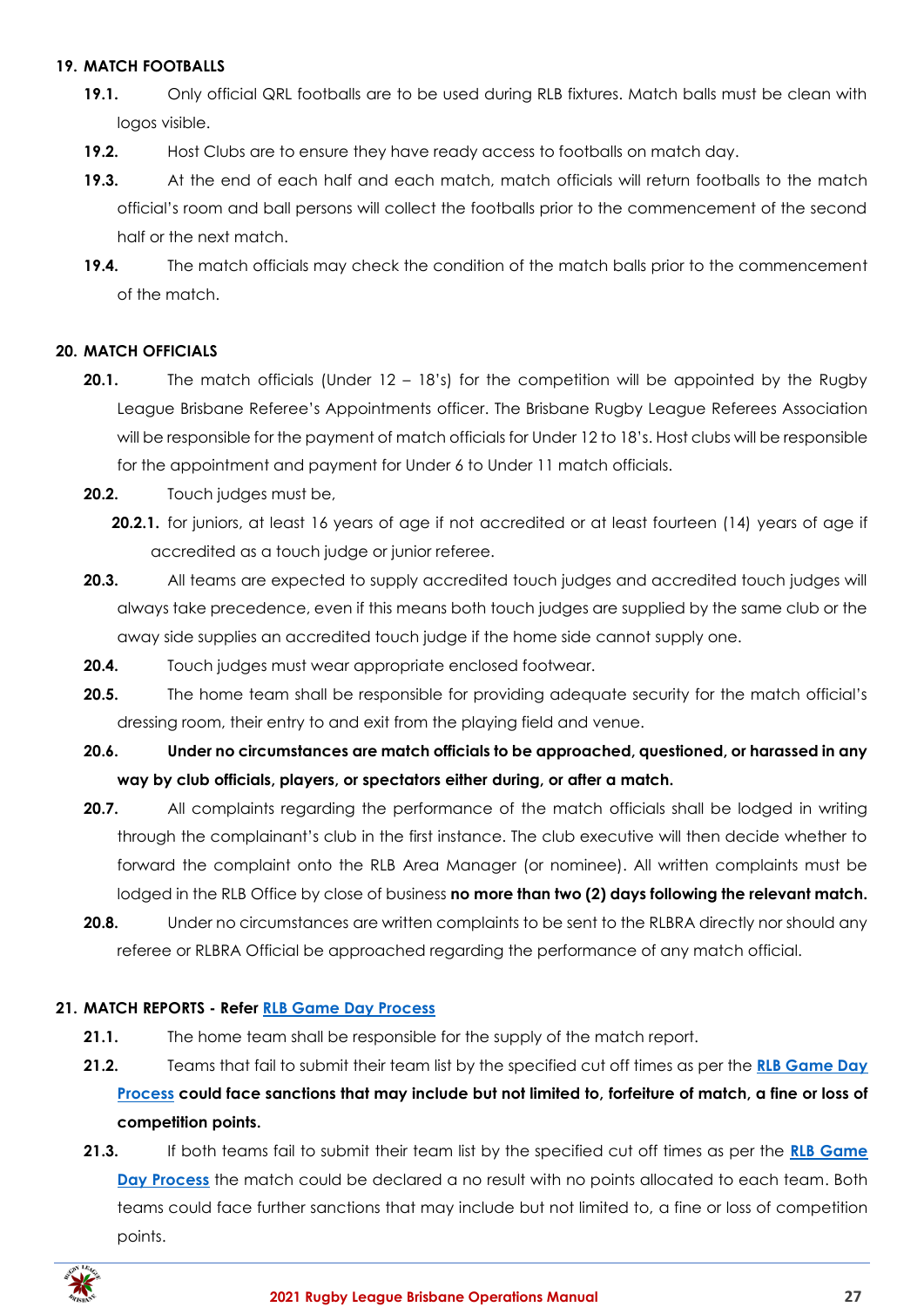#### <span id="page-27-0"></span>**22. MATCH TIMES**

- **22.1.** Match days and times will be as determined and published by the League office.
- **22.2.** Once set, requests for changes to match days or time may be made up to fourteen (14) days prior to the scheduled match,
	- **22.2.1.** Any match alterations inside of fourteen (14) days shall require the approval of the opposition club and RLB.
	- **22.2.2.** Any additional cost incurred due to granting an alteration shall be the responsibility of the home team

#### <span id="page-27-1"></span>**23. GAME DURATION**

- **23.1.** Junior International Under 13 to Under 18 2 X 30-minute halves, with a 10-minute half time break
- **23.2.** Time off, as indicated by the match official, during those periods shall be permitted for **final series games only.**
- **23.3.** Modified Under 10 to Under 12 2 X 20-minute halves. With a 5-minute half time break.
- **23.4.** Mini Under 6 to Under 9 4 X 8-minute quarters, with 1-miniute breaks between quarters.
- **23.5.** Clubs shall ensure that all games they host start on time. The League may, in their discretion, impose a fine for any games that start late.

#### <span id="page-27-2"></span>**24. ON FIELD TEAM STAFF - Sports Trainer / League First Aid / Leaguesafe - Refer [Sports Trainer Documents](https://www.playrugbyleague.com/trainer/documents/?_ga=2.37146659.285067718.1616240900-1105502845.1611784090)**

- 24.1. All official personnel who enter the field of play must possess an NRL Leaguesafe Certificate of Attendance (must be over the age of 14 years) or an Accredited League First Aid and/or Sports Trainers'/Trainers' Statement of Attainment, an NRL ID Number be over the age of 18 years and be registered for the current season.
- **24.2.** No person other than the abovementioned personnel, or those with NRL acceptance, shall administer first aid or offer advice to an injured/ill player. Personnel with other qualifications must be ratified by the National Safety Education Manager and equate with the NRL SPORTS TRAINER/TRAINER SCHEME, to receive a Statement of Attainment and an NRL ID Number.

#### **24.3. All injuries/illnesses and assessments must be recorded in the NRL Injury Report Booklet.**

- **24.4. Each player shall complete the NRL Medical Advice Card** before training or playing. This will be the responsibility of the designated Accredited Sports Trainer to ensure all cards are completed and kept up to date. This process must be supported by club officials. All Privacy Laws must be adhered to.
- **24.5.** The Accredited NRL Sports Trainer/League First Aid shall always, whilst a game is in progress, be able to respond quickly should an injury/illness occur.
- **24.6.** The Accredited NRL Sports Trainer/League First Aid shall have the final say on whether a player should continue in the game and when to resume playing in the game. If a doctor attends the game venue, he/she shall make this decision. Serious injuries requiring a Medical Clearance prior to training/playing must be presented to the NRL club SPORTS TRAINER.
- 24.7. An Accredited NRL Sports Trainer (minimum Level 1) shall be attached to each Junior team (U16 and above) and League First Aid (U6 to U15). It is preferred that at least (2) two be available.

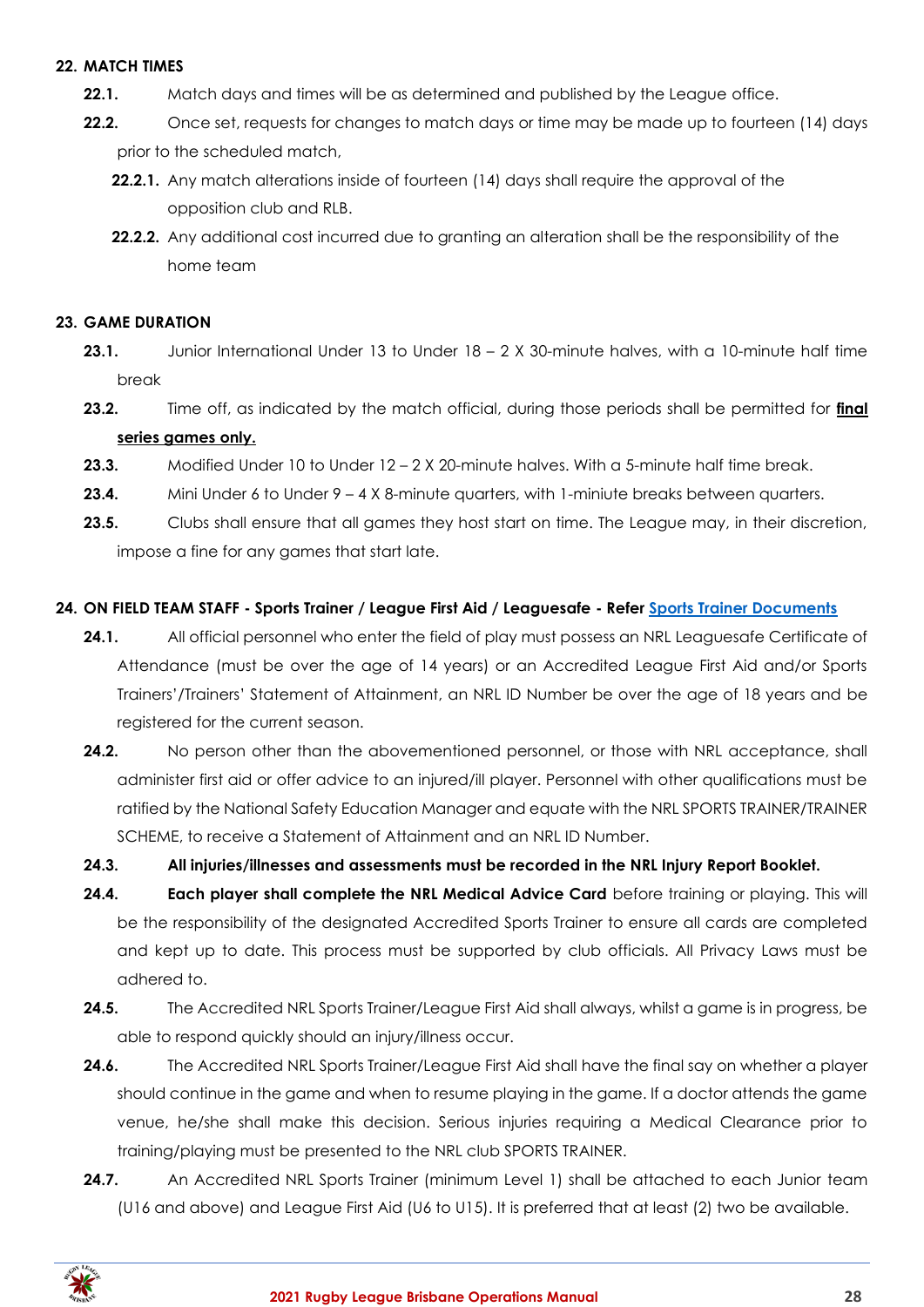- **24.8. If the above personnel are not in attendance, the game/s shall not commence under any circumstances until such persons are available.**
- **24.9.** The most important issue is that no on-field personnel will be allowed on the field of play, at training and or a game, nor manage an injured/ill player, nor provide advice unless trained by the NRL at one of the above levels of accreditation.
- **24.10.** In the event of a clash of coloured shirts with team jerseys, on-field personnel may wear another colour (only if there is a significant clash), however the coloured shirt must not equate to a level above what the person is accredited for. Liaison with the match referee will determine the issue if there is a significant colour clash.
- **24.11.** In the event of an altercation on and/or off the field of play, **accredited NRL LEAGUESAFE/LEAGUE FIRST AID/SPORTS TRAINER/HEAD TRAINER must not interfere in any way.** They must move clear and totally distance themselves from the incident. The control of on/off field behaviour is the duty of the match referees. The only exception would be when an injured/ill player needs shielding from possible further harm.
- **24.12.** On-field personnel must not at any time enter the line of sight of a player when they are attempting a kick for goal or do anything which may in any way interfere with or distract an opposition player whilst they are participating in the match or constitute some disadvantage to the opposing team.
- **24.13.** If any on-field personnel abuse their roles or behave in a manner contrary to the NRL On Field Policy or bring the game of Rugby League into disrepute and/or their team/club into disrepute, they may be subject to sanctions, up to and including suspension of participating in the game.
- **24.14. On Field Identification:** Each team may engage and use a maximum of four (4) On Field personnel during a game (one of which must hold a minimum qualification of Level One Sports Trainer for U16 and above; League First Aid for U6 to U15.
- **24.15.** The four (4) On Field personnel referred to in clause 24.20 shall be the only On Field personnel permitted inside the playing area.
- 24.16. In all cases when Accredited NRL Leaguesafe/League First Aid/Sports Trainer/Trainers enter the field of play to attend an injured/ill player, administer water, or deliver messages, they must immediately leave the field (i.e., running) once their assigned task has been completed and return to the player's bench. Lingering on the field of play will not be tolerated by match referees.
- **24.17.** Great care and diligence must be exhibited when assessing an injured/ill player and removing an injured/ill player from the field of play.
- **24.18.** Liaison with the match referee in a respectful manner will be of great assistance in such cases.
- **24.19.** All on-field personnel must carry with them proof of their level of accreditation and be identified with the following shirt/vest.
	- **24.19.1.** Leaguesafe yellow shirt/vest LEAGUESAFE must be printed on the back of the shirt/vest.
	- **24.19.2.** League First Aid green shirt/vest LEAGUE FIRST AID must be printed on the back of the shirt/vest.
	- **24.19.3.** Sports Trainer blue shirt/vest SPORTS TRAINER must be printed on the back of the shirt/vest.

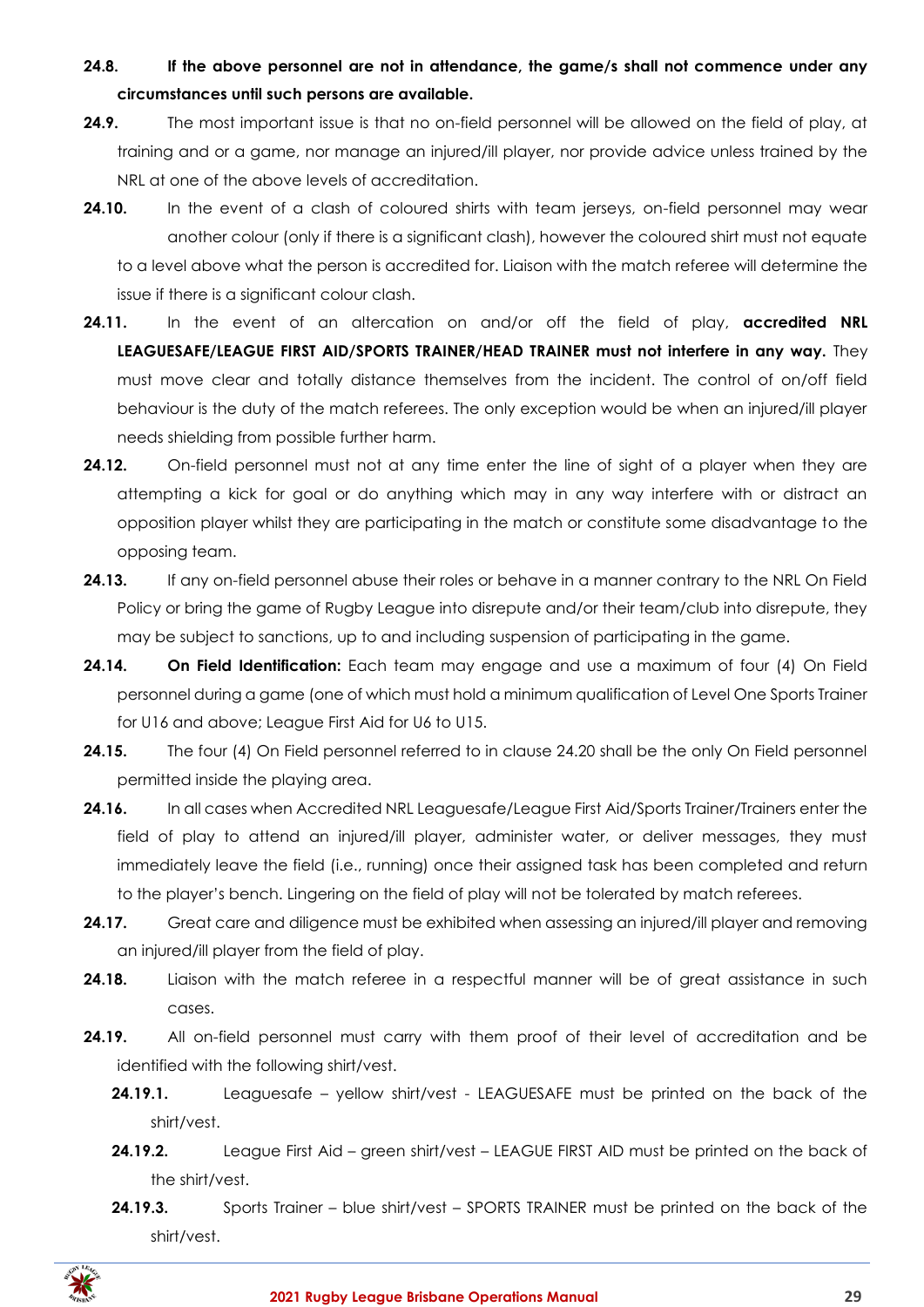**24.19.4.** Head Trainer – orange shirt/vest – HEAD TRAINER must be printed on the back of the shirt/vest.

## **24.20. On Field Personnel Roles – (refer [NRL On Field Policy\)](https://www.playrugbyleague.com/media/4916/nrl-on-field-policy_v4_0.pdf?_ga=2.200069165.285067718.1616240900-1105502845.1611784090)**

**Leaguesafe:** Leaguesafe have access as per the following conditions,

- **24.20.1.** When a try has been scored (not during a penalty goal attempt),
- **24.20.2.** During a time out called by the referee for an injury,
- **24.20.3.** During technical stoppages in play (except scrums). On-Field personnel are not allowed on the field of play after the referee has ordered a scrum,
- **24.20.4.** When the referee calls an agreed 'drinks break' option (to be agreed by both coaches and referee prior to kick off).
- **24.21.** Leaguesafe officers are not to engage in any communication with match officials unless about an injured player.
- **24.22.** Leaguesafe officers are not to engage in any communication with any member (players and staff) of the opposition team.
- **24.23.** Leaguesafe officers may walk the interchange players along the sideline to affect the desired interchange, they must not enter the field of play during this process and must return to the dugout area immediately after the interchange has been made.
- **24.24.** Leaguesafe officers must remain in the dugout area at all other times.
- **24.25.** Leaguesafe officers must enter and leave the field of play from an on-side position (i.e., behind their team).
- **24.26.** Duties of the Leaguesafe officer are,
	- **24.26.1.** To administer water.
	- **24.26.2.** To assist in the interchange process.
	- **24.26.3.** To convey messages. Messages must not be given to the team whilst play is in progress.
- 24.27. If an Accredited NRL Sports Trainer/Trainer is busy attending a player, the Leaguesafe may assist an injured/ill player under the Guidelines of Leaguesafe training until a person of higher training arrives. The Leaguesafe person must report all incidents to the accredited NRL Sports Trainer/ Trainer.
- **24.28.** Sports Trainer/League first Aid: A Sports Trainer must be at least a qualified Level 1 NRL Trainer (U16 and above); League First Aid must be qualified (U6 to U15).
- **24.29.** Sports Trainers/League First Aid have unlimited access to attend an injured/ill player and to administer water. They are permitted to carry, convey, or deliver messages.
- **24.30.** Duties of a Sports Trainer/League First Aid are,
	- **24.30.1.** To assist by observing and monitoring players who have been removed from the field of play through injury/illness.
	- **24.30.2.** To assist an injured/ill player on and off the field of play at training and/or a game.
- **24.31. Head Trainer:** A Head Trainer must be a qualified Level 2 NRL Trainer
- 24.32. The Head Trainer shall be the most senior person within the NRL Sports Trainer's team.
- **24.33.** The Accredited NRL Head Trainer will make the final decision on a player's welfare in the absence of a medical professional.
- **24.34.** Coaches/administrators/players must comply with the decision of the NRL Head Trainer always.
- **24.35.** A Head Trainer has unlimited access to attend to an injured/ill player.

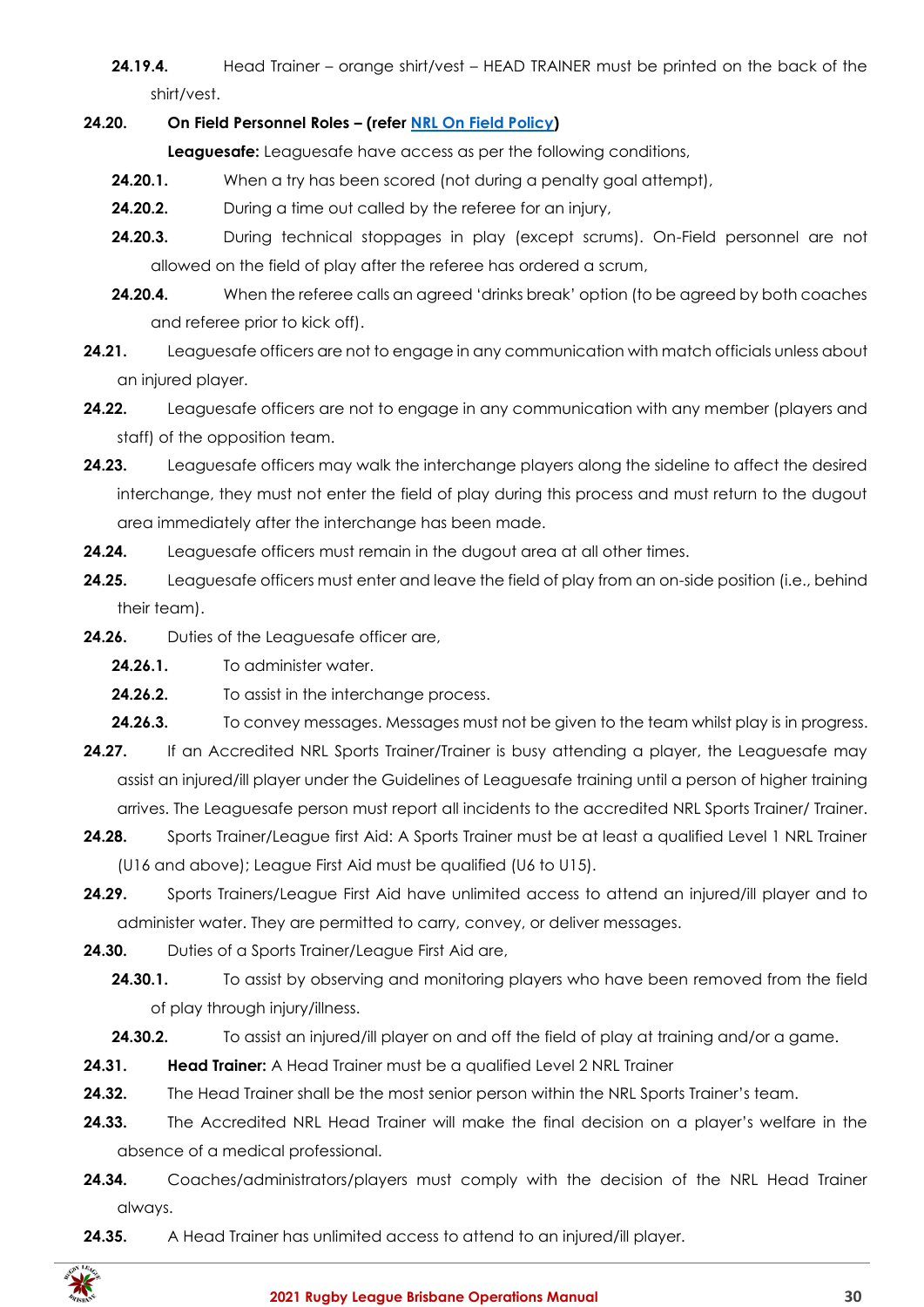#### <span id="page-30-0"></span>**25. POACHING OF PLAYERS – RLB JUNIOR LEAGUE ONLY**

- **25.1. Definition of "Poaching":** For this rule, poaching is defined as a direct approach to a player or an indirect approach through an agent to a player, by a coach or any official or anyone associated with a club, to entice that player to move from the club he/she is registered with to play for any other club in Queensland.
- **25.2. Definition of "Enticement":** Enticement is anything offered to a player as an incentive to change clubs and that may include but is not limited to a promise of better playing conditions, free apparel, payment or promise of payment. Notwithstanding this definition, it is the actual approach to the player that constitutes a breach of the Rule.
- **25.3. Rule:** No coach, manager, official nor anyone associated with a junior rugby league football club or team, shall poach a player registered with any other rugby league club in Queensland. This means a player currently registered or registered in the immediate past season.
- **25.4. Penalty:** A coach found guilty of poaching a player will face a penalty, which may include suspension from participating in the game in any form. Any Club Official found guilty of poaching a player faces a maximum penalty of exclusion from holding any position in rugby league in Queensland.
- **25.5. Complaint Process:** All complaints regarding 'poaching' are to be in writing and lodged with the RLB Area Manager for investigation.

## <span id="page-30-1"></span>**26. REGISTRATION/RE-REGISTRATION – Refer [QRL Rules Part 4.1.4, 4.1.5, 4.1.6 & 4.1.7](https://www.qrl.com.au/contentassets/fe165f50b22a4557bddabb6ca8e9d0a2/qrl-rules-part-4.pdf)**

- **26.1.** All players participating in rugby league matches administered by RLB must be registered with a club affiliated with the QRL before participating in **training**, trial matches and/or RLB premiership fixtures.
- **26.2.** Re registration of a club's existing players and the registration of new players to the club will be completed online for season 2021.
- **26.3.** For RLB Juniors, an approved 'Proof of Age' document must be sighted (and uploaded to the NRL database) and the date of birth that is recorded on the registration form matches that on the Proof of Age document.
- **26.4.** When a junior player is first registering to play rugby league or is registering with another club, one of the following forms of identification must be produced when necessary.
	- 26.4.1. An original Birth Certificate.
	- **26.4.2.** An extract of a Birth Certificate.
	- **26.4.3.** Driver's Licence/18+ card.
	- **26.4.4.** Current Passport
- **26.5.** A copy of the document used to establish proof of age must be uploaded to the player's data card and the full Birth Certificate Registration number must be entered on the player's Data Card.
- **26.6.** New players to a club are not covered by insurance and must not be allowed to participate in training, trial matches and RLB Premiership fixtures until registered with the club.
- **26.7.** Strict controls measures must ensure that the information contained in the National Rugby League online registration process are not accessible to persons other than the club president, secretary and/or club registrar and the RLB Area Manager (or nominee). Any other use must be authorised by the RLB Area Manager.

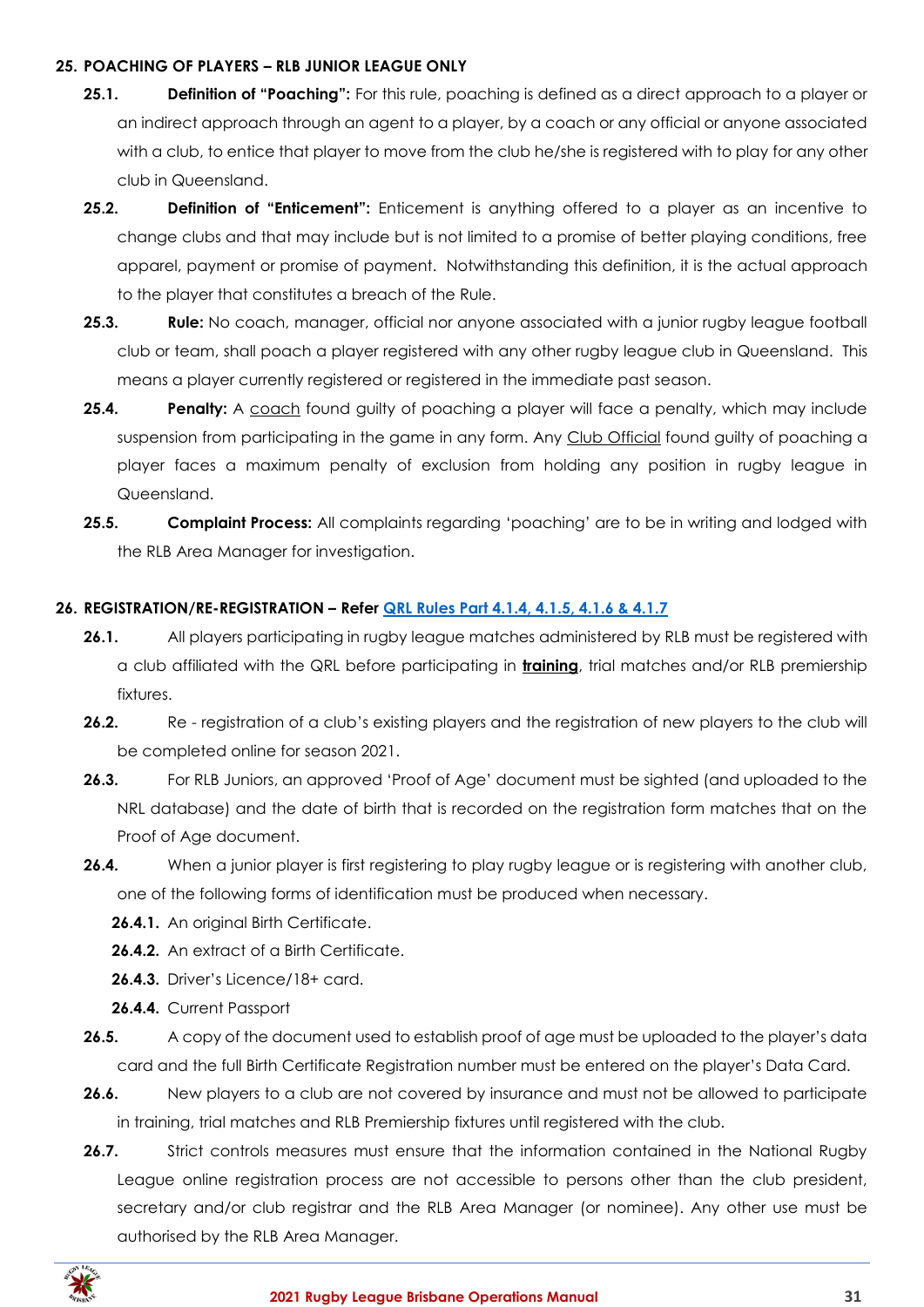- **26.8.** A player is deemed to be registered/re-registered with a club and may train and participate in training, trial matches and RLB premiership fixtures only after,
	- **26.8.1.** The relevant player online reregistration has been duly completed (no missing information), the player and/or the parent/primary care provider has read and understands the statements and information pertaining to the registration/re-registration of a junior player.
	- **26.8.2. A current photograph and proof of age document of the player has been uploaded to the NRL Database.**
- **26.9.** No player can be registered after 30 June of the football year unless approved by the QRL Board or, if delegated, by the QRL South East Region Manager.
- 26.10. Transfers and Clearances: Junior players may transfer to an accepting RLB Club from,
	- **26.10.1.** Another RLB Club (Note: QRL Rule 4.1.6 and RLB Junior Player Points System).
	- **26.10.2.** Another SEQ Region Local League Club; Ipswich or Gold Coast (Note: QRL Rule 4.1.6).
	- **26.10.3.** A QRL Northern or Central Region Club.
	- **26.10.4.** An Interstate Club.
	- **26.10.5.** A New Zealand Club.
	- **26.10.6.** Alternatively, in the same season (commonly known as a mid-season transfer) between Queensland Clubs.
- **26.11.** Junior players (U13 U18) who were previously registered at an overseas club (other than New Zealand), wishing to register with RLB must complete and submit a National Rugby League Clearance Certificate.
- **26.12.** Requests to change clubs will be granted by the releasing club provided that,
	- **26.12.1.** The player has no outstanding financial obligation to the current club, (a financial obligation is defined as the player/player's parent/primary carer being financially encumbered to the club or has not returned property owned by the club.
	- **26.12.2. Clubs are responsible for collecting registration fees from junior players / primary care giver by June 30 of the football year** and paying the required contribution to the League. Clubs shall not play any player who has not paid their registration fee for the football year. Any club which permits a junior player to play in matches when that junior player has not paid their registration fees will be deemed to have paid those fees on the player's behalf and shall carry the financial burden of the unpaid fees.
	- **26.12.3.** The player is not a 'representative player' who participated in a RLB/ISC representative team selected from the best available players in their age group, Regional, State or National representative team in the current Football Year (subject to RLB Junior Player Points System).
	- **26.12.4.** The player is not currently under suspension by the club or RLB.
- **26.13.** RLB may overturn any decision of a club in not approving a request to change clubs if, in the opinion of the RLB Area Manager (or nominee), the denial was not for a reason as defined above.
- **26.14.** Where it is identified that registering a player would constitute a breach of QRL Rule 4.1.6 and/or the RLB Junior Player Points System, the purported registration will be invalid unless and until approved by the South-East Queensland Region Manager.
- **26.15. Except for extenuating circumstances, no junior player shall play for more than one club in RLB in the one season. Once a player's name appears on a RLB online competition game sheet the player**

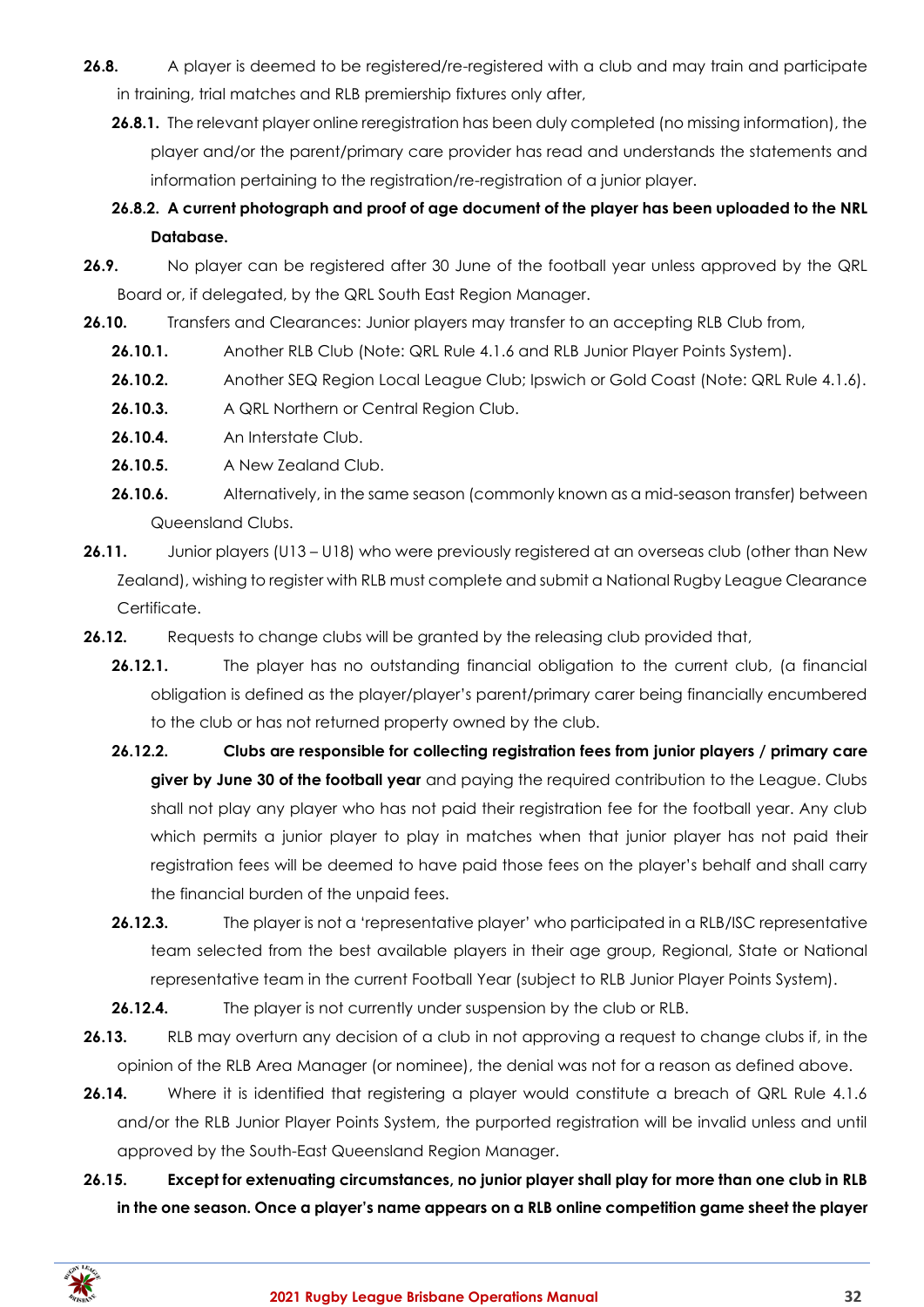**is deemed to have played for that junior club and must remain with that club for the balance of that season.**

- **26.16.** Where a team becomes defunct, any players from that team and if the club does not have more than one team in that age group may, upon making application, be granted a transfer permit without being subjected to the QRL Rule 4.1.6 and the RLB Junior Player Points System. A club with more than one team in the age group however must withdraw the lower/lowest graded team.
- **26.17.** Where an application to change clubs is unreasonably delayed or refused, the transferor club's approval may be dispensed with and approval provided by RLB.

**26.18. QRL Rule 4.1.6 (juniors transferring to another Junior club or from a junior club to Senior club)**

## **26.18.1. Please refer to [QRL Rule 4.1.6](https://www.qrl.com.au/contentassets/fe165f50b22a4557bddabb6ca8e9d0a2/qrl-rules-part-4.pdf)**

- **26.18.2.** Any player who participates in any underage competition in NSW shall be deemed ineligible to be selected in any Qld regional or state-based side for the current season. They can return to local competitions but is ineligible for final series. Exemptions at the discretion of the relevant Regions based on Special Circumstances.
- **26.18.3.** For players aged 16-18, a Junior Representative player as defined in these rules is a player who has participated in a QRL performance academy program delivered by an ISC Club or equivalent. These players shall not be eligible to apply for a transfer of registration in the Football season following the participation as a Junior Representative player.
- **26.18.4.** A player may seek an exemption from this Rule 4.1.6 from the relevant Division by way of a written submission where it is considered that there are Special Circumstances. Specific details of the special circumstances should be presented to the Region Manager through the RLB office, together with an administration fee in the amount of \$200.00 (GST Inclusive) to cover any submission by a player seeking a clearance under QRL Rule 4.1.6 as a "Special Circumstances" case. Part of this fee in the amount of \$100.00 (GST Inclusive) will be refunded if the player choses to take the option presented by the Region Manager.
- **26.18.5.** A junior player registered with an affiliated club of RLB in the previous season, may not become a registered junior player with a newly affiliated club of the RLB, in that new club's first two seasons, except with permission of the RLB Area Manager (or nominee).

## **26.19. RLB Junior Player Points System. (Under 13 – 18 years)**

- **26.19.1.** Clubs will have a limit of 14 Points per age group for the intake of players previously registered with another junior RLB club.
- **26.19.2.** All current registered junior RLB players are rated based on their previous season only of Rugby League on the following Player Points System,
	- ➢ Ten (10) Points: Representative Player (ISC CC/MM).
	- ➢ Five (5) Points: Division One Player.
	- ➢ Three (3) Points: Division Two Player.
	- ➢ One(1) Point: Division Three Player.
	- ➢ Zero(0) Points: Division Four and below.

## **26.20. Player Photographic Identification**

**26.20.1. All clubs must upload a recent photograph of every registered player to the NRL Database. Once a photograph is uploaded to the NRL Database, this photograph must not be altered in anyway (severe penalties may apply)**

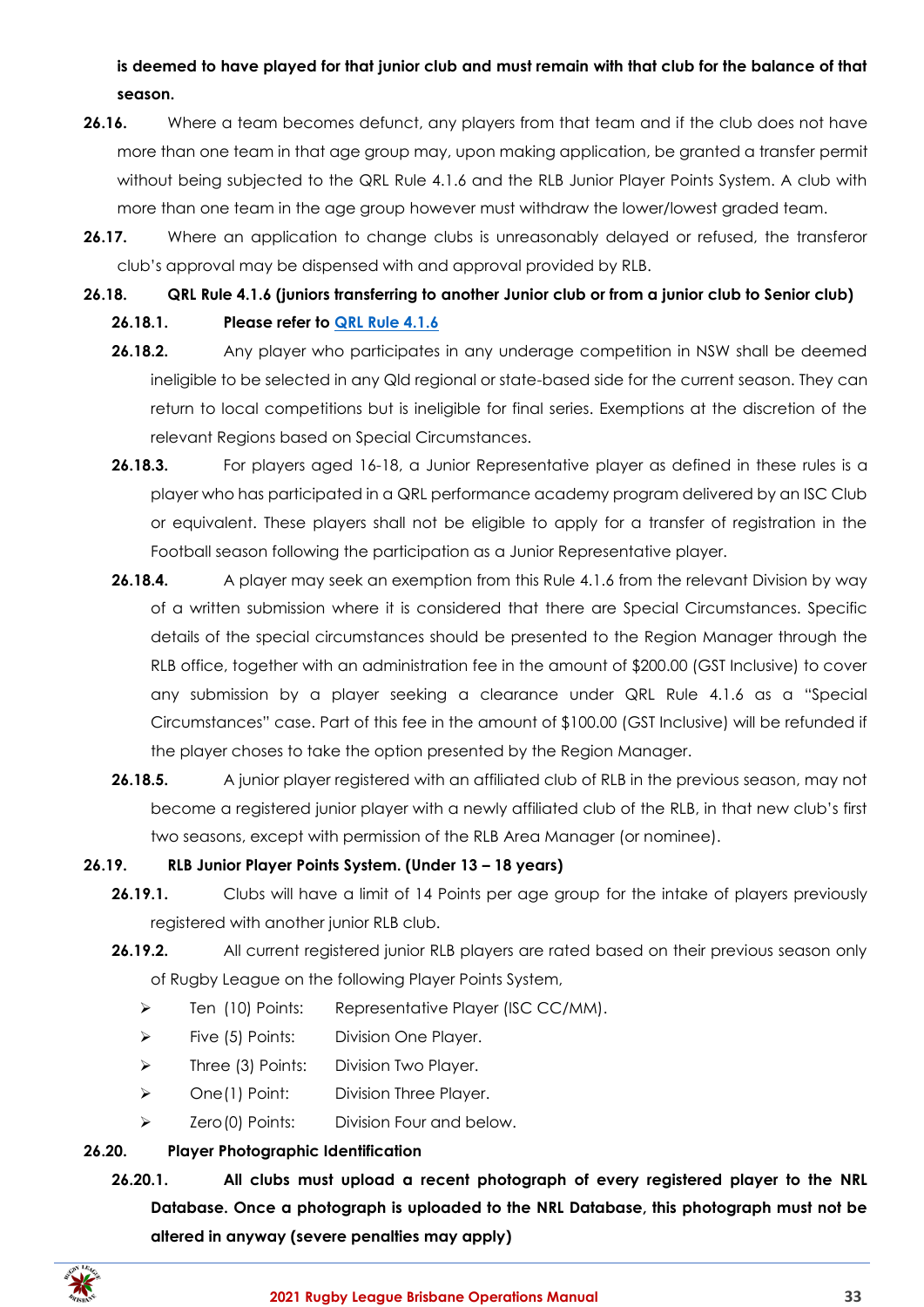- **26.20.2.** Player Photo ID Checks will be conducted as per **[RLB Game Day Process](https://www.rugbyleaguebrisbane.com.au/documents-policies)**. These checks will be conducted via direct access to the NRL Database.
- **26.20.3. ID Photographs on the NRL Database are to be reviewed and updated (as necessary) to ensure a true likeness of each participant is maintained.**
- **26.20.4.** A player who does not have his/her photograph uploaded on the NRL Database will not be eligible to play in any RLB premiership fixture, or Finals Series match.
- **26.20.5.** Any person including without limitation coaches, team managers, parents and club officials found to be complicit in the falsifying of information, including player photographs, on the NRL Database may face penalties of a suspension of up to five years (5) from participating in the game of rugby league. Loss of premiership points and expulsion of the team may also be imposed.
- **26.21. Permit Registration:** Permit Registration of players will be allowable between clubs/teams that have approval from RLB Area Manager.
- **26.22.** Permit registration is not allowable between clubs / teams playing in the same division / grade.
- **26.23.** A provision will be in place for individual consideration by the RLB Management for permit registration of any player, such consideration is to be made in writing and be lodged with the RLB Area Manager.
- **26.24.** Player eligibility will apply for Finals Series matches.
- **26.25.** Coach/Assistant Coach Registration: The club is required to register all coaches and assistant coaches on the NRL Database online prior to the commencement of training and the competition. All clubs must upload recent photograph of every registered coach to the NRL database.
- **26.26. All coaches are required to be correctly accredited in accordance with the NRL Coach Accreditation Pyramid. Failure by a coach to hold the appropriate current Accreditation could affect the team's involvement in Competition and Finals Series Matches.**
- **26.27.** All coaches and club coaching directors/coordinators **must have a current Blue Card** issued by the Commission for Children and Young People and Child Guardian before they can be permitted to run a coaching session.

## <span id="page-33-0"></span>**27. REPLACEMENTS/INTERCHANGES**

- **27.1.** RLB will conduct the **limited** player interchange. This will be conducted in Division 1 Grades only (U13 to U18).
- **27.2.** RLB Junior Division 1 Grade A maximum of 17 players are to be included on the official match card (four interchange players). A maximum of eight (8) interchanges only may be made by each team during a match.
- **27.3. RLB junior division 2 Grade and below** A maximum of 19 players are to be included on the official match card (six interchange players). the nineteen (19) players listed on the official match report form may be **interchanged unlimited** throughout the duration of the game.

## **27.4. Procedures**

- **27.4.1.** Juniors Each team will be responsible to appoint an appropriate person to act as an interchange official for the opposing team for each match.
- **27.4.2.** RLB can supply Junior clubs with interchange official bibs at a cost and which will be a different colour to the normal duty official bibs.

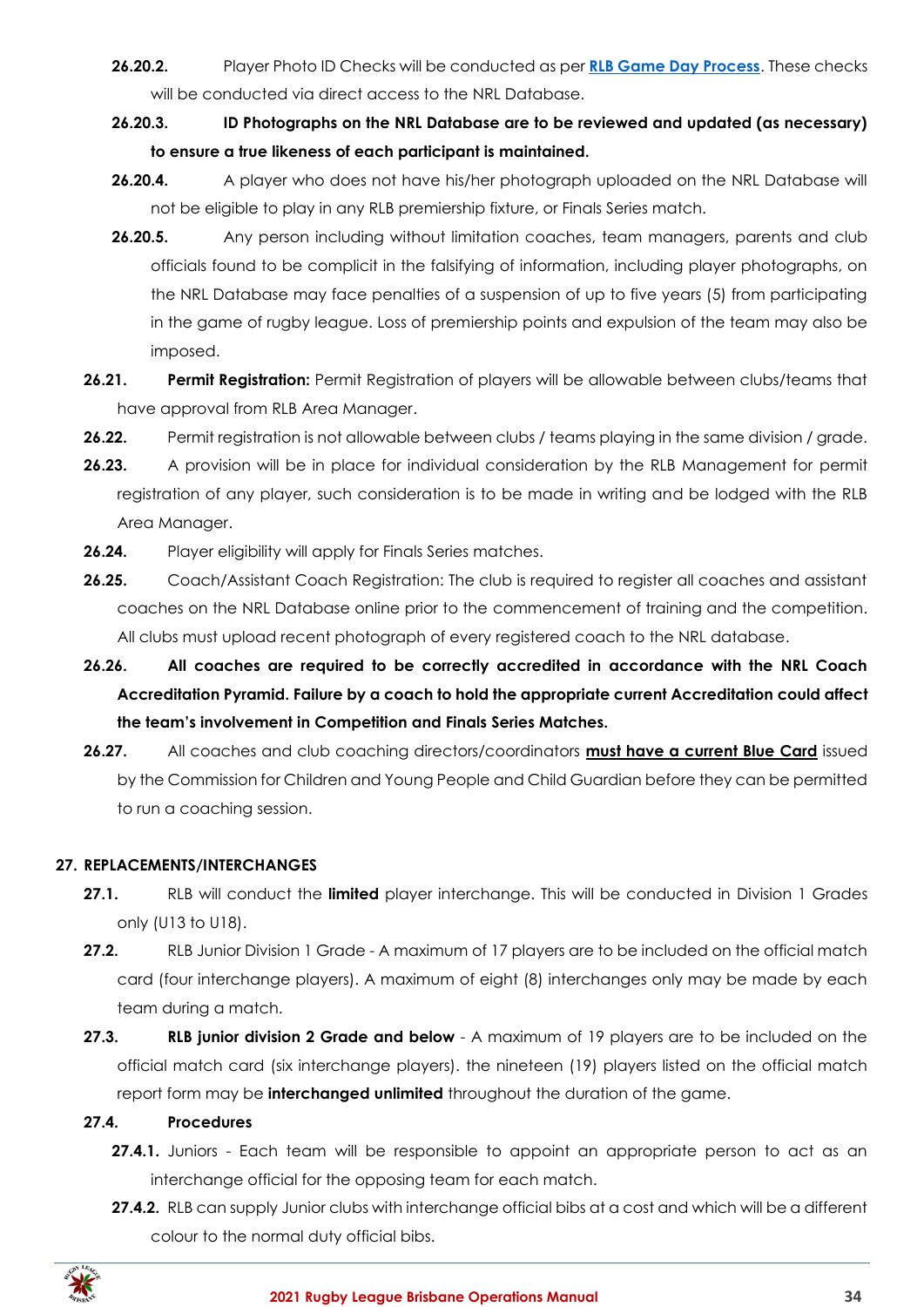- **27.4.3.** Juniors This interchange official will record the approved interchanges made by the opposition team.
- **27.4.4.** Each team will be allocated a set of Interchange cards (to be supplied to clubs by the RLB if required) at a cost of ten (10) dollars per set. These cards will be numbered accordingly to reflect the participant grade (e.g., 1-8 for Division One).
- **27.4.5.** It is the host club's responsibility to ensure that a set of interchange cards (numbered accordingly for that specific grade) is allocated to each team on game day.
- **27.4.6.** A player interchange sheet will be duly filled out during the match and at the completion of the first half and the commencement of the second half of play.
- 27.4.7. At the completion of the match, the completed player interchange sheets must be retained by the host club and produced upon request by RLB office as per the **[RLB Game Day Process.](https://www.rugbyleaguebrisbane.com.au/documents-policies)**
- **27.4.8.** The interchange official will remain near the team dugout for the entire match to ensure clear communication with the team coach for interchange purposes.
- 27.4.9. A laminated procedures card will be supplied to all teams to assist the interchange official in carrying out their duties.

#### **27.5. Rules**

- **27.5.1.** An interchange player cannot enter the field of play until he has reported to the appointed interchange official and handed the official the correct numbered interchange card.
- **27.5.2.** The interchange player is not to enter the field of play until the player he is replacing has left the field of play and the interchange official has accepted the interchange card.
- 27.5.3. All interchange players must enter the field of play from an 'on side' position. If touch judges are appointed to control any match, normal rules will apply, and players must report to the touch judge before entering the field.
- **27.5.4.** If the referee requests a player to leave the field due to bleeding and a replacement is made this will constitute an interchange. However, if the player retires to the sideline and has the blood removed and then re-enters play then no interchange is deemed to have occurred.
- **27.5.5.** If a player's jersey is damaged or blood stained and requires a replacement jersey, the coach must notify the interchange official of the jersey change and the new number of the replacement jersey.
- **27.5.6.** When a team has used all their allotted replacements, the interchange official shall inform the coach that there are to be no further replacements to be made for the remainder of the match.
- **27.5.7.** In the case of any 'Extra Time' (finals) matches being played, any unused interchanges remaining from the total maximum number allowed will be cancelled after the normal period of play (fulltime). For the 'Extra Time' period, each team will be allowed a maximum of two (2) interchanges, with these two numbered cards to be returned to each team by the interchange official.

#### **27.6. "Free" Interchanges**

27.6.1. If a player is to be replaced due to an injury incurred because of 'Foul Play' and the referee deems the foul play as serious enough to warrant a free interchange, the referee will point to the player involved (i.e., the injured player) and then signal to the interchange official and the replacement will not be counted as an interchange.

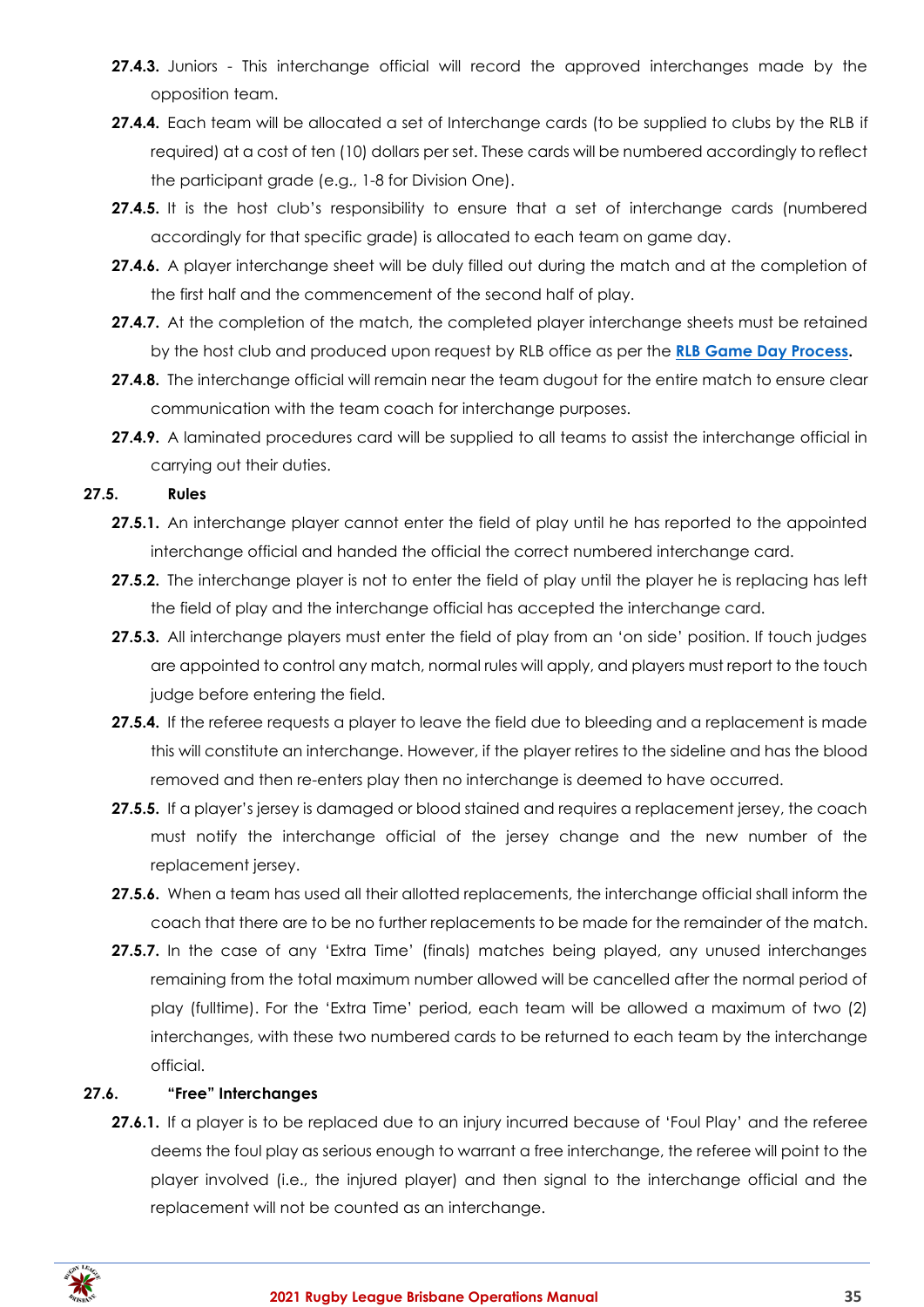- **27.6.2.** The referee's signal for this replacement will be arms crossed in front of chest with hands on shoulders. The interchange official is to acknowledge the referee so that he/she knows that they have seen the signal.
- **27.6.3.** There will be no signal if a player is sent off (permanent or temporary) following a tackle/incident - a free change will automatically follow all send offs (permanent or temporary) providing of course that the interchanged player was injured because of the incident.
- **27.6.4.** The interchange official will be required to record FREE interchanges on the player interchange sheet.
- **27.7. Penalties for Breach of the Interchange Rules** Refer schedule of fines Page 47.
- **27.8.** Each club will be responsible for ensuring compliance with these interchange provisions.
- **27.9.** A maximum of two (2) interchange/replacement players can report to the interchange official at any one time. Other players must remain on the bench until the two interchanges being managed by the interchange official have been affected.
- **27.10.** Except for scrums (which are dealt with in 27.11 below), Interchanges may occur during general play (i.e., whilst the ball is in motion), after any scoring has been completed or if play has been suspended by the referee (e.g., injury or caution).

## **27.11. In the case of scrums,**

- 27.11.1. Interchanges will only be permitted at scrums resulting from a touch line stoppage (i.e., a kick finds touch, or a player is tackled into touch), provided that the interchange player is already with the interchange official waiting to go on when the ball or the player crosses the touch line. Trainers will still be responsible for getting the player being replaced off the field before the interchange player can go on. The referee will not call a time-out or delay the recommencement to allow the interchange to take place.
- **27.11.2.** Otherwise, interchanges must not be made after the referee has ordered a scrum until after the scrum has been completed. This applies regardless of whether the referee calls time out for an injury or not. The player leaving the field may do so at any time, but a player cannot enter the field until the ball emerges from the scrum.
- **27.12. Sideline Area and Bench Locations:** Where team benches are located within the playing area. (i.e., Inside the fence) the following provisions must be adhered to.
	- **27.12.1.** Adequate seating shall be provided for each team and placed parallel to the touch line. This seating should be of a resilient nature and located as near to the 50m line as possible.
	- **27.12.2.** Personnel on the bench may comprise only those people directly related to the conduct of the match itself (i.e., coaches, interchange players, trainers, team manager, medical officers etc). There can be **no more than twelve (12) persons on the bench from each team**.
	- **27.12.3.** Under no circumstances "barracking" or "abuse" from the bench will be permitted. This not only refers to abuse, but also to what might be described as offering advice or assistance to the match officials in relation to their performance or how they should be carrying out their duties.
	- **27.12.4.** The match officials may request any person on the bench to leave the bench area and may name that person in his/her match report.

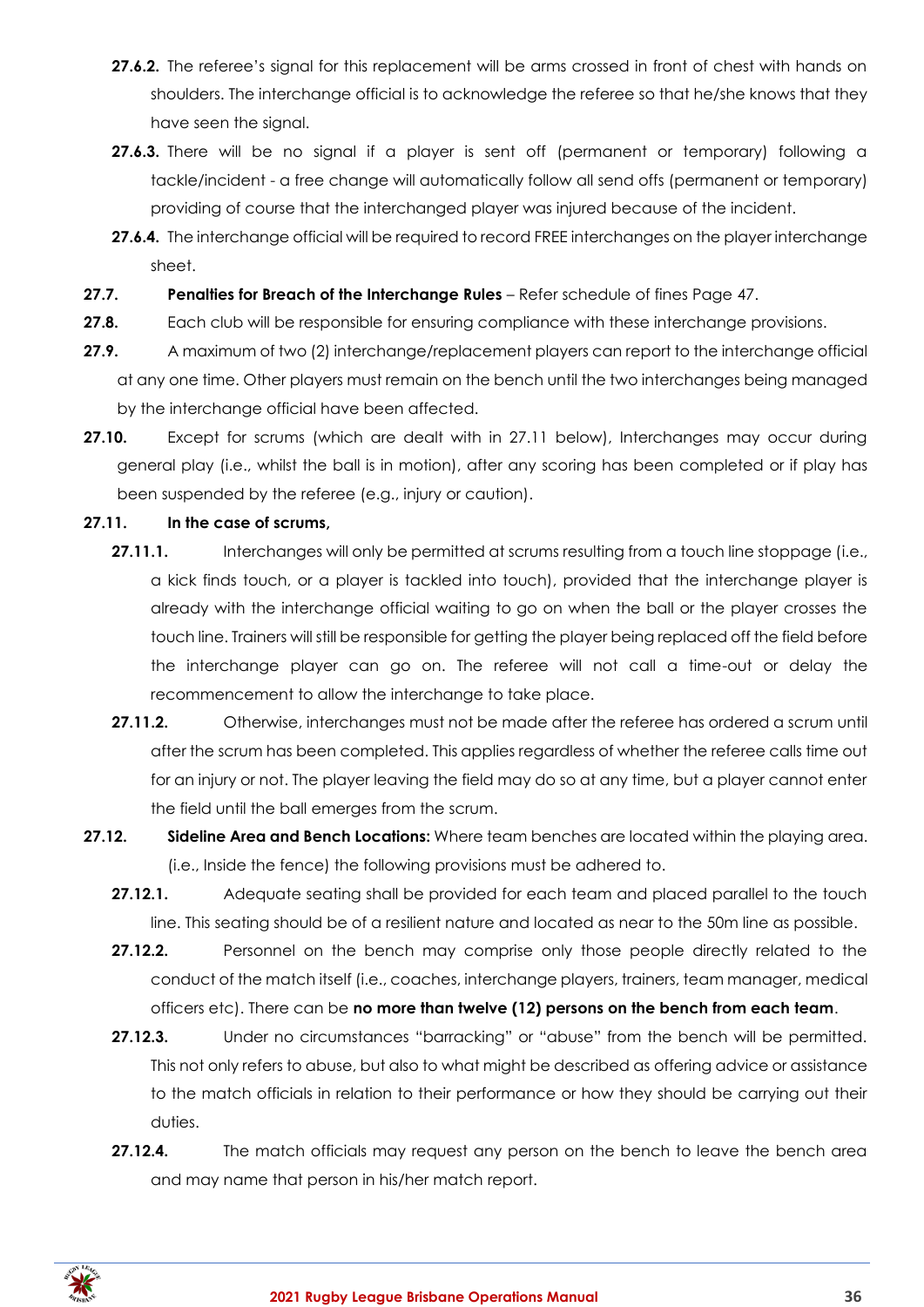- **27.12.5.** Players and officials on the bench must always remain at the bench allocated to their team (except for player warm-ups). Any player(s) warming up must remain at least 1m from the field of play.
- **27.12.6.** Whilst officials are not expected to sit during the entire match, they must not leave this immediate area or approach the field of play under any circumstances.
- **27.12.7.** No player or players may temporarily leave the field of play and subsequently re-enter the field of play without the permission of the referee or a touch judge.
- **27.12.8.** Under no circumstances, is a suspended player permitted on the sideline or bench area.
- **27.12.9.** No members of the public or any other unauthorised persons are permitted within the playing area (i.e., inside the fence surrounding the field of play).

## **27.12.10. Representative Selection** - **Refer [QRL Rule 4.1.6](https://www.qrl.com.au/contentassets/fe165f50b22a4557bddabb6ca8e9d0a2/qrl-rules-part-4.pdf)**

If any player, after being selected or called up to train or play with any Australian, Queensland, Division, Local League Representative or Trial Football Team, refuses without just cause acceptable to the QRL or the Administration Unit as defined by the Rules, he/she will be suspended immediately for two (2) competition matches for his/her club and he/she may be further suspended, fined, disqualified, or dealt with by the QRL or the Administration Unit.

**[QRL Rule 4.1.16](https://www.qrl.com.au/contentassets/fe165f50b22a4557bddabb6ca8e9d0a2/qrl-rules-part-4.pdf)** applies to any player selected for a representative team. However, the League may, in their discretion, allow players over twenty-eight (28) years of age who have a reasonable excuse to be relieved from playing. The League may, in their discretion, allow players under twenty-eight (28) years of age to be excused from playing under special circumstances. Any decision to excuse a player under special circumstances does not create a precedent for other players.

#### <span id="page-36-0"></span>**28. TEAM NOMINATION PROCESS**

- **28.1.** Each year affiliated clubs are required to nominate the number of teams in each division / age group and proposed competition grade in which it will field teams using the approved RLB format – Team Nomination **[RLB Form 04.](https://www.rugbyleaguebrisbane.com.au/documents-policies)**
- **28.2.** Clubs will be individually invoiced for their team nomination fees.
- **28.3.** As a minimum, each team nominated in the RLB competition must have the following team officials,
	- **28.3.1.** An accredited and registered coach.
	- **28.3.2.** An accredited and registered Leaguesafe,
	- **28.3.3.** An accredited and registered League First Aid (U6 U15) Blue shirt.
	- **28.3.4.** An accredited and registered Level 1 sports trainer (U16 and above).
	- **28.3.5.** A qualified registered touch judge and,
	- **28.3.6.** A team manager may also fulfil one of the roles listed above.
- **28.4.** Nominated team officials (First Aid officers and League safes) must nominate for and successfully complete the relevant course prior their teams first fixture (including trials).
	- **28.4.1.** Nominated team officials (Coach or Assistant coaches) must nominate for and complete the relevant online modules prior to their first fixture (including trials). Face to face component of these courses must be completed before June 30 of that year.

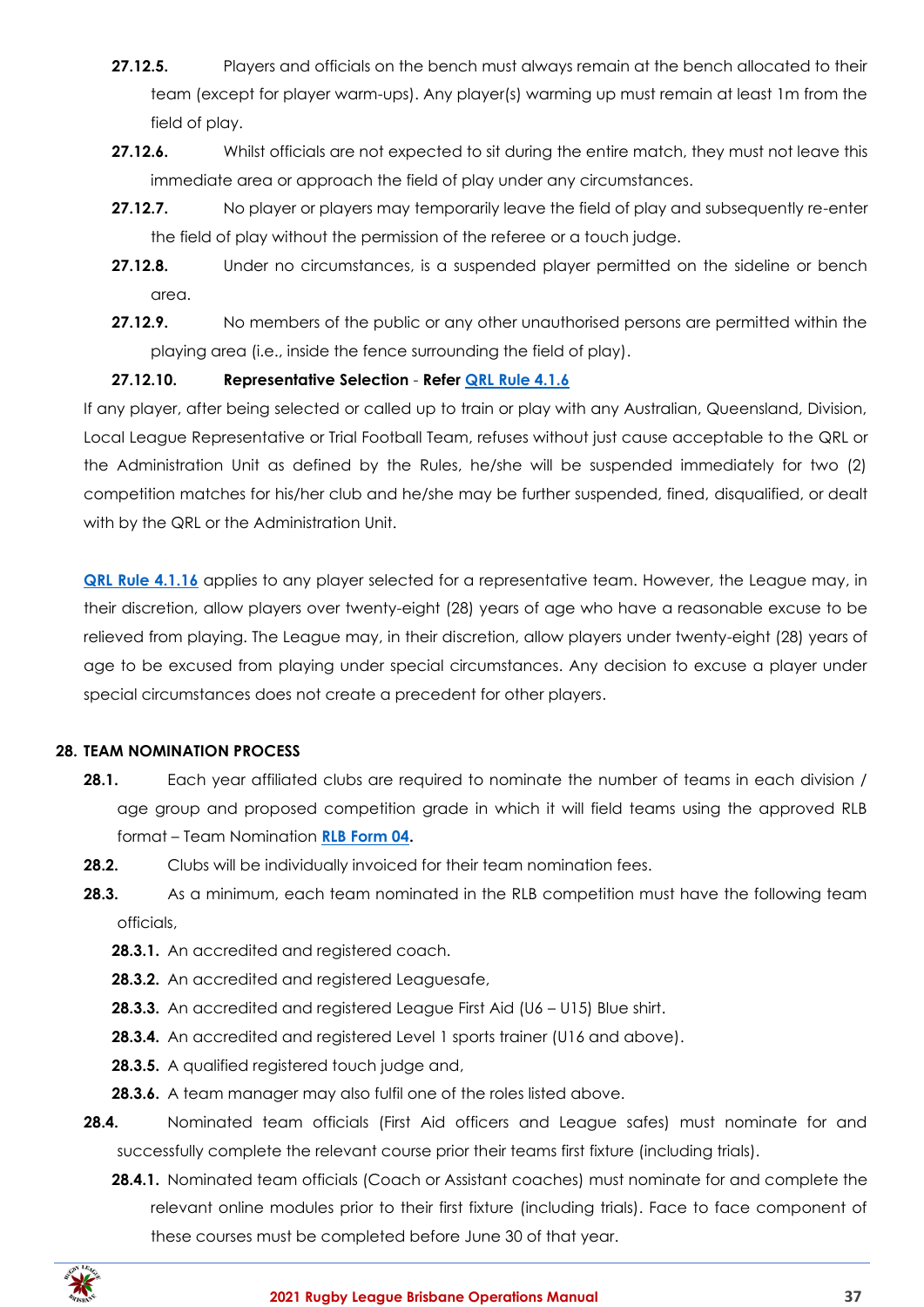#### <span id="page-37-0"></span>**29. TIMEKEEPING - Official Match Time**

- **29.1.** It should be noted that the match clock on display at the venue does not necessarily accurately represent the official match time.
- **29.2.** The home team, in conjunction with the visiting team if they so wish shall be responsible for the keeping of match time. If a visiting team does not nominate anyone for this purpose, they must accept the timing of the home team.
- **29.3.** All decisions of the official timekeeper(s) shall be final and not open to review or appeal unless the RLB Area Manager (or nominee), at his/her absolute discretion, so determines.
- **29.4. Match Clocks:** Match clocks should be in good working order and showing second hand if analogue or indicating seconds if digital.
- **29.5.** A back up system should also be available at all venues.
- **29.6. Sin Bin Officials:** Visiting clubs must nominate their personnel for timing of "temporary suspensions" and make themselves known to the home club nominee prior to the start of the match.
- 29.7. If a visiting club does not nominate anyone for this purpose, they must accept the timing of the home team sin bin operator.
- **29.8.** Operators must be provided with time pieces displaying minutes and seconds by their clubs.
- **29.9. Timekeeping in Relation to Referees:** When a referee starts play, he/she will blow the whistle and indicate with one arm above their head and order the ball to be kicked off.
- **29.10.** If, for any reason (e.g., an injury or caution), the referee orders time off by indicating with both arms above their head, vertical to their body, timekeepers must immediately stop their watches and time clocks. **(Final Series Matches Only)**
- **29.11.** When play is to recommence, the referee will indicate by waving one arm over his/her head. Timekeepers must recommence match clocks immediately. This procedure is to be carried out throughout the match. **(Final Series Matches Only)**
- **29.12.** Timekeepers shall have at least one additional time piece when keeping time for use in the event of the match clock malfunctioning.
- **29.13. Sirens:** At the completion of each half, the timekeeper must continue to sound the siren until the match referee signals that he has heard it by raising his/her arm above their head. The referee will indicate a cessation (after the hooter is blown) by blowing the whistle and waving both arms across their body.
- **29.14.** In the event of the venue siren failing to operate, the timekeeper shall have a least one standby air horn available as a backup. If for any reason the referee cannot hear the siren, the timekeeper must immediately alert the home team who shall advise the match officials.
- **29.15. End of Play:** In all cases the referee will be the sole judge of when play shall cease after the half or full-time siren has sounded.
- **29.16.** The referee may extend the match to award a penalty or to complete the play currently underway at his/her discretion.

## <span id="page-37-1"></span>**30. TRIAL AND TRAIN ONLY FORMS – Refer [RLB Form 19](https://www.rugbyleaguebrisbane.com.au/documents-policies)**

**30.1.** Trial and Train Only Forms are available to temporarily register a new player to the game and/or a player new to the geographical area of the club, who wishes to train with a club prior to deciding whether to commit to registering with the club. They are not to be used as part of any

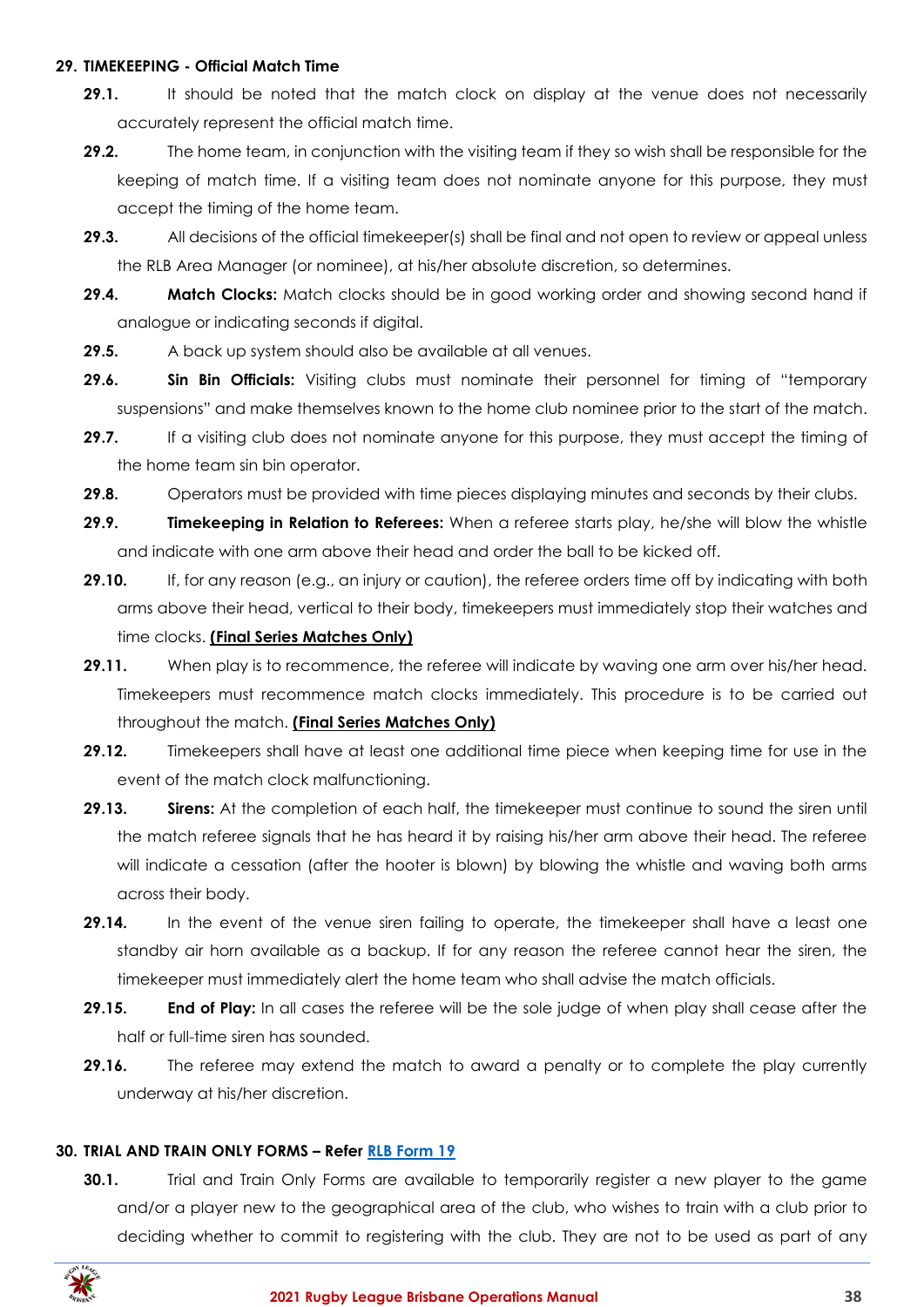recruitment process. A previously registered player from another club must be **fully registered by 28** 

## **February 2021 prior to training and playing.**

- **30.2.** Provided the insurance premium has been paid for the team, the form covers a player with normal QRL Insurance whilst training or playing in trial matches up until 28 February 2021. It does not cover players for fixture matches. A player must be fully registered to take the field in any RLB Premiership fixture.
- **30.3.** Trial & Train Only Forms must be signed by the player/parent/primary carer and submitted to the RLB Office. Trial and train forms not signed and/or not lodged within three (3) days with the RLB Office will be invalid.

## <span id="page-38-0"></span>**31. TRIALS**

- **31.1.** For preseason and post season trials, other than intra club trials which may be approved upon application to the RLB Area Manager (or nominee), clubs shall refrain from playing games from the  $3<sup>rd</sup>$  weekend of October to the  $2<sup>nd</sup>$  weekend in January, inclusive (QRL abeyance period).
- **31.2.** Clubs wishing to host a pre-season or post-season trial match against another club within the QRL SEQ Region must submit a duly completed 'Application to Participate in a trial match' **[RLB Form](https://www.rugbyleaguebrisbane.com.au/documents-policies)  [14](https://www.rugbyleaguebrisbane.com.au/documents-policies) a minimum of two (2) weeks prior** to the proposed match.
- **31.3.** Any club wishing to host a trial match against a club from another QRL Division or Interstate league or alternatively tour to a club within another QRL Division or Interstate League must lodge a duly completed QRL **[Application by a Queensland Club](https://www.rugbyleaguebrisbane.com.au/documents-policies) to tour or host a minimum of eight (8) weeks prior** to the proposed match date.
- **31.4.** Any club wishing to host an overseas club or tour to an overseas club must submit a duly completed QRL 'Application by a Queensland club to Tour or Host' form a minimum of six (6) months prior to the proposed match.
- **31.5.** All trial matches shall require the completion and subsequent lodgement of a match report.

## <span id="page-38-1"></span>**32. TRIBUNALS – MATCH REVIEW/JUDICIARY (On Field Issues) - Refer to [QRL Rules Part 5 Tribunals](https://www.qrl.com.au/contentassets/5082282f19124e0cab5852f0b1815557/qrl-rules-part-5.pdf)**

- **32.1.** Judiciary hearings will generally be convened on the Thursday evening after each weekend round of fixtures commencing from 6.30pm at a venue nominated by RLB.
- **32.2.** On Field Incident Report including Racial, Religious & Sexual Vilification refer to **[QRL Rule 4.4 \(j\)](https://www.qrl.com.au/contentassets/fe165f50b22a4557bddabb6ca8e9d0a2/qrl-rules-part-4.pdf)**
- **32.3.** When a referee is approached by a player with a complaint regarding an on-field incident, the referee should:
	- **32.3.1.** Establish the nature of the complaint,
	- **32.3.2.** Establish the identity of the alleged offender,
	- **32.3.3.** Call out the alleged offender, both captains and a touch judge, and advise that a complaint has been made and that the complainant is required to assist the referee and complete an 'On Field Incident Report' directly after the match.
- **32.4.** The referee shall complete the report only if the complainant or club official arrives to complete the complaint within 15 minutes of the completion of the game.
- **32.5.** If the complainant goes ahead, the referee completes the form and gives a copy to the complainant advising him that he is also required at the judiciary, and a copy to the duty official to be given to the alleged offender.

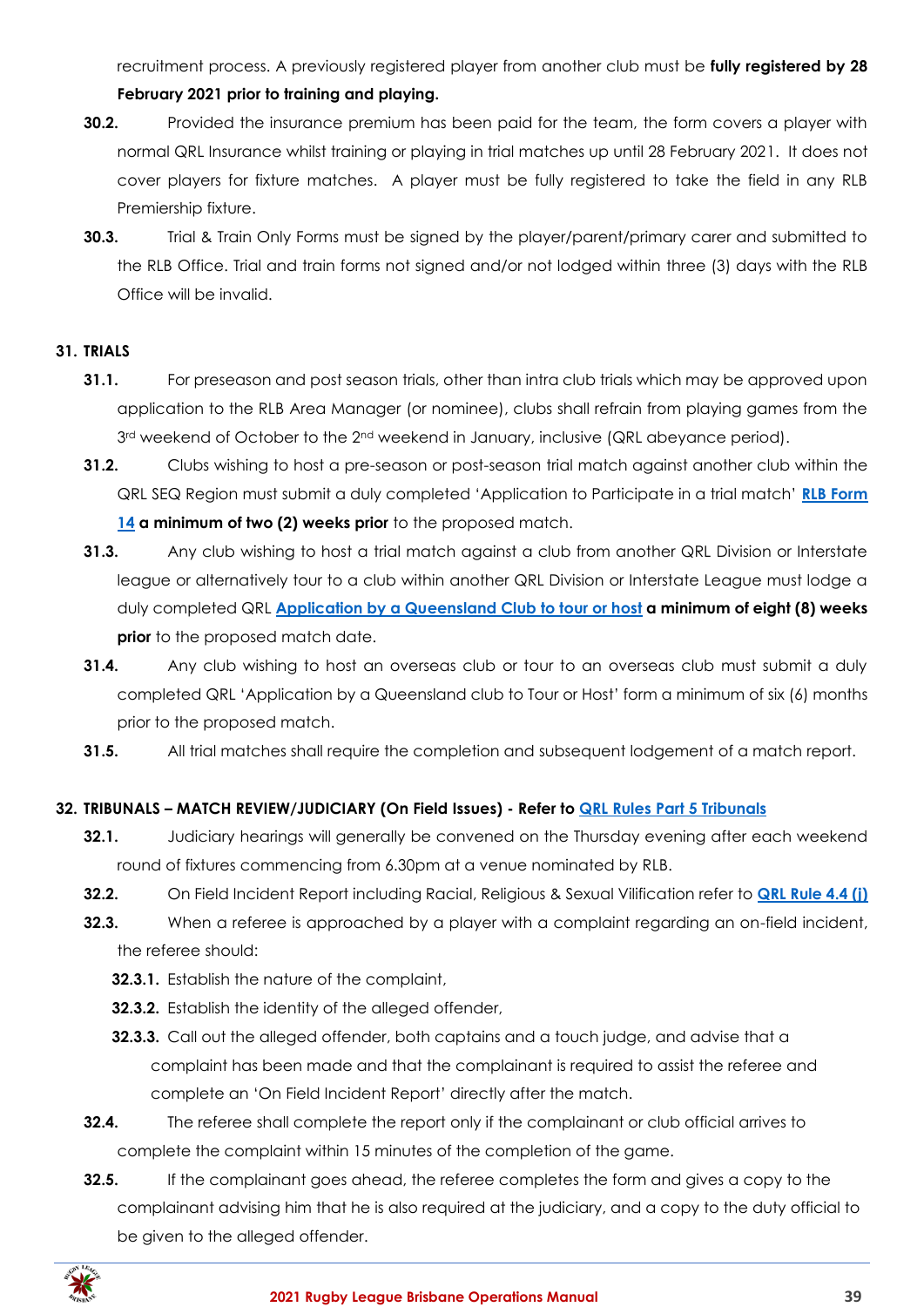- **32.6.** The referee then lodges the 'On Field Incident Report' or 'Card' as per the normal send-off card, and the judiciary procedure is as for a normal send-off charge.
- **32.7.** The referee's part in the hearing is to identify the two players involved and relate any evidence of a visual or audible nature to the judiciary panel. Once this is completed and the panel has no further questions of the referee, then the referee can be discharged, and the case continued.
- **32.8.** The QRL Rules and Guidelines shall apply for all Judiciary procedures, Appeals and Disputes. Refer to **[QRL Rules Part 5 Tribunals](https://www.qrl.com.au/contentassets/5082282f19124e0cab5852f0b1815557/qrl-rules-part-5.pdf)**.

#### <span id="page-39-0"></span>**33. TRIBUNALS – DISCIPLINARY – (Off field Issues) – Refer to [QRL Rules Part 5 Tribunals](https://www.qrl.com.au/contentassets/5082282f19124e0cab5852f0b1815557/qrl-rules-part-5.pdf)**

- **33.1.** RLB Disciplinary Tribunal Hearings will generally be convened on Thursday evenings.
- **33.2. Major Incident Reporting – Refer to [RLB Form 02:](https://www.rugbyleaguebrisbane.com.au/documents-policies)** The details of major incidents are to be immediately reported to the RLB Area Manager (or nominee).

**Note: It is important that a detailed written report be compiled of every complaint made. In the event of further issues concerning involved parties arising, this report may form part of the evidence in a RLB Disciplinary Tribunal Hearing.**

#### <span id="page-39-1"></span>**34. VOLUNTEER**

**34.1.** All clubs must register all volunteers on the NRL Database such as team managers, sports trainers, Leaguesafe, League First Aid, touch judges and other volunteers who hold any official position within the club. All clubs must upload a recent photograph to the NRL Database of those volunteers, directly involved with a team.

#### <span id="page-39-2"></span>**35. WARM UP AREA**

**35.1.** The home team shall ensure a safe, secure, and suitable area is provided for warm up.

## <span id="page-39-3"></span>**36. WELFARE AND EDUCATION – Sport Integrity Australia**

- **36.1.** The competition and its participants are bound by the Anti-Doping Policy of the Australian Rugby Commission Ltd, as per details below.
	- ➢ Anti-Doping Policy of the Australian Rugby League Commission Limited, National Rugby League Limited, the NSWRL, the QRL, the CRL and our member and sub-member organisations, adopted by the Queensland Rugby League.

## **Please refer to the [NRL Anti-Doping](https://www.nrl.com/operations/integrity/anti-doping/?_ga=2.261946126.285067718.1616240900-1105502845.1611784090) Policy**

## <span id="page-39-4"></span>**37. ROLE OF DUTY OFFICIALS**

All duty officials must have sufficient knowledge of the RLB Rules and regulations to be able to complete their duties, or at least have one person appointed as chief duty official (Ground Manager) and have two other persons acting as assistant duty officials on match days.

#### **Each club must appoint duty officials to act as listed below**:

**37.1.** Each host club shall supply a minimum two duty officials who should be of a responsible nature and be over eighteen (18) years of age. The visiting team shall supply one duty official whose main

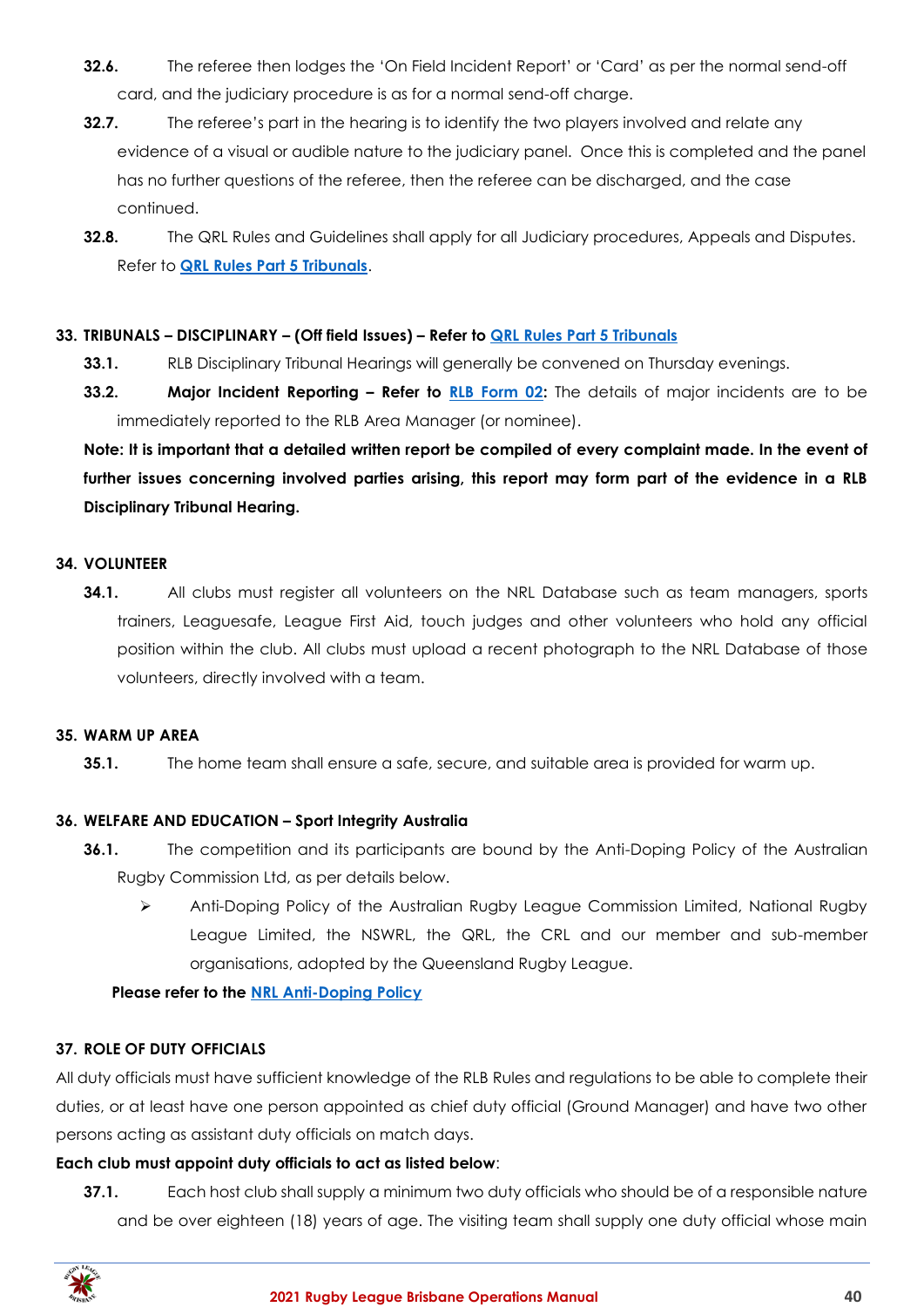role is the control of the visiting team's spectators. Visiting team duty officials should always support the home team duty officials.

- **37.2.** These duty officials shall be neatly attired and must, with no exceptions, wear the identification vest supplied by the RLB and enclosed footwear.
- **37.3.** These duty officials will be considered officials of RLB and have the full support of the RLB Management.
- **37.4.** The duty officials shall always be clearly visible.
- **37.5.** The duty officials will ensure that a suitable area is set aside for the sin bin.
- **37.6.** One duty official is to be responsible for the sin bin and assisting the referee as required. The other is to control spectator behaviour and all off field incidents and assisting the referee as required.
- **37.7.** The duty officials if necessary, will ensure that the area set aside for the consumption of alcohol is clearly defined and ensure that alcohol is consumed in this area only.
- **37.8.** The chief duty official (ground manager) should check with the referee before the game to determine if an official touch judge has been appointed for the game and if not arrange for a touch judge to be appointed from each team.
- **37.9.** Spectators shall not be allowed to encroach upon the playing area at any time during or immediately after any game and should not be allowed to shout abuse or obscenities at any player, official or other spectator. The duty officials should control and supervise spectators and supporters. Club officials should support and assist the duty officials in this supervision and control.
- **37.10.** The duty officials will provide a written report of any incident that requires further action. These reports should be lodged with the host club in the first instance.
- **37.11.** The duty officials are to assist the referee and touch judges as required. They should escort the referee and touch judges from the field at half time and full time.
- **37.12.** The duty officials are to ensure that no players, team officials or spectators harass the referee or touch judges before, during or after the game.
- **37.13.** The duty officials will escort players to the sin bin and remain with them until their designated sin bin time has elapsed. They are to ensure that players are not harassed while they are in the sin bin.
- **37.14.** Players in the sin bin can be treated for injuries and/or given assistance by qualified personnel. Players may return to their teams at half time.
- **37.15.** When a player has been sent from the field by the referee, the duty official shall ensure that the player goes directly to the dressing room. The player must not leave the dressing room in his/her playing gear and is not permitted to return to the players' enclosure for the duration of the match.
- **37.16.** The duty officials will obtain from the referee the charge sheet for any player sent from the field of play and deliver a copy to a team or club official of the player concerned. This should be done approximately twenty (20) minutes after the completion of the match.
- **37.17.** All referees have been instructed not to commence a match unless at least two (2) duty officials (one host club and one visiting club) are in attendance. Where a match is not played for this reason it will be regarded as a forfeit by the host team.
- **37.18.** Duty officials should always be approachable. The best way to defuse most situations is to be non-confronting and understanding to the needs of referees, touch judges, players, team officials and spectators.

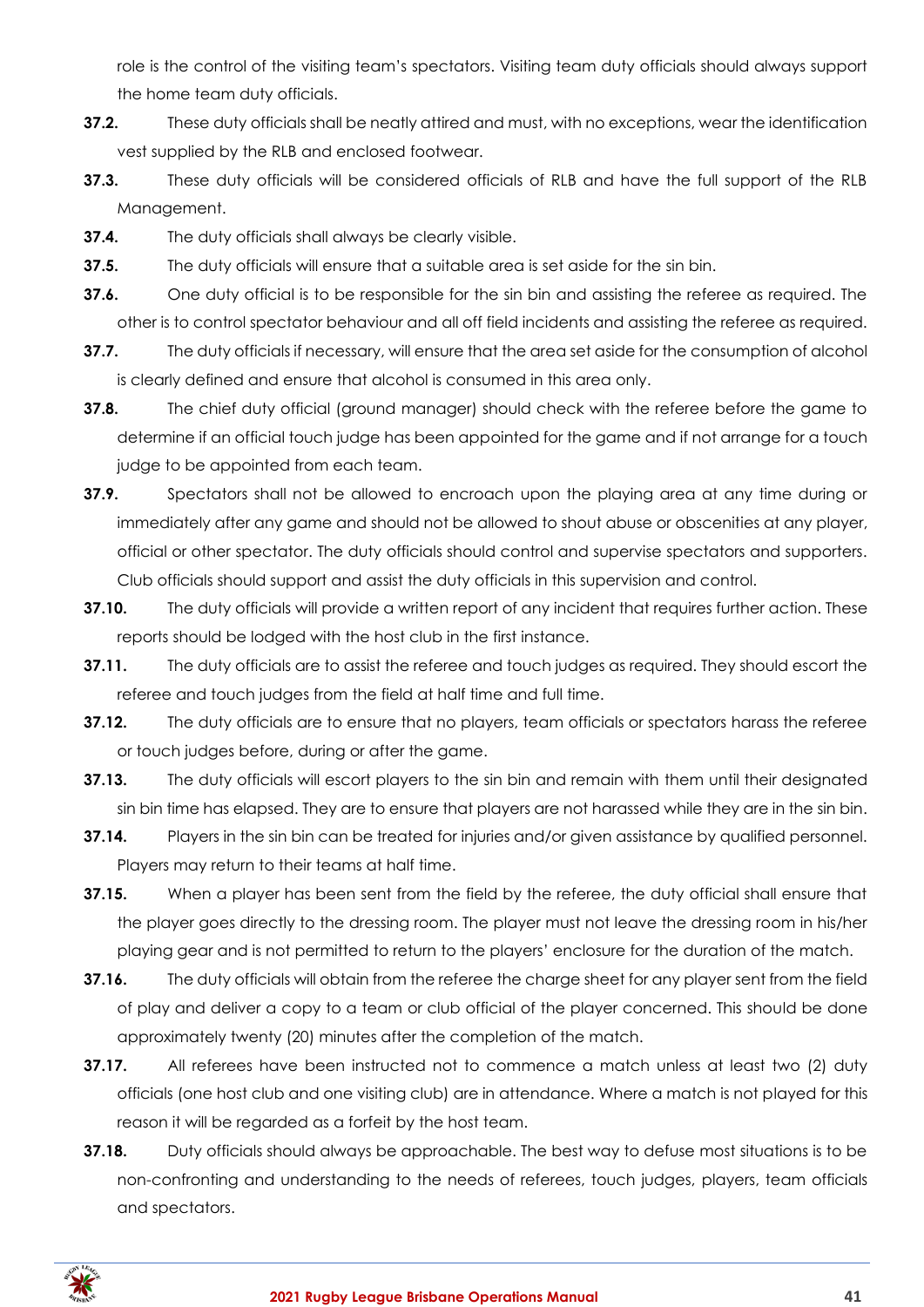## <span id="page-41-0"></span>**38. RLB TEAM NOMINATION / AFFILATION FEES FOR 2021**

| <b>Teams</b>                    | <b>Nomination Fee Per Team</b> |
|---------------------------------|--------------------------------|
| U <sub>6</sub>                  | \$69.30                        |
| U <sub>7</sub>                  | \$133.35                       |
| U8                              | \$133.35                       |
| U <sub>9</sub>                  | \$199.50                       |
| U10                             | \$199.50                       |
| <b>U11</b>                      | \$267.75                       |
| U12                             | \$360.13                       |
| U13                             | \$531.30                       |
| U14                             | \$531.30                       |
| <b>U15</b>                      | \$531.30                       |
| U16                             | \$531.30                       |
| <b>U17</b>                      | \$531.30                       |
| U18                             | \$531.30                       |
|                                 |                                |
| <b>Affiliation Fee Per Club</b> | \$449.59                       |

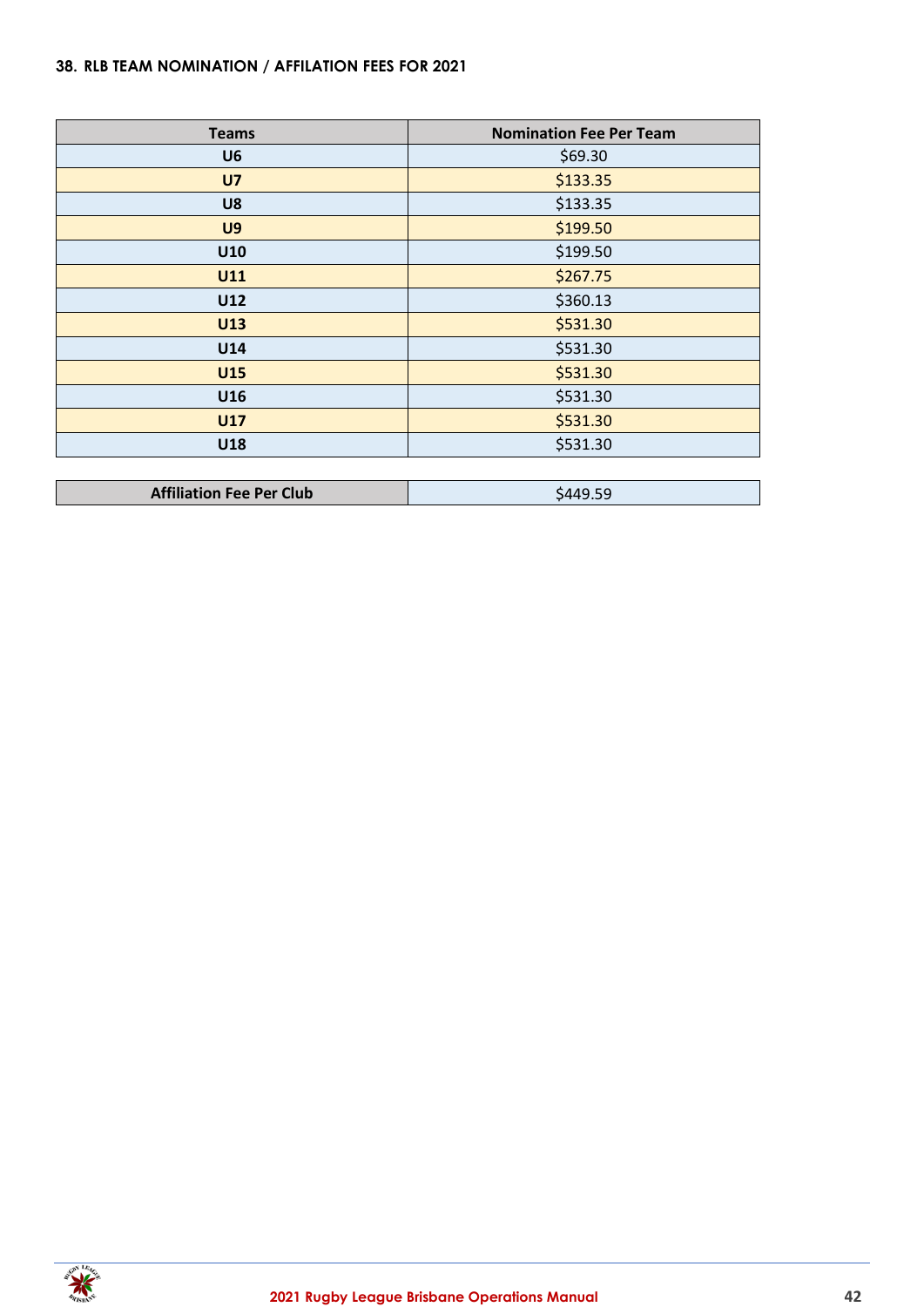## <span id="page-42-0"></span>**39. SCHEDULE OF FINES**

| <b>OFFENCE</b>                                                                 | <b>PENALTY</b>                                                                                                                 |
|--------------------------------------------------------------------------------|--------------------------------------------------------------------------------------------------------------------------------|
| Playing an ineligible player                                                   | \$300 fine and \$500 bond and automatic forfeit of<br>the game                                                                 |
| Failure to notify of a forfeit                                                 | \$200 fine and \$400 bond                                                                                                      |
| Late notification of forfeit                                                   | \$100 fine and \$200 bond                                                                                                      |
| Withdrawal of player or teams from the field of play                           | \$250 fine and \$500 bond and loss of premiership<br>points                                                                    |
| Poaching players                                                               | \$500 fine and \$1000 bond and/or suspension from<br>the game of rugby league                                                  |
| Noncompliance of field standards                                               | \$100 fine for each offence and /or loss of home<br>games                                                                      |
| Clubs with teams failing to have all players in the<br>registered Club uniform | \$100 fine for each breach                                                                                                     |
| Failure to enter team list via MySideline by required                          | $1st$ offence – Warning letter                                                                                                 |
| due date and time                                                              |                                                                                                                                |
|                                                                                | 2 <sup>nd</sup> offence - \$200 fine per breach                                                                                |
|                                                                                | 3rd offence - \$200 fine and loss of three (3)<br>competitions points per breach.                                              |
|                                                                                |                                                                                                                                |
|                                                                                | Continual breaches could result in withdrawal of<br>team from competition or withdrawal of club from<br>all competitions       |
| QRL & Lion (XXXX) Partnership Circular 358                                     | $1st$ offence – Warning letter                                                                                                 |
|                                                                                | 2 <sup>nd</sup> offence - \$500 fine                                                                                           |
|                                                                                | 3rd offence - \$1000 fine and loss of three (3)                                                                                |
|                                                                                | competitions points.                                                                                                           |
|                                                                                | Continual breaches could result in loss of hosting<br>rights for the club and/or withdrawal of teams from<br>all competitions. |
| <b>Interchange Breaches</b>                                                    | 1st breach by a team                                                                                                           |
|                                                                                | Loss of premiership points for that match.<br>➤                                                                                |
|                                                                                | 2nd breach by a team (in a different match to the                                                                              |
|                                                                                | first breach)                                                                                                                  |
|                                                                                | Loss of premiership points for that match;                                                                                     |
|                                                                                | and loss of an additional 2 premiership                                                                                        |
|                                                                                | points; and \$500 fine.                                                                                                        |
|                                                                                | <b>Subsequent offences</b>                                                                                                     |
|                                                                                | Loss of all premiership points for the season                                                                                  |
|                                                                                | (includes future matches where the team will                                                                                   |
|                                                                                | not be able to accumulate premiership                                                                                          |
|                                                                                | points, although the opposition may); and                                                                                      |
|                                                                                |                                                                                                                                |
|                                                                                | \$500 fine for each offence (multiple fines                                                                                    |
|                                                                                | may apply in each match if more than the                                                                                       |
|                                                                                | maximum number of interchanges take                                                                                            |
|                                                                                | place); and withdrawal of participation in                                                                                     |
|                                                                                | the game by the coach.                                                                                                         |
|                                                                                |                                                                                                                                |